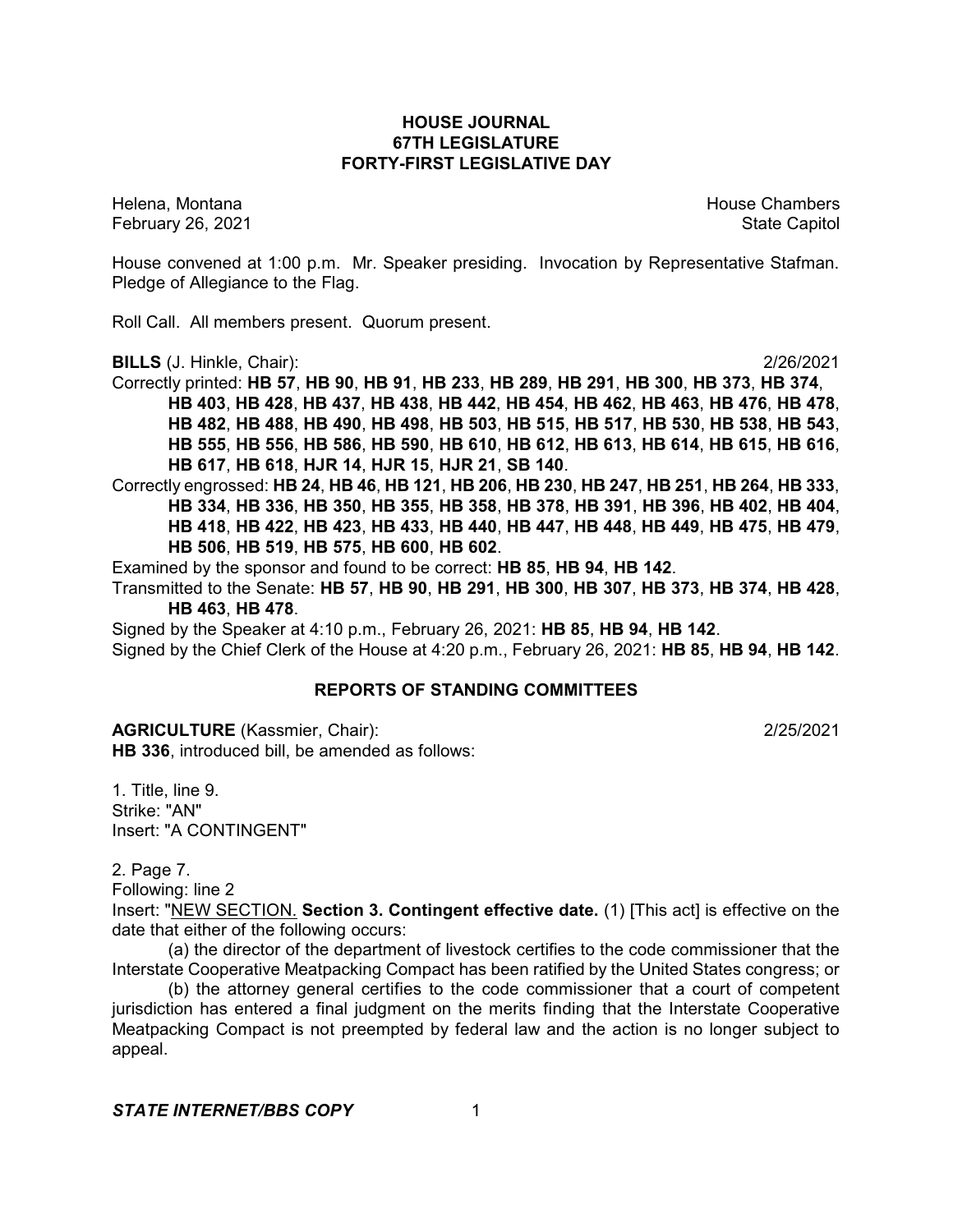(2) The director of the department of livestock or the attorney general shall submit certification within 14 days of the occurrence of the contingency that occurs first."

And, as amended, do pass. Report adopted.

**HB 396**, introduced bill, be amended as follows:

1. Title, line 5. Following: "HEMP" Strike: "SEED"

2. Title, line 6. Following: "PROVIDING" Strike: "A CONTINGENT"

3. Title, line 6. Strike: "DATE" Insert: "DATES"

4. Page 1, line 19. Following: the first "hemp" Strike: "seed" Following: the second "hemp" Strike: "seed"

5. Page 1, line 20. Following: the second "for" Insert: ": (i)" Following: the second "or" Insert: "horse; or (ii)" Following: the third "for" Insert: "other"

6. Page 7, line 22. Strike: "**Contingent effective date"** Insert: "**Effective dates -- contingency"** Following: "**date.**" Insert: "(1) Except as provided in subsection (2), [this act] is effective on passage and approval. (2)" Following: "Section 1" Insert:  $"(3)(b)(ii)"$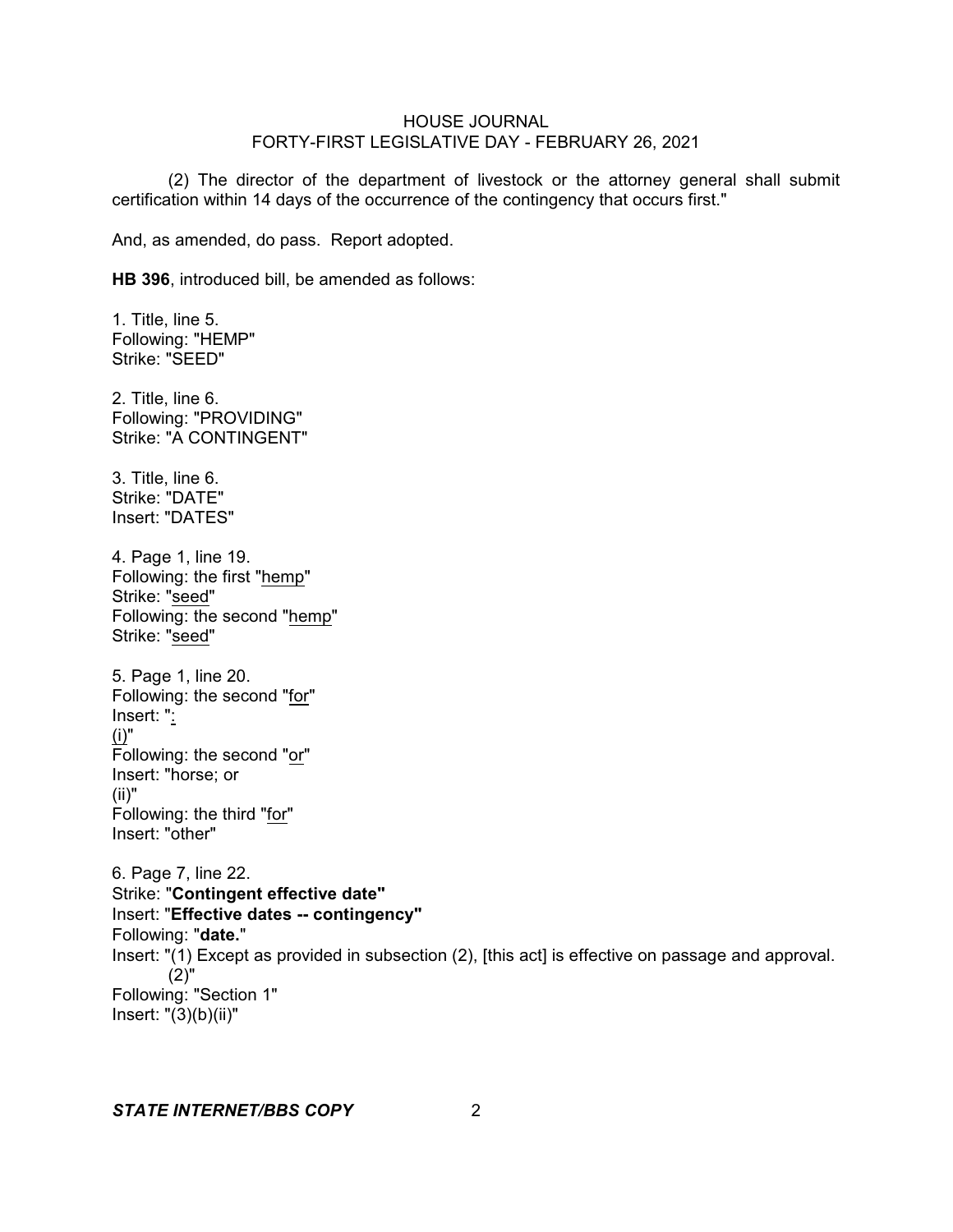7. Page 7, line 24. Following: the first "hemp" Strike: "seed" Following: the second "hemp" Strike: "seed"

8. Page 7, line 25. Following: "feed" Insert: "for livestock"

And, as amended, do pass. Report adopted.

**HB 433**, introduced bill, be amended as follows:

1. Title, line 5. Following: "BRAND;" Strike: "AND"

2. Title, line 6. Following: "MCA" Insert: "; AND PROVIDING AN IMMEDIATE EFFECTIVE DATE"

3. Page 1, line 22. Strike: "indistinguishable" Insert: "different"

4. Page 1, line 26. Following: "determines" Strike: "the indistinguishable brands" Insert: "that the different brands or marks"

5. Page 2. Following: line 3 Insert: "NEW SECTION. **Section 2. {standard} Effective date.** [This act] is effective on passage and approval."

And, as amended, do pass. Report adopted.

**EDUCATION** (Berglee, Chair): 2/24/2021 **HB 46**, introduced bill, be amended as follows:

1. Page 5, line 12. Strike: "\$298.32" Insert: "\$287.93"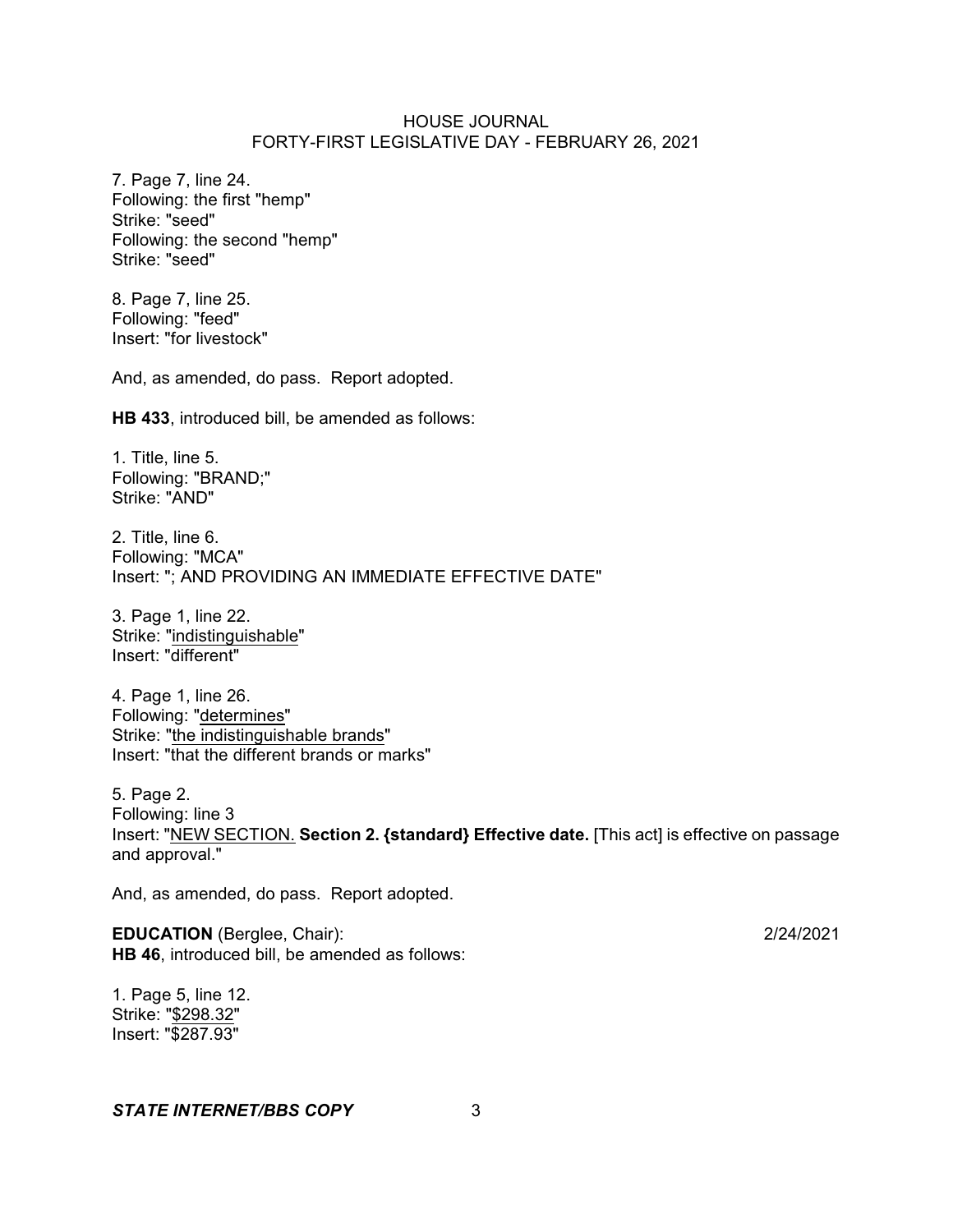2. Page 5, line 12. Strike: "\$304.02" Insert: "\$286.02"

And, as amended, do pass. Report adopted.

**HB 206**, introduced bill, be amended as follows:

1. Title, line 11. Following: "FACILITIES;" Insert: "PROVIDING RULEMAKING AUTHORITY;"

2. Page 1, line 22. Strike: "The" Insert: "Except for the tuition paid by the district of residence under 20-5-324(2)(b), the"

3. Page 1, line 23.

Following: "pupils."

Insert: "The rules must provide:

- (i) that tuition amounts must be reduced by the funding generated by the district of attendance due to the child's attendance; and
- (ii) an option for tuition set at the actual unique costs of providing a free appropriate public education."

4. Page 1, line 24. Following: "(3) The" Insert: "state-paid" Following: "(1)(e)" Insert: "in addition to the tuition paid by the district of residence under 20-5-324(2)(b)"

5. Page 1, line 28. Following: "agreement" Strike: "with the district of attendance"

6. Page 2, line 1. Following: "student," Strike: "80% of the" Following: "20-9-306" Insert: "120% of the"

7. Page 2, line 4. Strike: "ANB" Insert: "student"

8. Page 3, line 2. Strike: "of each fiscal"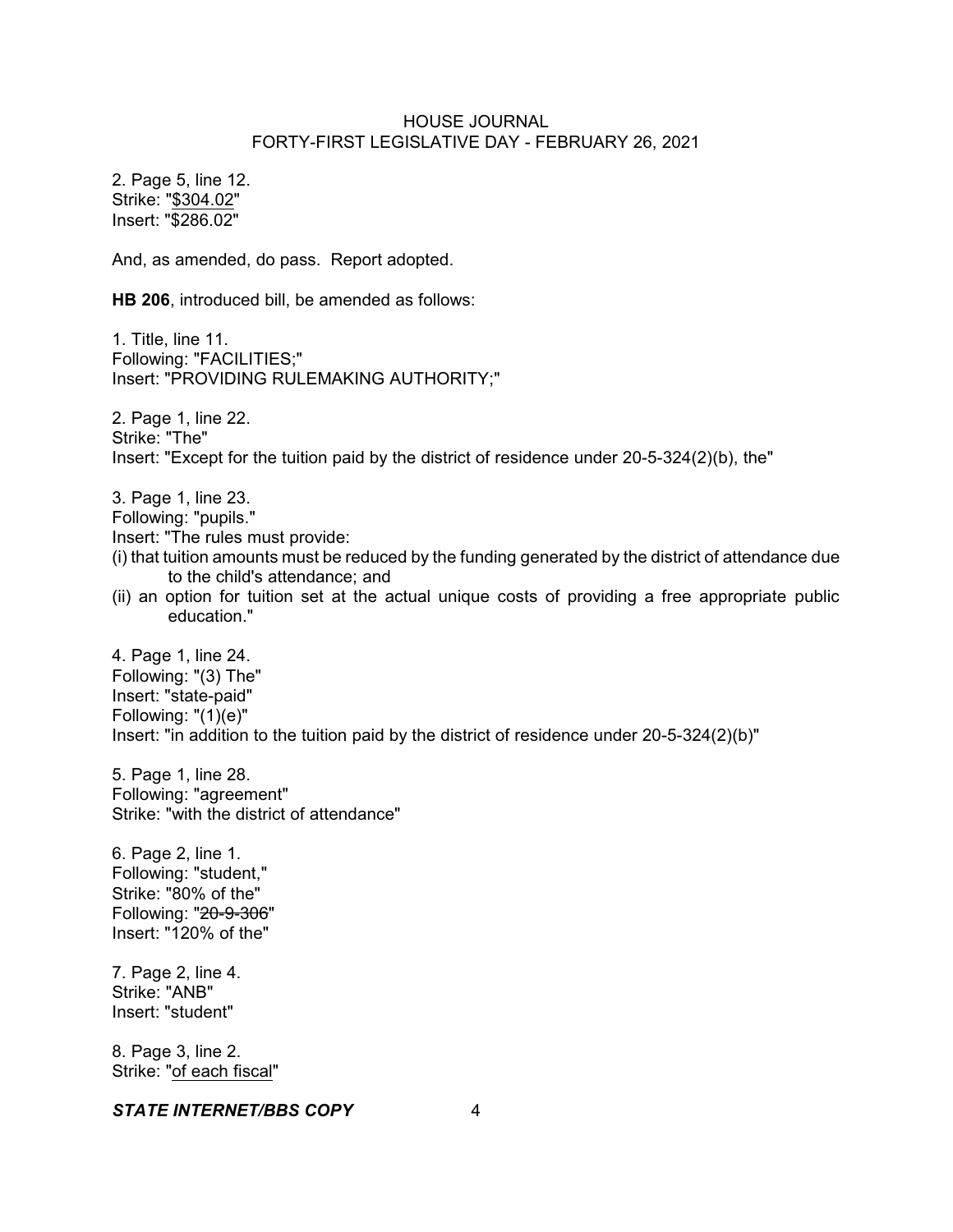Insert: "the following information for the concluding school fiscal" 9. Page 3, line 4 through line 5. Strike: "in" on line 4 through "year" on line 5

10. Page 3, line 10. Following: "state" Strike: "in the previous school year"

11. Page 3, line 13. Following: "schools" Strike: "in the previous school year"

12. Page 3, line 17. Following: "district" Insert: "of residence"

13. Page 3, line 23. Following: "attendance" Insert: "twice" Following: the second "the" Insert: "maximum" Following: "20-5-323(1)" Insert: "prorated for the actual days of enrollment"

14. Page 3, line 28. Following: "levy" Insert: "or from the district's general fund or any other legally available fund in the discretion of the trustees"

15. Page 4, line 11. Following: "fund" Insert: "or from the district's general fund or any other legally available fund in the discretion of the trustees"

16. Page 4, line 12. Following: "fund" Insert: "or from the district's general fund or any other legally available fund in the discretion of the trustees"

17. Page 4, line 14 through line 15. Strike: "out" on line 14 through "levy" on line 15

18. Page 7, line 5 through line 6. Strike: ", including" on line 5 through "education" on line 6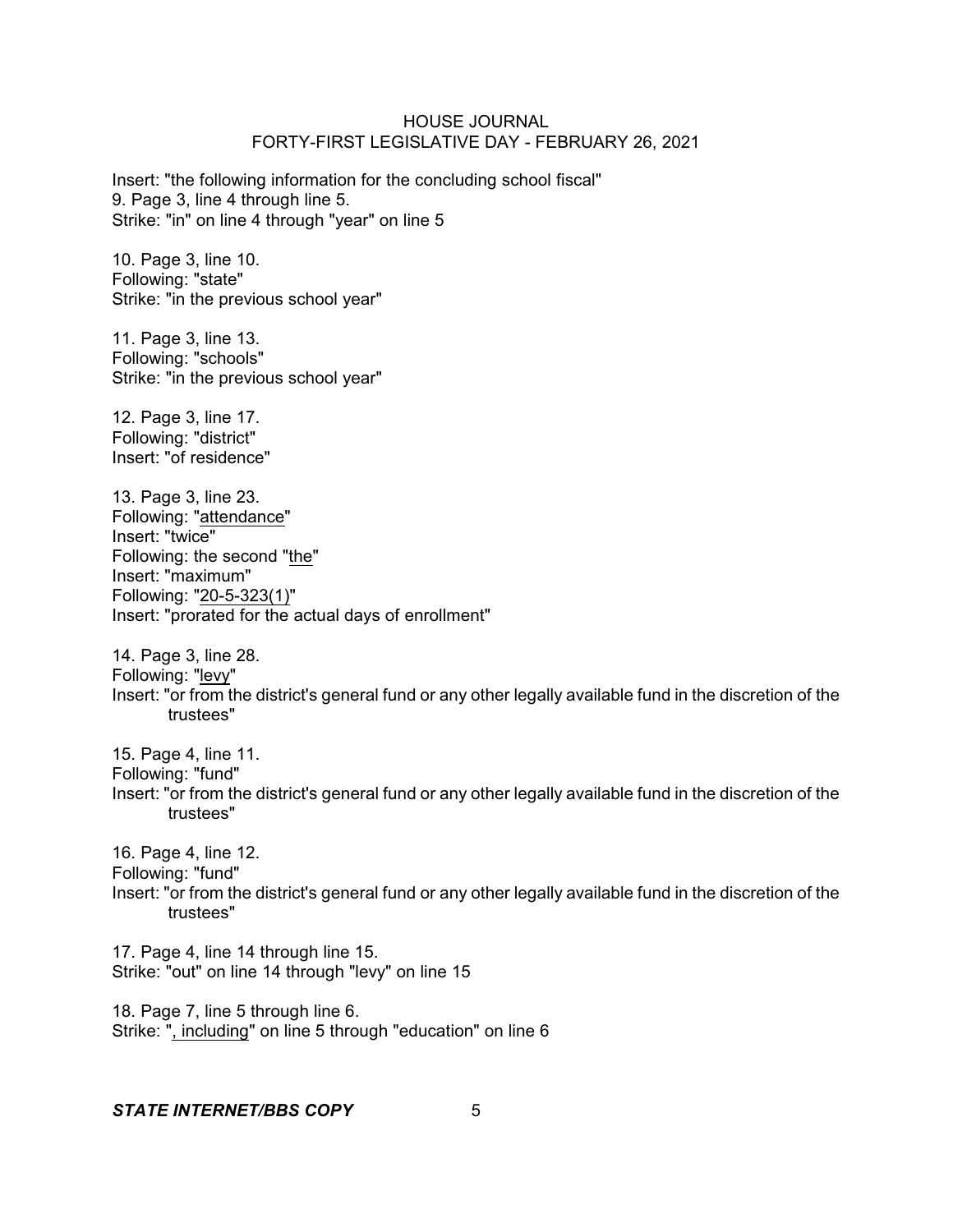19. Page 7, line 7. Following: "hospital" Insert: ", including the provision of a free appropriate public education for a child with a disability"

20. Page 8, line 8. Following: "(1)" Insert: "(a)"

21. Page 8, line 10 through line 13. Strike: ", including" on line 10 through "20-5-109" on line 13

22. Page 8.

Following: line 13

Insert: "(b) As used in this section, "appropriate educational opportunity" means:

(i) for an eligible child without a disability:

- (A) if provided by a nonpublic school, an education program provided in accordance with the requirements for a nonpublic school under the provisions of 20-5-109; and
- (B) if provided by a public school, an education program consistent with accreditation standards provided for in 20-7-111; and
- (ii) for an eligible child with a disability, a free appropriate public education consistent with state standards for the provision of special education and related services."

23. Page 8, line 20.

Following: "child"

Insert: "for each hospital or facility that reflects actual documented costs of providing an appropriate educational opportunity at that hospital or facility and that excludes the cost of services that are eligible for reimbursement under any provision of state or federal law or an insurance policy"

24. Page 8, line 22. Strike: "120%" Insert: "100%"

25. Page 8, line 23. Strike: "pursuant to" Insert: "as defined in"

26. Page 8, line 27. Strike: "20%" Insert: "40%"

27. Page 8, line 27. Strike: "pursuant to" Insert: "as defined in"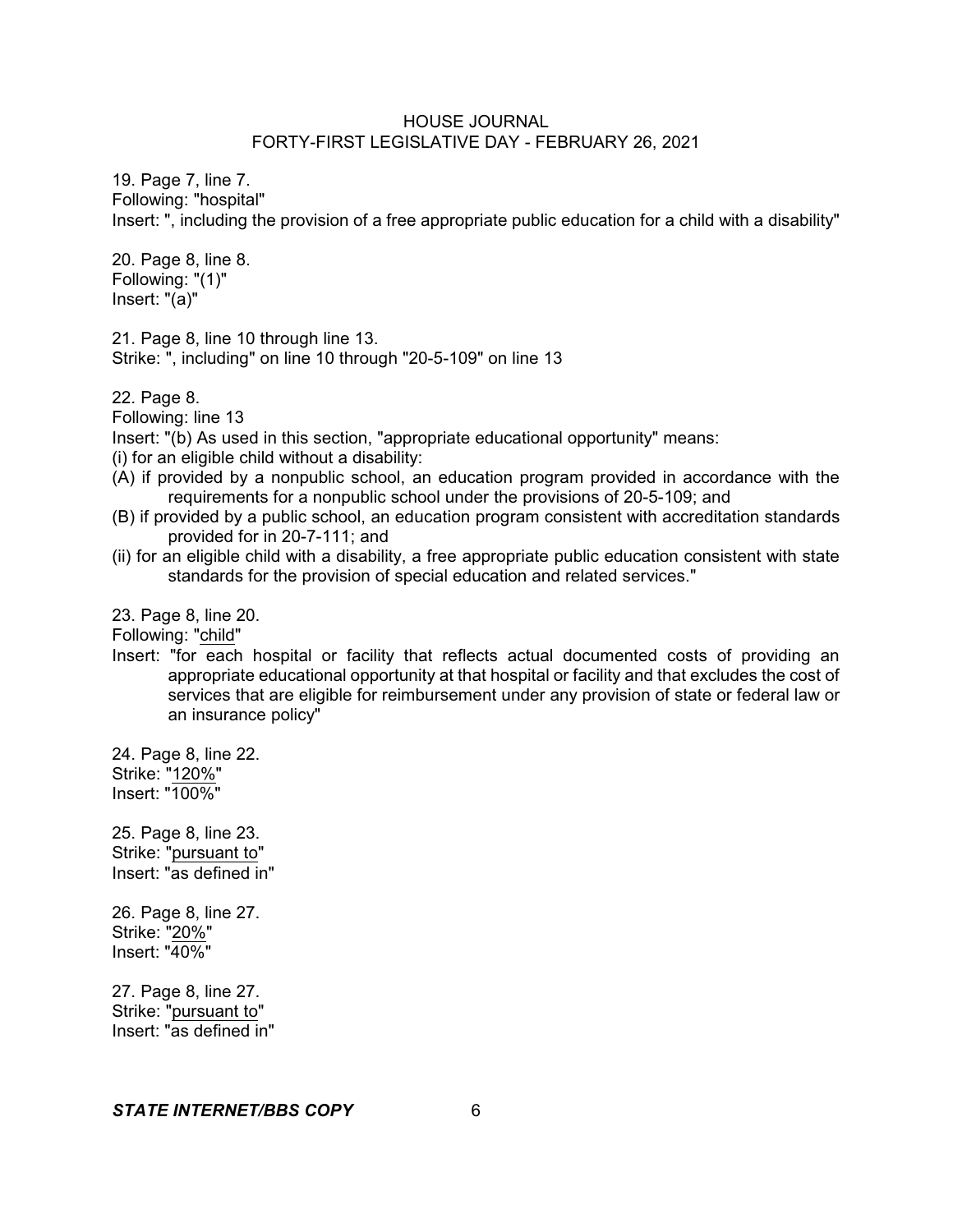28. Page 8, line 28. Strike: "may" Insert: "shall"

29. Page 9, line 1. Following: "fund" Insert: "or from the district's general fund or any other legally available fund in the discretion of the trustees"

Following: "fund."

Insert: "(d) An eligible child whose appropriate educational opportunity is provided under subsection (5)(a) or (5)(b) of this section may not receive funding under this subsection (3)."

30. Page 9, line 13 through line 14. Strike: "education" on line 13 through "part" on line 14 Insert: "appropriate educational opportunity"

31. Page 9, line 18. Strike: "the education of" Insert: "an appropriate educational opportunity for"

32. Page 9, line 24 through line 25. Strike: "program" on line 24 through "20-7-402 for" on line 25 Insert: "opportunity for eligible"

And, as amended, do pass. Report adopted.

**HUMAN SERVICES** (Lenz, Chair): 2/24/2021 **HB 155**, do pass. Report adopted. **HB 356**, do pass. Report adopted. **HB 360**, do pass. Report adopted. **HB 364**, do pass. Report adopted. **HB 369**, do pass. Report adopted. **HB 423**, introduced bill, be amended as follows:

1. Page 1, line 16. Strike: "added" Insert: "considered for addition"

2. Page 1, line 17. Following: the first "and" Insert: "that"

3. Page 1, line 24. Strike: "six" Insert: "eight"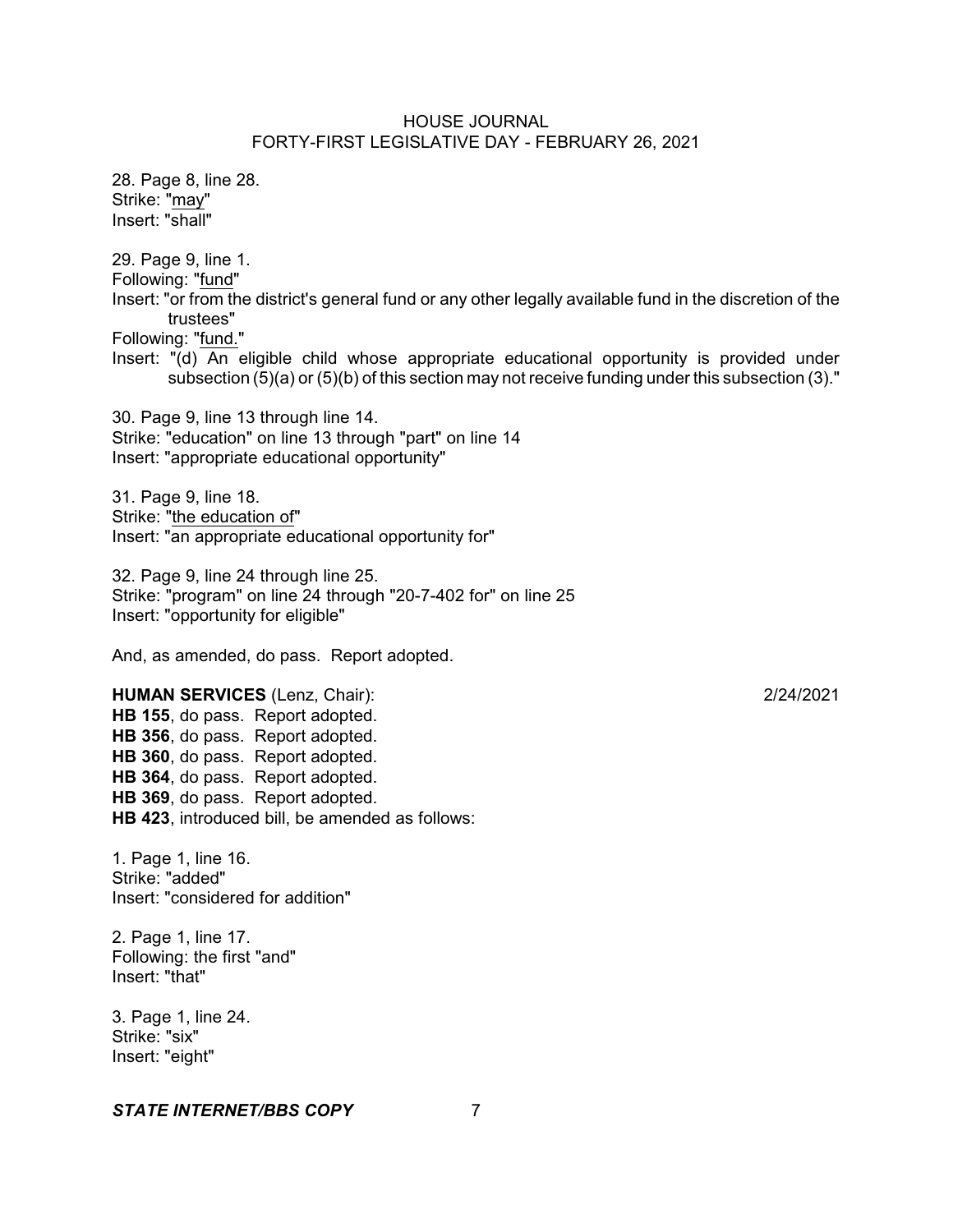4. Page 1, line 26. Following: "(a)" Strike: "one member who is a person" Insert: "two members who are persons"

5. Page 1, line 26. Strike: "a family member" Insert: "family members"

6. Page 1, line 28. Strike: "one member who is a physician or nurse practitioner" Insert: "two members who are physicians or nurse practitioners who are"

7. Page 1, line 28. Following: "pediatrics," Insert: "family medicine,"

8. Page 2, line 6. Strike: "with" Insert: "who is a medical geneticist or who has"

9. Page 2, line 7. Strike: "board" Insert: "committee"

10. Page 2, line 9. Following: "2," Strike: "or" Following: "3" Insert: ", or 4"

11. Page 2, line 18. Strike: "board" Insert: "committee"

12. Page 2, line 19. Strike: "board" Insert: "committee"

13. Page 2, line 22. Strike: "board" Insert: "committee"

14. Page 2, line 23. Strike: "board" Insert: "committee"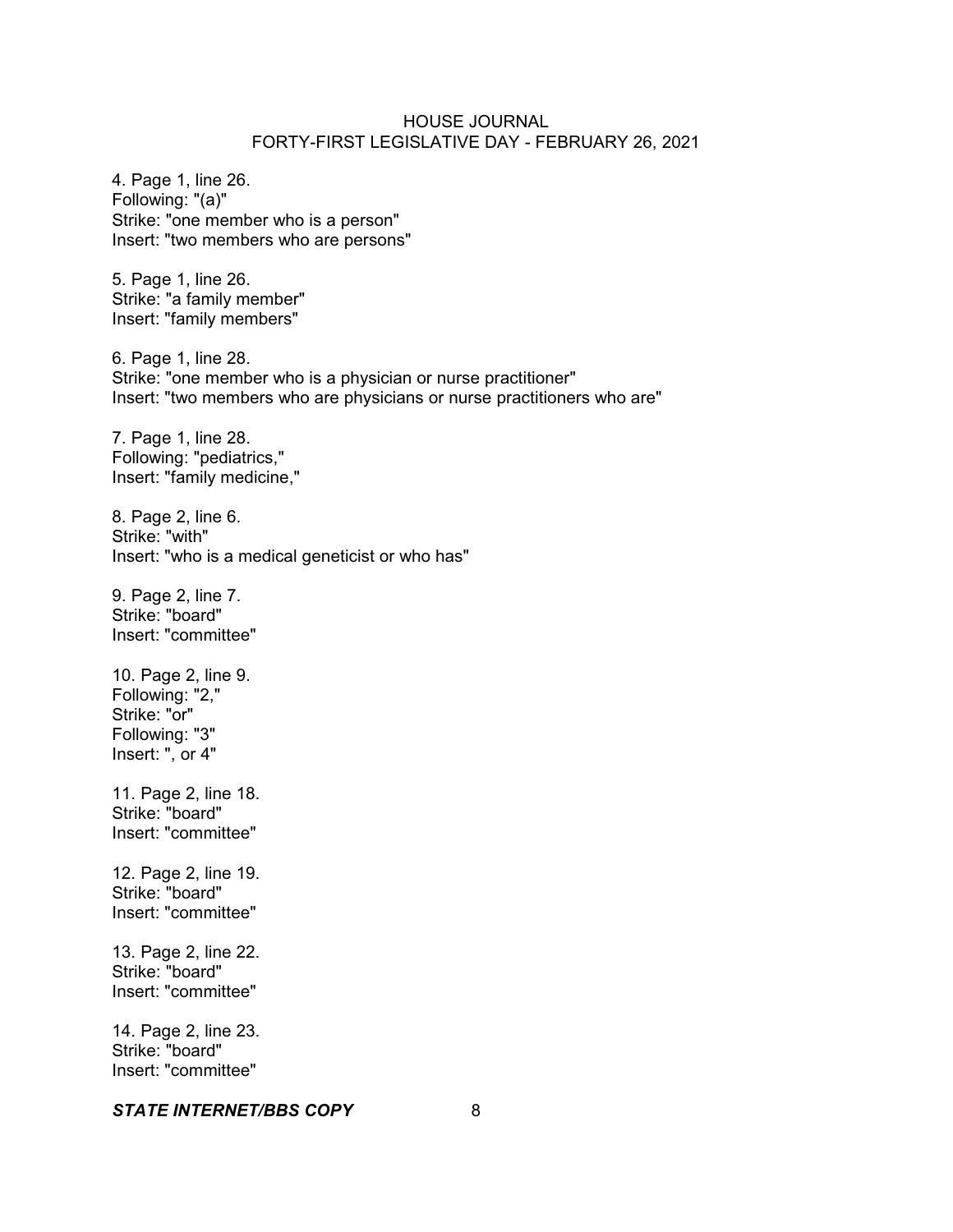15. Page 2.

Following: line 23

Insert: "(8) The committee shall give priority at its first meeting to reviewing Krabbe disease and shall recommend that the disease be added to the newborn screening panel. If the committee fails to make the recommendation, the director shall disband the committee."

And, as amended, do pass. Report adopted.

**HB 484**, do pass. Report adopted. **HB 495**, do pass. Report adopted. **HB 574**, do pass. Report adopted. **HB 575**, introduced bill, be amended as follows:

1. Title, line 6. **Strike:** "AN EXCEPTION FOR SCHOOL-BASED HEALTH CENTERS" **Insert:** "EXCEPTIONS"

2. Page 1, line 12. **Following:** "**agents**" **Insert:** "**-- exceptions"**

3. Page 1, line 15. **Following:** "section" **Insert:** ": (a)" **Following:** "center" **Insert:** "; and (b) is not intended to limit or prohibit the normal course of chronic or acute care delivered by school staff or by employed or contracted school nurses or speech-language pathologists"

And, as amended, do pass. Report adopted.

|                                         | <b>LEGISLATIVE ADMINISTRATION (J. Hinkle, Chair):</b> | 2/22/2021 |
|-----------------------------------------|-------------------------------------------------------|-----------|
| <b>HB 497, do pass. Report adopted.</b> |                                                       |           |

**LOCAL GOVERNMENT** (Custer, Chair): 2/25/2021 **HB 422**, introduced bill, be amended as follows:

1. Title, line 5. Following: "SYSTEMS" Insert: "UNDER CERTAIN CIRCUMSTANCES; ALLOWING A POLITICAL SUBDIVISION TO INVEST IN BROADBAND INFRASTRUCTURE" Following: "AMENDING" Strike: "SECTION" Insert: "SECTIONS 2-17-603 AND"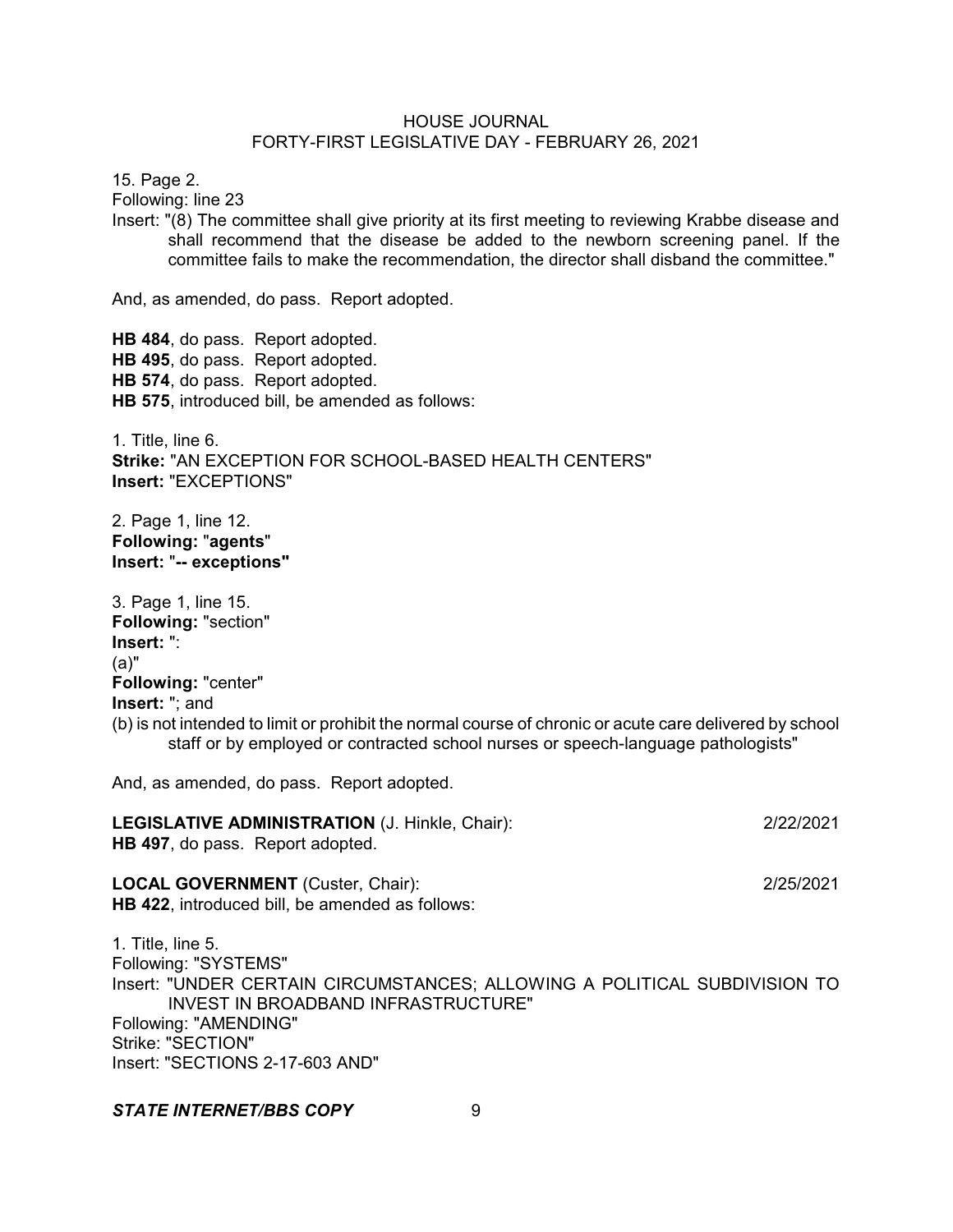2. Title, line 6. Following: "2-17-601" Strike: ", 2-17-602, 2-17-603,"

3. Page 1.

Following: line 9

**Insert:** "**Section 1.** Section 2-17-603, MCA, is amended to read:

- "**2-17-603. Government competition with private internet services providers prohibited - exceptions.** (1) Except as provided in subsection (2)(a) or (2)(b), an agency or political subdivision of the state may not directly or through another agency or political subdivision be an internet services provider.
- (2) (a) An agency or political subdivision may act as an internet services provider if:
- (i) no private internet services provider is available within the jurisdiction served by the agency or political subdivision; or
- (ii) the agency or political subdivision provided services prior to July 1, 2001.
- (b) An agency or political subdivision may act as an internet services provider when providing advanced services that are not otherwise available from a private internet services provider within the jurisdiction served by the agency or political subdivision.
- (c) If a private internet services provider elects to provide internet services in a jurisdiction where an agency or political subdivision is providing internet services, the private internet services provider shall inform the agency or the political subdivision in writing at least 30 days in advance of offering internet services.
- (3) Upon receiving notice pursuant to subsection (2)(c), the agency or political subdivision shall notify its subscribers within 30 days of the intent of the private internet services provider to begin providing internet services and may choose to discontinue providing internet services within 180 days of the notice.
- (4) Nothing in this section may be construed to prohibit an agency or political subdivision from:
- (a) offering electronic government services to the general public;  $\sigma$
- (b) acquiring access to the internet from a private internet services provider in order to offer electronic government services to the general public; or
- (c) investing in infrastructure to improve, construct, extend, expand, or maintain internet service as determined appropriate by the political subdivision. Investment in infrastructure allowed in this subsection  $(4)(c)$  may be:

(i) in cooperation with a private internet service provider; or

(ii) provided through an agreement or contract with a private internet service provider."" **Renumber:** subsequent sections

4. Page 2, line 20 through line 21. Strike: lines 20 and line 21 in their entirety

And, as amended, do pass. Report adopted.

**HB 450**, do pass. Report adopted. **HB 496**, do pass. Report adopted.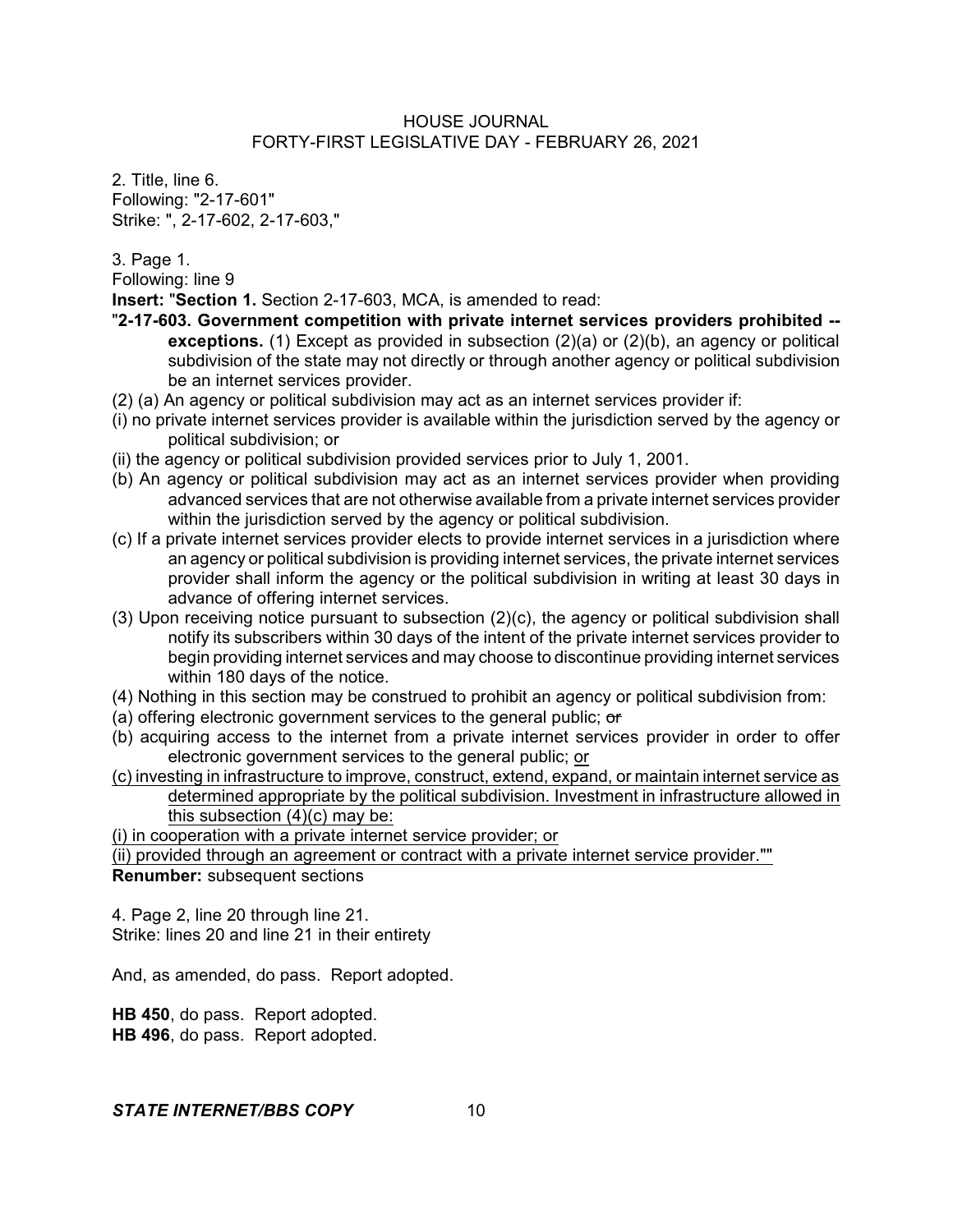**TAXATION** (Beard, Chair): 2/26/2021 **HB 526**, do pass. Report adopted. **HB 616**, do pass. Report adopted.

### **MESSAGES FROM THE SENATE**

**Senate bills** passed and transmitted to the House for concurrence: 2/24/2021

**SB 163**, introduced by C. Glimm **SB 174**, introduced by G. Hertz **SB 182**, introduced by G. Hertz **SB 184**, introduced by M. Blasdel **SB 190**, introduced by T. Gauthier **SB 193**, introduced by S. Hinebauch **SB 196**, introduced by T. McGillvray **SB 231**, introduced by M. Blasdel

#### **MESSAGES FROM THE GOVERNOR**

February 26, 2021

The Honorable Wylie Galt Speaker of the House State Capitol Helena, Montana 59620

Dear Speaker Galt:

On Friday, February 26, 2021, I signed the following bills:

House Bill 41 – Funk House Bill 51 – Hamilton House Bill 54 – Seekins-Crowe House Bill 62 – Hopkins

The bills have been delivered to the Secretary of State's Office.

Sincerely,

GREG GIANFORTE Governor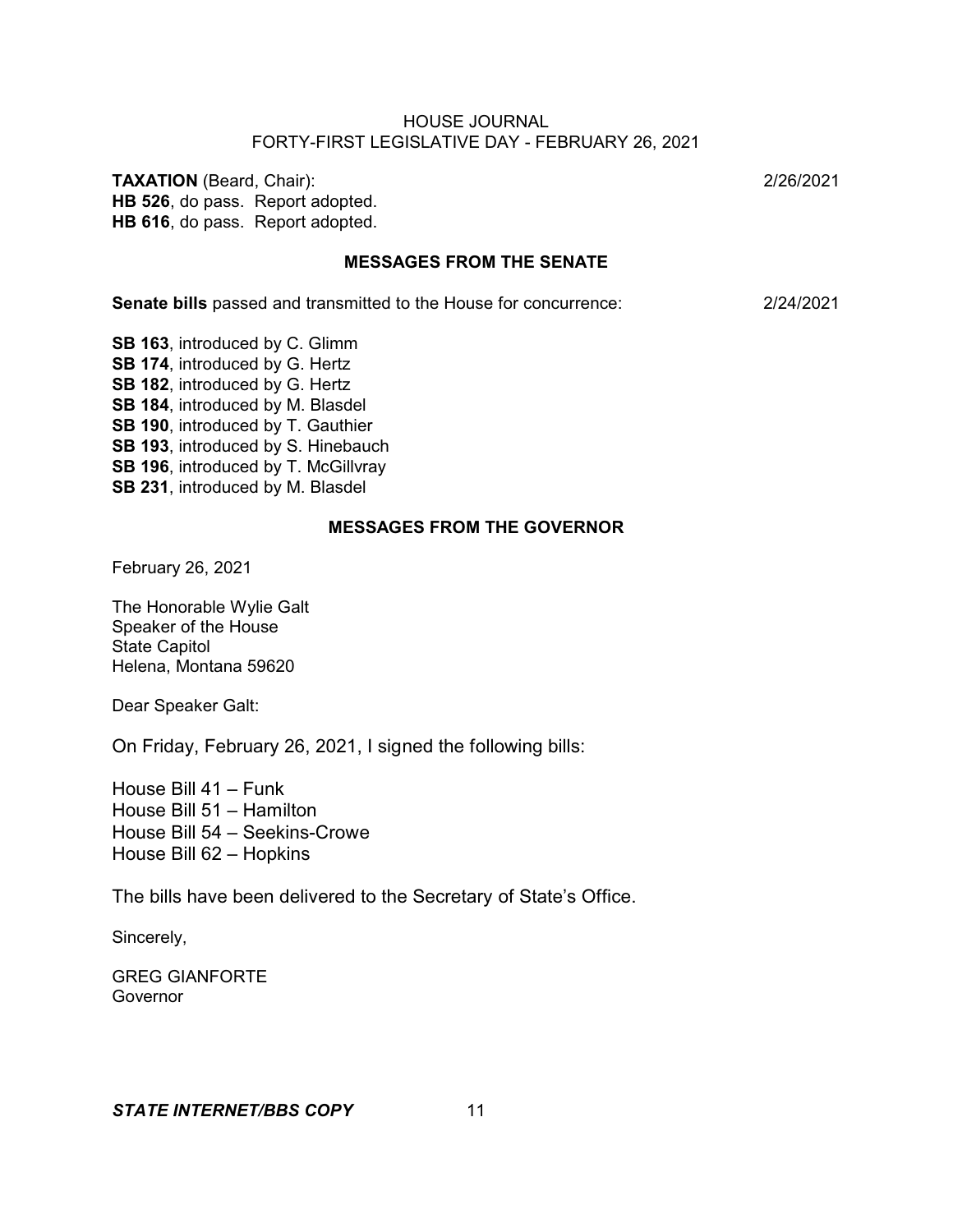# **FIRST READING AND COMMITMENT OF BILLS**

The following House bills were introduced, read first time, and referred to committees:

**HB 619**, introduced by S. Kerns, referred to Taxation.

**HB 620**, introduced by A. Regier, D. Bartel, J. Gillette, T. Moore, M. Regier, K. Seekins-Crowe, L. Sheldon-Galloway, C. Glimm, S. Hinebauch, D. Howard, K. Regier, referred to Judiciary.

The following Senate bills were introduced, read first time, and referred to committees:

**SB 163**, introduced by C. Glimm, M. Cuffe, D. Skees, R. Osmundson, K. Regier, C. Smith, B. Brown, T. Manzella, M. Noland, B. Tschida, L. Sheldon-Galloway, J. Ellsworth, N. Duram, J. Fuller, J. Kassmier, B. Mitchell, P. Fielder, S. Galloway, C. Hinkle, referred to Natural Resources. **SB 174**, introduced by G. Hertz, S. Fitzpatrick, M. Blasdel, W. Galt, S. Berglee, C. Knudsen, T. Gauthier, K. Zolnikov, referred to Local Government.

**SB 182**, introduced by G. Hertz, D. Skees, S. Fitzpatrick, C. Smith, M. Blasdel, L. Jones, W. Galt, M. Noland, C. Knudsen, B. Usher, S. Vinton, J. Ellsworth, referred to Taxation.

**SB 184**, introduced by M. Blasdel, E. Buttrey, S. Fitzpatrick, R. Osmundson, D. Kary, C. Smith, G. Vance, B. Hoven, G. Hertz, W. Galt, F. Garner, C. Knudsen, S. Vinton, T. Welch, B. Beard, J. Ellsworth, J. Dooling, referred to Taxation.

**SB 190**, introduced by T. Gauthier, referred to Business and Labor.

**SB 193**, introduced by S. Hinebauch, referred to Taxation.

**HB 196**, introduced by E. Buttrey, F. Garner, referred to State Administration.

**SB 231**, introduced by M. Blasdel, W. Galt, C. Knudsen, J. Ellsworth, referred to Natural Resources.

# **SECOND READING OF BILLS (COMMITTEE OF THE WHOLE)**

Majority Leader Vinton moved the House resolve itself into a Committee of the Whole for consideration of business on second reading. Motion carried. Representative R. Knudsen in the chair.

Mr. Speaker: We, your Committee of the Whole, having had under consideration business on second reading, recommend as follows:

**HB 92** - Representative Kelker moved **HB 92** do pass. Motion carried as follows:

Yeas: Abbott, Anderson, Bartel, Bedey, Bertoglio, Bishop, Brewster, Buckley, Buttrey, Caferro, Carlson, Curdy, Custer, Dunwell, Farris-Olsen, Fern, Fitzgerald, Fleming, France, Frazer, Fuller, Funk, Garner, Gillette, Gist, Greef, Gunderson, Hamilton, Harvey, Hawk, Hayman, Hinkle C, Hinkle J, Hopkins, Jones, Karjala, Kassmier, Keane, Kelker, Keogh, Kerns, Kerr-Carpenter, Knudsen C, Knudsen R, Kortum, Lenz, Ler, Loge, Malone, Marler, Marshall, McKamey, Mercer, Mitchell, Moore, Nave, Noland, Novak, Olsen, Patelis, Phalen, Putnam, Read, Regier A, Reksten, Ricci,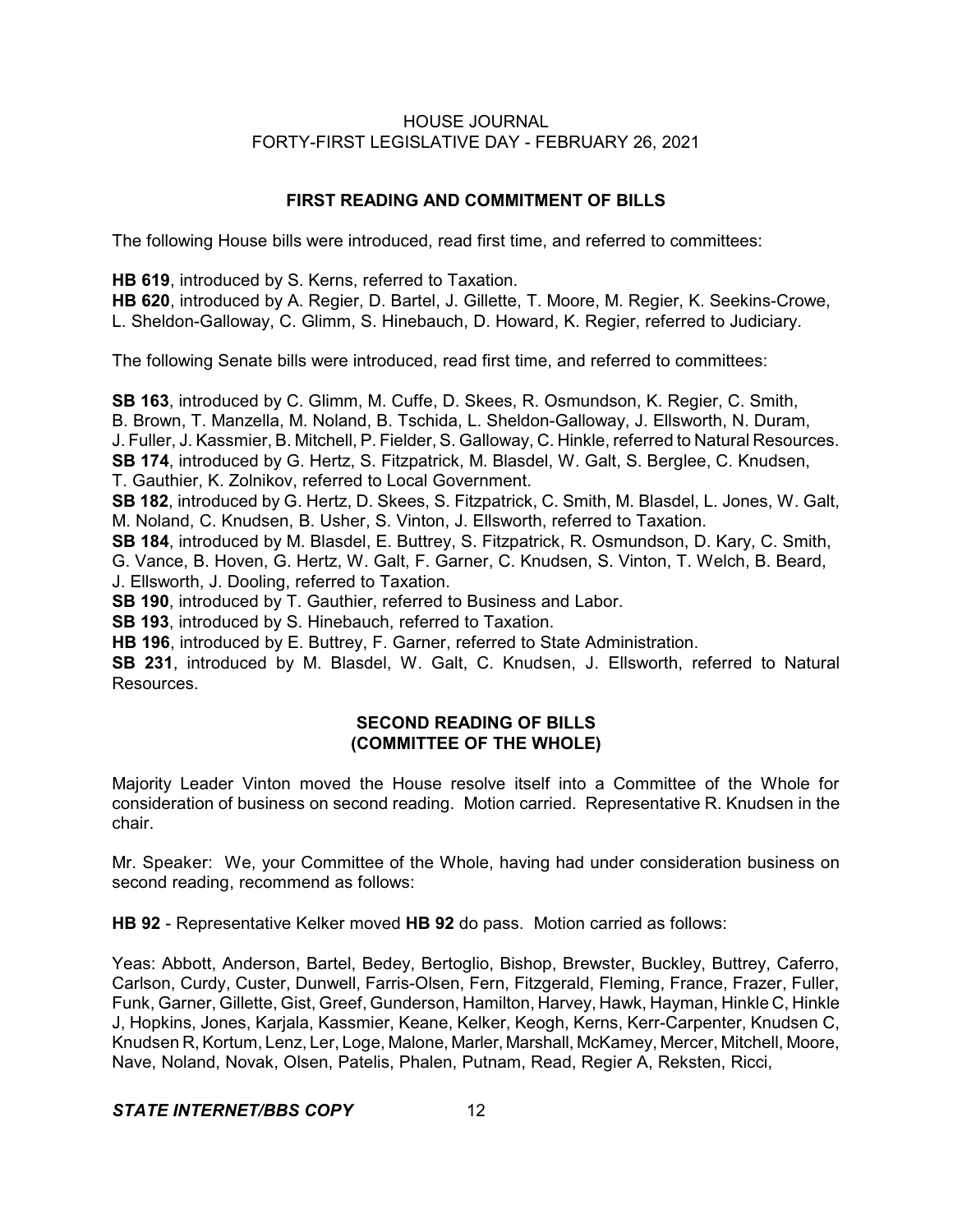Running Wolf, Schillinger, Seekins-Crowe, Skees, Smith, Stafman, Stewart Peregoy, Stromswold, Sullivan, Tenenbaum, Thane, Trebas, Tschida, Usher, Vinton, Walsh, Weatherwax, Welch, Whiteman Pena, Windy Boy, Zolnikov, Mr. Speaker. Total 88

Nays: Beard, Berglee, Binkley, Dooling, Duram, Fielder, Galloway, Hill, Holmlund, Regier M, Sheldon-Galloway, Whitman. Total 12

Voted absentee: None.

Excused: None. Total 0

Absent or not voting: None. Total 0

**HB 258** - Representative J. Hinkle moved **HB 258** do pass. Motion carried as follows:

Yeas: Anderson, Bartel, Beard, Bedey, Berglee, Bertoglio, Binkley, Brewster, Buttrey, Carlson, Custer, Dooling, Duram, Fielder, Fitzgerald, Fleming, Frazer, Fuller, Galloway, Garner, Gillette, Gist, Greef, Gunderson, Hill, Hinkle C, Hinkle J, Holmlund, Hopkins, Jones, Kassmier, Kerns, Knudsen C, Knudsen R, Lenz, Ler, Loge, Malone, Marshall, McKamey, Mercer, Mitchell, Moore, Nave, Noland, Patelis, Phalen, Putnam, Read, Regier A, Regier M, Reksten, Ricci, Schillinger, Seekins-Crowe, Sheldon-Galloway, Skees, Stromswold, Trebas, Tschida, Usher, Vinton, Walsh, Welch, Whitman, Zolnikov, Mr. Speaker. Total 67

Nays: Abbott, Bishop, Buckley, Caferro, Curdy, Dunwell, Farris-Olsen, Fern, France, Funk, Hamilton, Harvey, Hawk, Hayman, Karjala, Keane, Kelker, Keogh, Kerr-Carpenter, Kortum, Marler, Novak, Olsen, Running Wolf, Smith, Stafman, Stewart Peregoy, Sullivan, Tenenbaum, Thane, Weatherwax, Whiteman Pena, Windy Boy. Total 33

Voted absentee: None.

Excused: None. Total 0

Absent or not voting: None. Total 0

**HB 328** - Representative Keogh moved **HB 328** do pass. Motion carried as follows:

Yeas: Abbott, Anderson, Bedey, Bertoglio, Bishop, Buckley, Buttrey, Caferro, Curdy, Custer,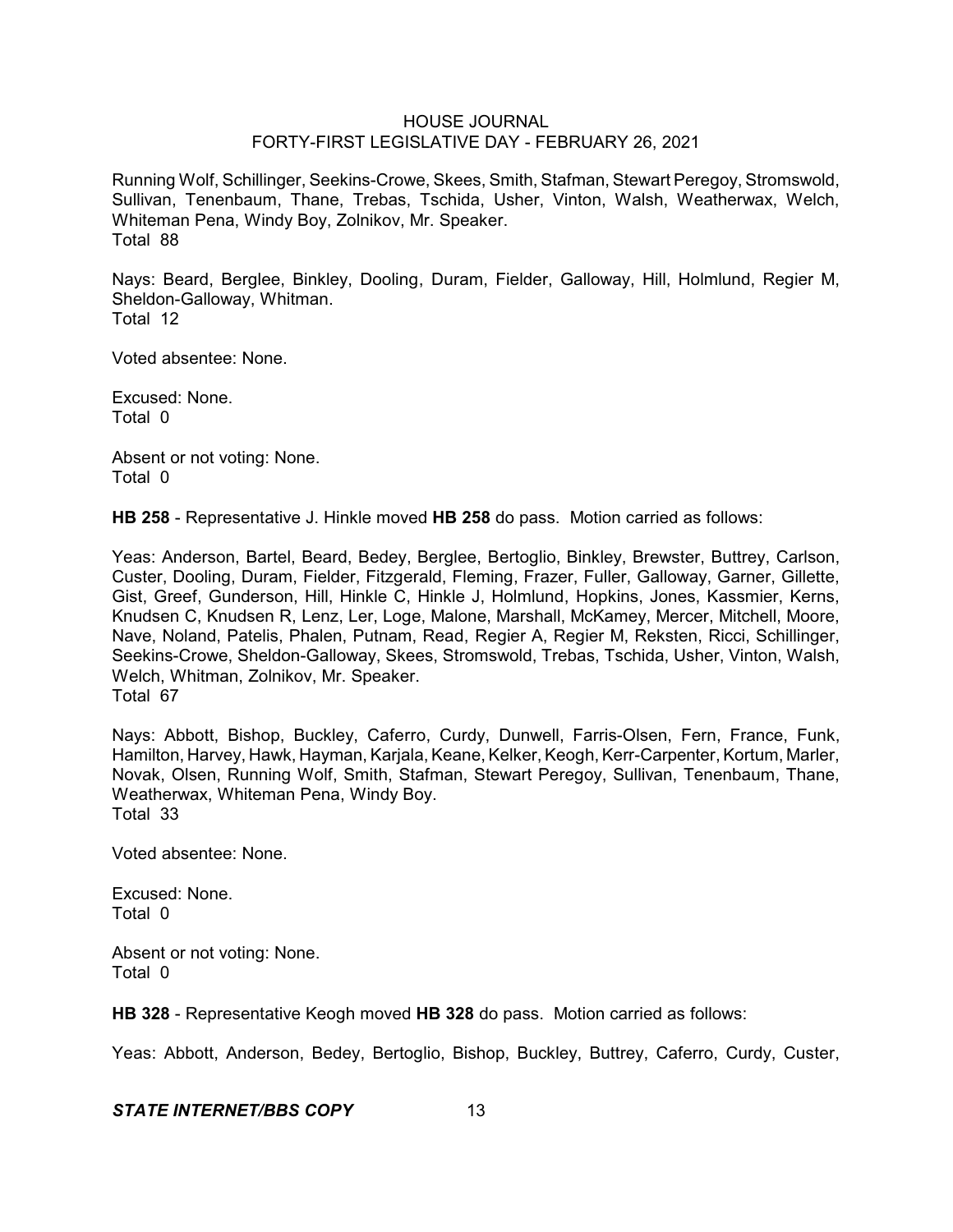Dunwell, Farris-Olsen, Fern, Fitzgerald, France, Frazer, Funk, Garner, Gist, Greef, Hamilton, Harvey, Hawk, Hayman, Holmlund, Hopkins, Jones, Karjala, Keane, Kelker, Keogh, Kerr-Carpenter, Kortum, Loge, Malone, Marler, McKamey, Novak, Olsen, Putnam, Reksten, Ricci, Running Wolf, Smith, Stafman, Stewart Peregoy, Sullivan, Tenenbaum, Thane, Vinton, Walsh, Weatherwax, Welch, Whiteman Pena, Whitman, Windy Boy. Total 56

Nays: Bartel, Beard, Berglee, Binkley, Brewster, Carlson, Dooling, Duram, Fielder, Fleming, Fuller, Galloway, Gillette, Gunderson, Hill, Hinkle C, Hinkle J, Kassmier, Kerns, Knudsen C, Knudsen R, Lenz, Ler, Marshall, Mercer, Mitchell, Moore, Nave, Noland, Patelis, Phalen, Read, Regier A, Regier M, Schillinger, Seekins-Crowe, Sheldon-Galloway, Skees, Stromswold, Trebas, Tschida, Usher, Zolnikov, Mr. Speaker. Total 44

Voted absentee: None.

Excused: None. Total 0

Absent or not voting: None. Total 0

**HB 391** - Representative Fleming moved **HB 391** do pass.

**HB 391** - Representative Fleming moved **HB 391**, second reading copy, be amended as follows:

1. Page 1, line 28. **Following:** "not" **Strike:** "less than 10 years or"Amendment adopted as follows:

Yeas: Abbott, Anderson, Bartel, Beard, Bedey, Berglee, Bertoglio, Binkley, Bishop, Brewster, Buckley, Buttrey, Caferro, Carlson, Curdy, Custer, Dooling, Dunwell, Duram, Farris-Olsen, Fern, Fielder, Fitzgerald, Fleming, France, Frazer, Fuller, Funk, Galloway, Garner, Gillette, Gist, Greef, Gunderson, Hamilton, Harvey, Hayman, Hill, Hinkle C, Hinkle J, Holmlund, Hopkins, Jones, Karjala, Kassmier, Keane, Kelker, Keogh, Kerns, Kerr-Carpenter, Knudsen C, Knudsen R, Kortum, Lenz, Ler, Loge, Malone, Marler, Marshall, McKamey, Mercer, Mitchell, Moore, Nave, Noland, Novak, Olsen, Patelis, Phalen, Putnam, Read, Regier A, Regier M, Reksten, Ricci, Running Wolf, Schillinger, Seekins-Crowe, Skees, Smith, Stafman, Stewart Peregoy, Stromswold, Sullivan, Tenenbaum, Thane, Trebas, Tschida, Usher, Vinton, Walsh, Weatherwax, Welch, Whiteman Pena, Whitman, Windy Boy, Zolnikov, Mr. Speaker. Total 98

Nays: Hawk, Sheldon-Galloway. Total 2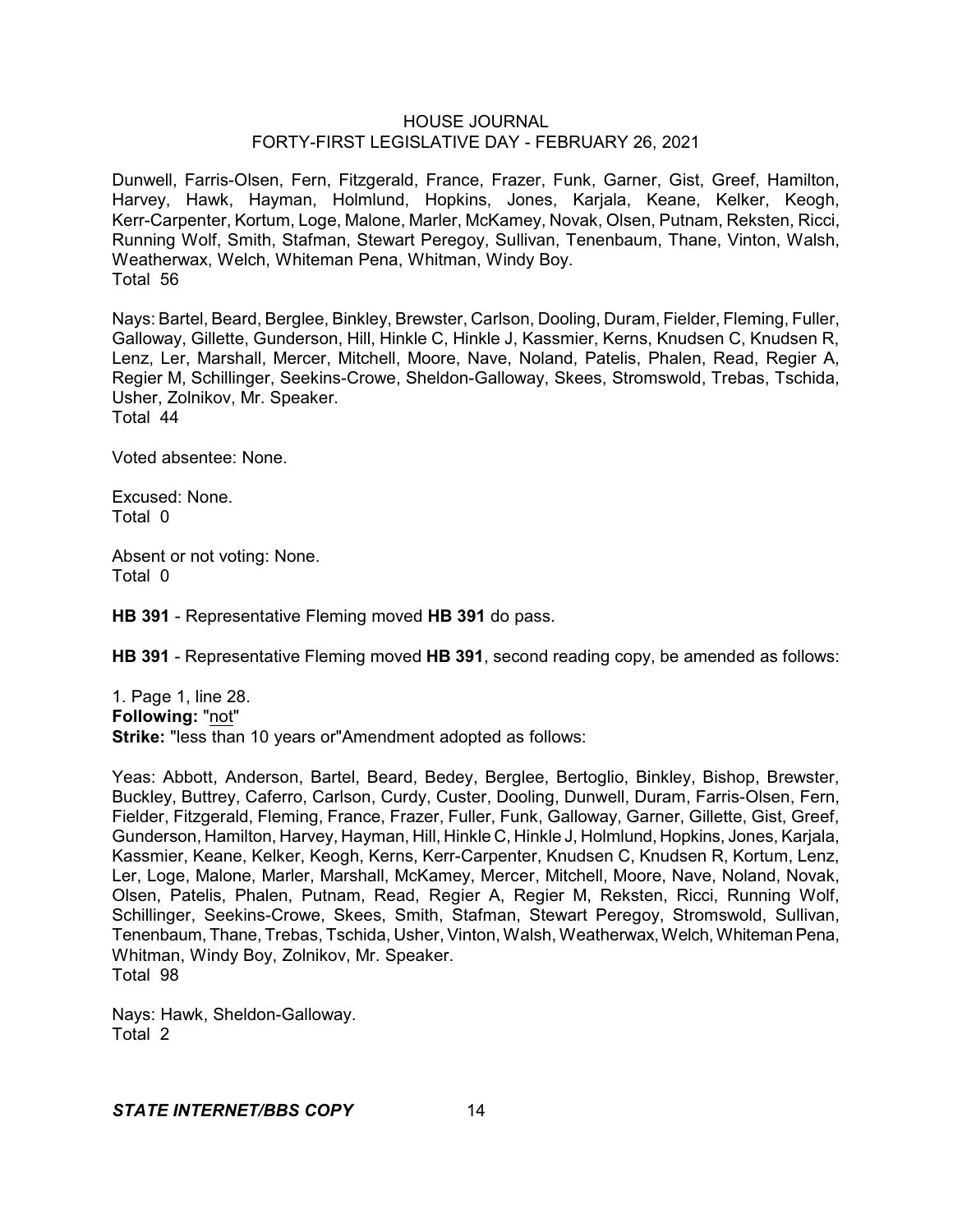Voted absentee: None.

Excused: None. Total 0

Absent or not voting: None. Total 0

**HB 391** - Representative Fleming moved **HB 391**, as amended, do pass. Motion carried as follows:

Yeas: Anderson, Bartel, Beard, Bedey, Berglee, Bertoglio, Binkley, Brewster, Buttrey, Carlson, Custer, Dooling, Duram, Fielder, Fitzgerald, Fleming, Frazer, Fuller, Galloway, Garner, Gillette, Gist, Greef, Gunderson, Hill, Hinkle C, Hinkle J, Holmlund, Hopkins, Jones, Kassmier, Kerns, Knudsen C, Knudsen R, Lenz, Ler, Loge, Malone, Marshall, McKamey, Mercer, Mitchell, Moore, Nave, Noland, Patelis, Phalen, Putnam, Read, Regier A, Regier M, Reksten, Ricci, Schillinger, Seekins-Crowe, Sheldon-Galloway, Skees, Stromswold, Trebas, Tschida, Usher, Vinton, Walsh, Welch, Whitman, Zolnikov, Mr. Speaker. Total 67

Nays: Abbott, Bishop, Buckley, Caferro, Curdy, Dunwell, Farris-Olsen, Fern, France, Funk, Hamilton, Harvey, Hawk, Hayman, Karjala, Keane, Kelker, Keogh, Kerr-Carpenter, Kortum, Marler, Novak, Olsen, Running Wolf, Smith, Stafman, Stewart Peregoy, Sullivan, Tenenbaum, Thane, Weatherwax, Whiteman Pena, Windy Boy. Total 33

Voted absentee: None.

Excused: None. Total 0

Absent or not voting: None. Total 0

**HB 405** - Representative Hamilton moved **HB 405** do pass.

**HB 405** - Representative Hamilton moved **HB 405**, second reading copy, be amended as follows:

1. Title, line 11. **Following:** "13-10-211," **Strike:** "13-10-326,"

2. Page 1, line 27. **Strike:** "1 day" **Insert:** "5 days"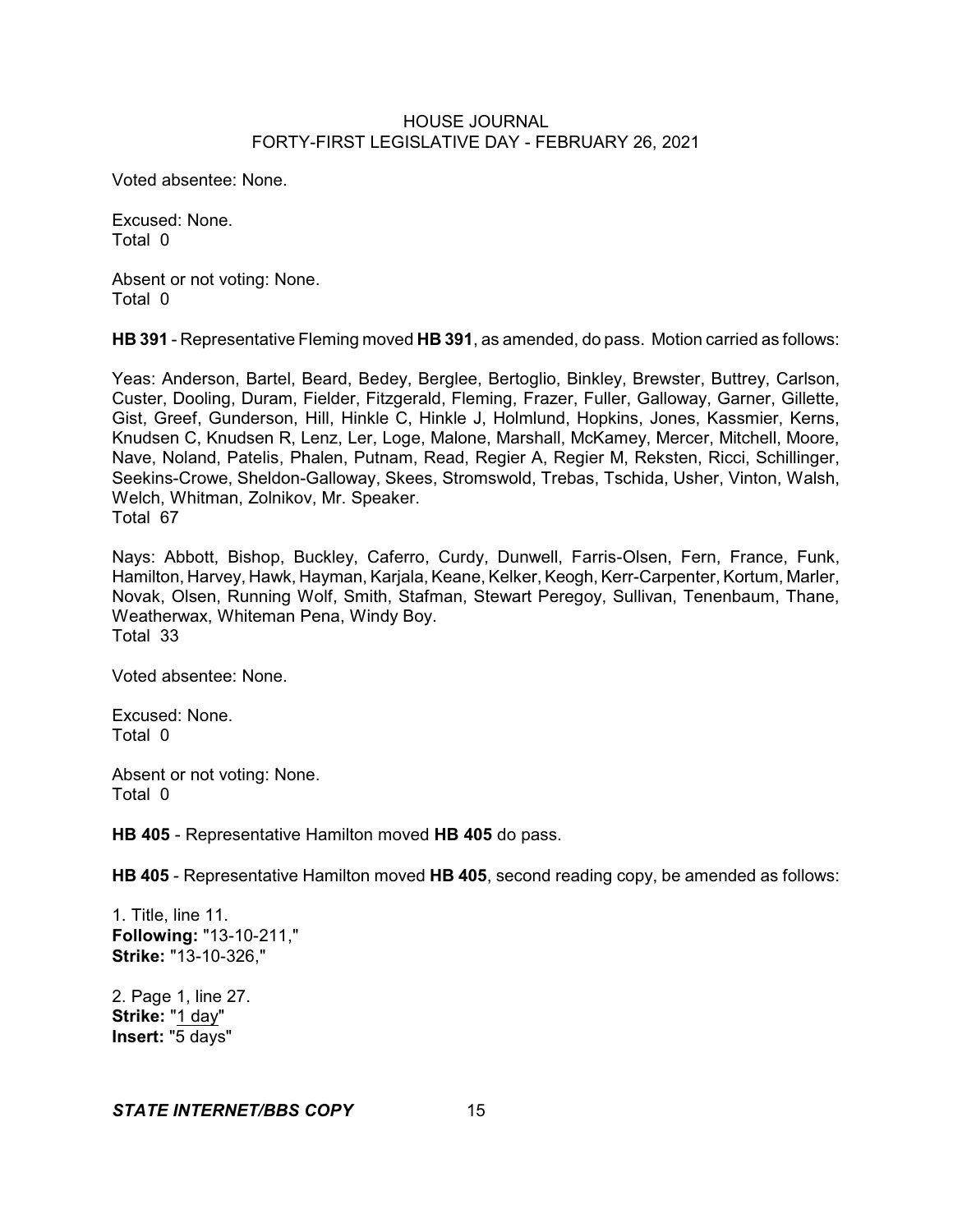3. Page 2, line 18. **Following:** "(1)(b)," **Strike:** "but no later than 3 days after the deadline for the candidate to file for office,"

4. Page 2, line 23. **Strike:** "1 day" **Insert:** "5 days"

5. Page 2, line 26. **Following:** "official" **Insert:** "general election"

**6. Page 2, line 28. Following:** "official" **Insert:** "general election"

7. Page 5, line 2. **Strike:** "[section 10]" **Insert:** "[section 9]"

8. Page 5, line 21. **Strike:** "[section 10]" **Insert:** "[section 9]"

9. Page 6, line 22. **Strike:** "[section 10]" **Insert:** "[section 9]"

10. Page 7, line 21 through page 8, line 7. **Strike:** section 5 in its entirety **Renumber:** subsequent sections

11. Page 8, line 24. **Strike:** "[section 10(1)(b)]" **Insert:** "[section 9(1)(b)]"

12. Page 8, line 27 through line 28. **Strike:** "[section 10(1)(b)]" **Insert:** "[section 9(1)(b)]"

13. Page 10, line 1. **Strike:** "[section 10]" **Insert:** "[section 9]"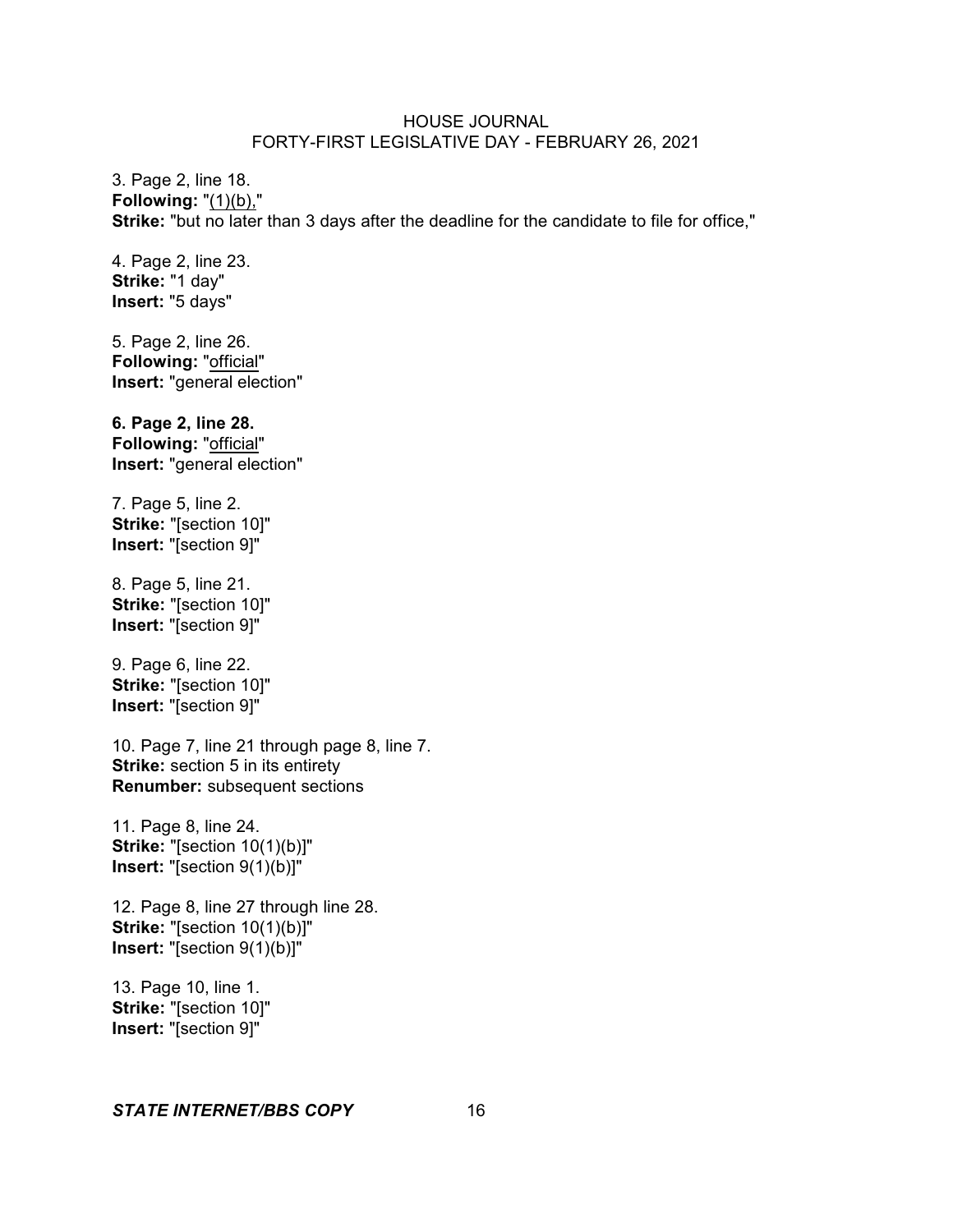14. Page 10, line 19. **Following:** "on" **Insert:** ": (a)"

15. Page 10, line 20 through line 21. **Strike:** ":" on line 20 through "(a)" on line 21

16. Page 10, line 22. **Following:** "(b)" **Insert:** "the official ballot for a general election if the candidate fails to file"

17. Page 11, line 1. **Following:** "ballot" **Insert:** "for the relevant election or elections"

18. Page 11, line 2. **Strike:** "[section 10(1)(b)]" **Insert:** "[section 9(1)(b)]"

19. Page 12, line 15. **Strike:** "[Section 10]" **Insert:** "[Section 9]"

20. Page 12, line 16 through line 17. **Strike:** "[section 10]" **Insert:** "[section 9]"

Amendment adopted as follows:

Yeas: Abbott, Bedey, Bertoglio, Bishop, Brewster, Buckley, Buttrey, Caferro, Curdy, Custer, Dooling, Dunwell, Farris-Olsen, Fern, Fitzgerald, France, Frazer, Funk, Galloway, Garner, Greef, Hamilton, Harvey, Hawk, Hayman, Holmlund, Hopkins, Jones, Karjala, Kassmier, Keane, Kelker, Keogh, Kerr-Carpenter, Kortum, Ler, Loge, Marler, Marshall, McKamey, Mercer, Moore, Nave, Novak, Olsen, Patelis, Putnam, Regier A, Reksten, Ricci, Running Wolf, Seekins-Crowe, Sheldon-Galloway, Smith, Stafman, Stewart Peregoy, Sullivan, Tenenbaum, Thane, Trebas, Vinton, Walsh, Weatherwax, Welch, Whiteman Pena, Windy Boy, Mr. Speaker. Total 67

Nays: Anderson, Bartel, Beard, Berglee, Binkley, Carlson, Duram, Fielder, Fleming, Fuller, Gillette, Gist, Gunderson, Hill, Hinkle C, Hinkle J, Kerns, Knudsen C, Knudsen R, Lenz, Malone, Mitchell, Noland, Phalen, Read, Regier M, Schillinger, Skees, Stromswold, Tschida, Usher, Whitman, Zolnikov.

Total 33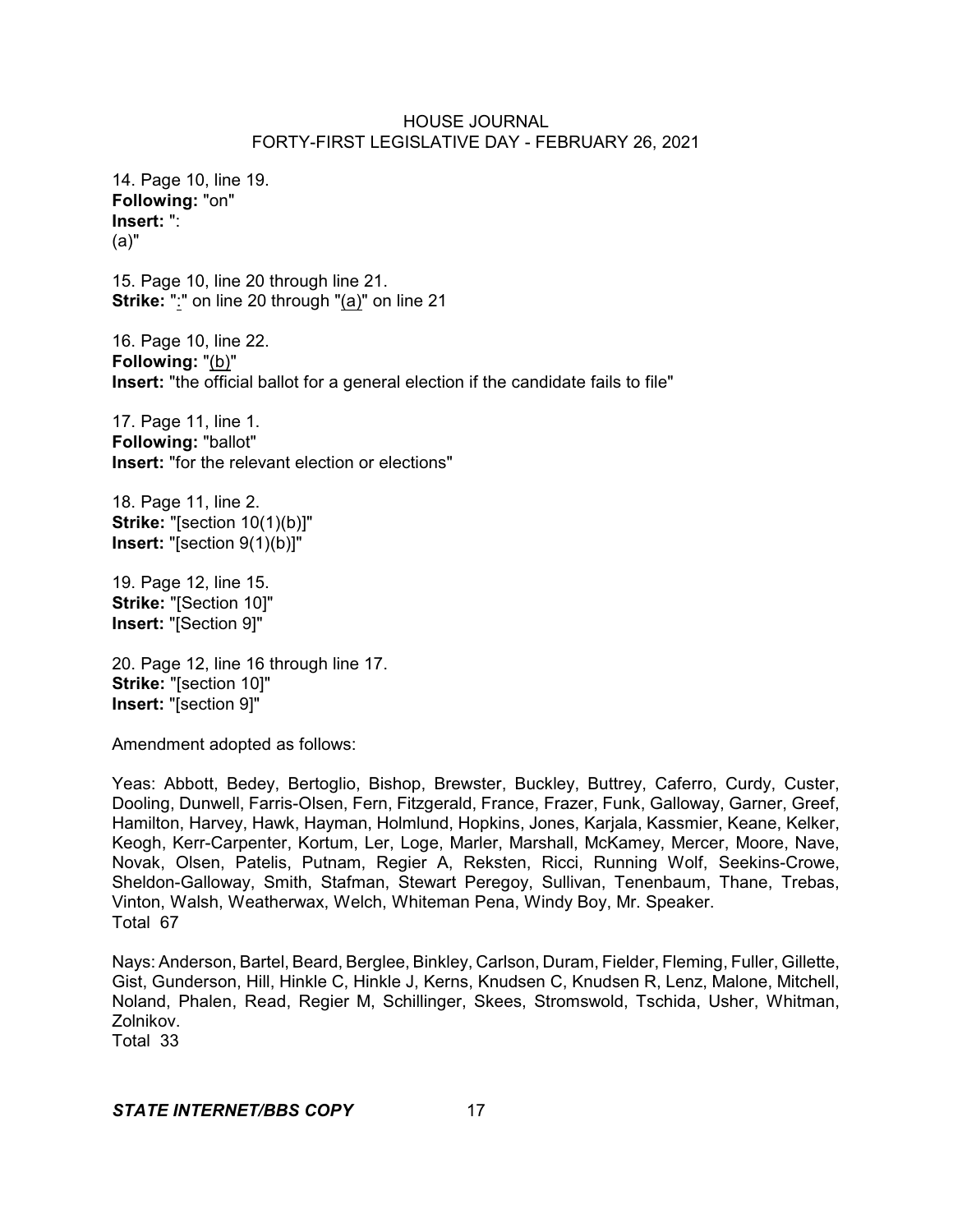Voted absentee: None.

Excused: None. Total 0

Absent or not voting: None. Total 0

**HB 405** - Representative Hamilton moved **HB 405**, as amended, do pass. Motion **failed** as follows:

Yeas: Abbott, Bishop, Buckley, Caferro, Curdy, Custer, Dunwell, Farris-Olsen, Fern, France, Funk, Greef, Hamilton, Harvey, Hawk, Hayman, Karjala, Keane, Kelker, Keogh, Kerr-Carpenter, Kortum, Marler, Novak, Olsen, Read, Running Wolf, Smith, Stafman, Stewart Peregoy, Sullivan, Tenenbaum, Thane, Walsh, Weatherwax, Whiteman Pena, Windy Boy. Total 37

Nays: Anderson, Bartel, Beard, Bedey, Berglee, Bertoglio, Binkley, Brewster, Buttrey, Carlson, Dooling, Duram, Fielder, Fitzgerald, Fleming, Frazer, Fuller, Galloway, Garner, Gillette, Gist, Gunderson, Hill, Hinkle C, Hinkle J, Holmlund, Hopkins, Jones, Kassmier, Kerns, Knudsen C, Knudsen R, Lenz, Ler, Loge, Malone, Marshall, McKamey, Mercer, Mitchell, Moore, Nave, Noland, Patelis, Phalen, Putnam, Regier A, Regier M, Reksten, Ricci, Schillinger, Seekins-Crowe, Sheldon-Galloway, Skees, Stromswold, Trebas, Tschida, Usher, Vinton, Welch, Whitman, Zolnikov, Mr. Speaker. Total 63

Voted absentee: None.

Excused: None. Total 0

Absent or not voting: None. Total 0

**HB 406** - Representative Noland moved **HB 406** do pass. Motion carried as follows:

Yeas: Anderson, Bartel, Beard, Bedey, Berglee, Bertoglio, Binkley, Brewster, Buttrey, Carlson, Custer, Dooling, Duram, Fielder, Fitzgerald, Fleming, Frazer, Fuller, Galloway, Garner, Gillette, Gist, Greef, Gunderson, Hill, Hinkle C, Hinkle J, Holmlund, Hopkins, Jones, Kassmier, Kerns, Knudsen C, Knudsen R, Lenz, Ler, Loge, Malone, Marshall, McKamey, Mercer, Mitchell, Moore,

Nave, Noland, Patelis, Phalen, Putnam, Read, Regier A, Regier M, Reksten, Ricci, Schillinger, Seekins-Crowe, Sheldon-Galloway, Skees, Stromswold, Trebas, Tschida, Usher, Vinton, Walsh, Welch, Whitman, Zolnikov, Mr. Speaker. Total 67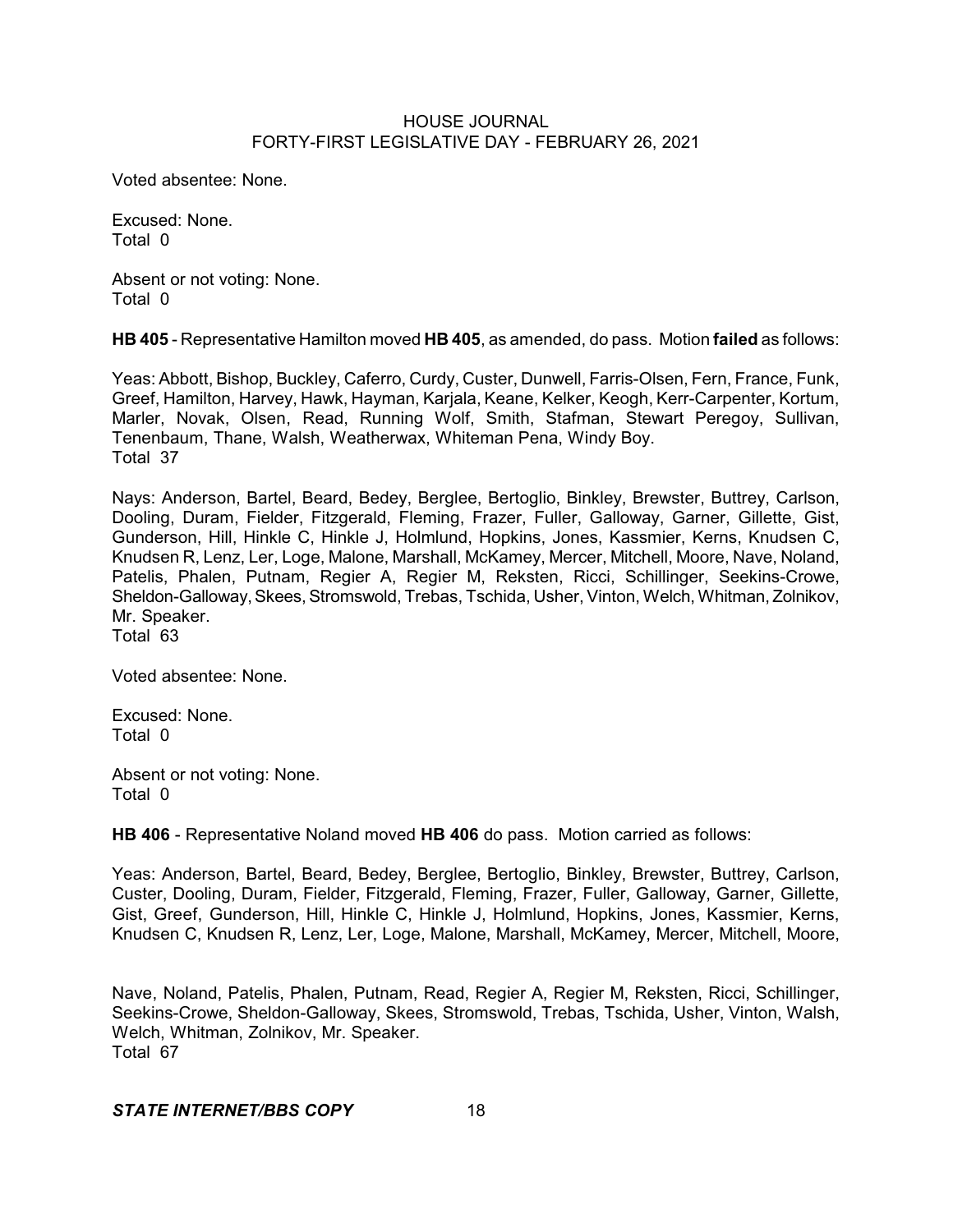Nays: Abbott, Bishop, Buckley, Caferro, Curdy, Dunwell, Farris-Olsen, Fern, France, Funk, Hamilton, Harvey, Hawk, Hayman, Karjala, Keane, Kelker, Keogh, Kerr-Carpenter, Kortum, Marler, Novak, Olsen, Running Wolf, Smith, Stafman, Stewart Peregoy, Sullivan, Tenenbaum, Thane, Weatherwax, Whiteman Pena, Windy Boy. Total 33

Voted absentee: None.

Excused: None. Total 0

Absent or not voting: None. Total 0

**HB 425** - Representative Schillinger moved **HB 425** do pass. Motion carried as follows:

Yeas: Abbott, Anderson, Bartel, Beard, Bedey, Berglee, Bertoglio, Binkley, Bishop, Brewster, Buckley, Buttrey, Caferro, Carlson, Curdy, Custer, Dooling, Dunwell, Duram, Farris-Olsen, Fern, Fielder, Fitzgerald, Fleming, France, Frazer, Fuller, Funk, Galloway, Garner, Gillette, Gist, Greef, Gunderson, Hamilton, Harvey, Hawk, Hayman, Hill, Hinkle C, Hinkle J, Holmlund, Hopkins, Jones, Karjala, Kassmier, Keane, Kelker, Keogh, Kerns, Kerr-Carpenter, Knudsen C, Knudsen R, Kortum, Lenz, Ler, Loge, Malone, Marler, Marshall, McKamey, Mercer, Mitchell, Moore, Nave, Noland, Novak, Olsen, Patelis, Phalen, Putnam, Read, Regier A, Regier M, Reksten, Ricci, Running Wolf, Schillinger, Seekins-Crowe, Sheldon-Galloway, Skees, Smith, Stafman, Stewart Peregoy, Stromswold, Sullivan, Tenenbaum, Thane, Trebas, Tschida, Usher, Vinton, Walsh, Weatherwax, Welch, Whiteman Pena, Whitman, Windy Boy, Zolnikov, Mr. Speaker. Total 100

Nays: None. Total 0

Voted absentee: None.

Excused: None. Total 0

Absent or not voting: None. Total 0

**HB 435** - Representative Mercer moved **HB 435** do pass. Motion carried as follows:

Yeas: Anderson, Bartel, Beard, Bedey, Berglee, Bertoglio, Binkley, Brewster, Buttrey, Carlson, Custer, Dooling, Duram, Fielder, Fitzgerald, Fleming, Frazer, Fuller, Galloway, Garner, Gillette, Gist, Greef, Gunderson, Hill, Hinkle C, Hinkle J, Holmlund, Hopkins, Jones, Kassmier, Kerns, Knudsen C, Knudsen R, Lenz, Ler, Loge, Malone, Marshall, McKamey, Mercer, Mitchell, Moore,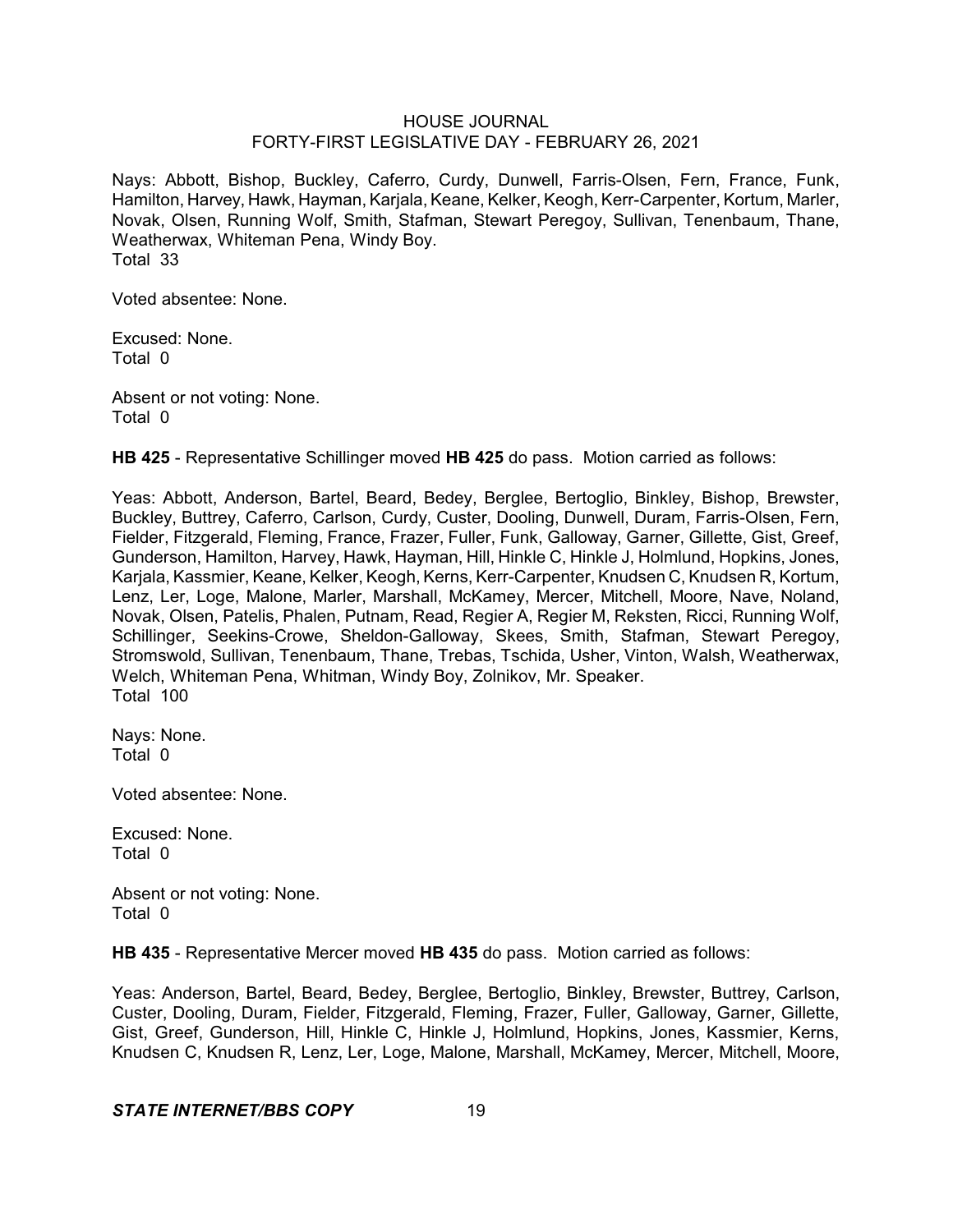Nave, Noland, Patelis, Phalen, Putnam, Read, Regier A, Regier M, Reksten, Ricci, Schillinger, Seekins-Crowe, Sheldon-Galloway, Skees, Stromswold, Tschida, Usher, Vinton, Walsh, Welch, Whitman, Zolnikov, Mr. Speaker. Total 66

Nays: Abbott, Bishop, Buckley, Caferro, Curdy, Dunwell, Farris-Olsen, Fern, France, Funk, Hamilton, Harvey, Hawk, Hayman, Karjala, Keane, Kelker, Keogh, Kerr-Carpenter, Kortum, Marler, Novak, Olsen, Running Wolf, Smith, Stafman, Stewart Peregoy, Sullivan, Tenenbaum, Thane, Trebas, Weatherwax, Whiteman Pena, Windy Boy. Total 34

Voted absentee: None.

Excused: None. Total 0

Absent or not voting: None. Total 0

**HB 441** - Representative Kortum moved **HB 441** do pass. Motion **failed** as follows:

Yeas: Abbott, Bedey, Bishop, Buckley, Caferro, Curdy, Custer, Dunwell, Farris-Olsen, Fern, France, Frazer, Funk, Garner, Hamilton, Harvey, Hawk, Hayman, Karjala, Keane, Kelker, Keogh, Kerr-Carpenter, Kortum, Malone, Marler, Novak, Olsen, Putnam, Running Wolf, Smith, Stafman, Stewart Peregoy, Sullivan, Tenenbaum, Thane, Weatherwax, Whiteman Pena, Windy Boy. Total 39

Nays: Anderson, Bartel, Beard, Berglee, Bertoglio, Binkley, Brewster, Buttrey, Carlson, Dooling, Duram, Fielder, Fitzgerald, Fleming, Fuller, Galloway, Gillette, Gist, Greef, Gunderson, Hill, Hinkle C, Hinkle J, Holmlund, Hopkins, Jones, Kassmier, Kerns, Knudsen C, Knudsen R, Lenz, Ler, Loge, Marshall, McKamey, Mercer, Mitchell, Moore, Nave, Noland, Patelis, Phalen, Read, Regier A, Regier M, Reksten, Ricci, Schillinger, Seekins-Crowe, Sheldon-Galloway, Skees, Stromswold, Trebas, Tschida, Usher, Vinton, Walsh, Welch, Whitman, Zolnikov, Mr. Speaker. Total 61

Voted absentee: None.

Excused: None. Total 0

Absent or not voting: None. Total 0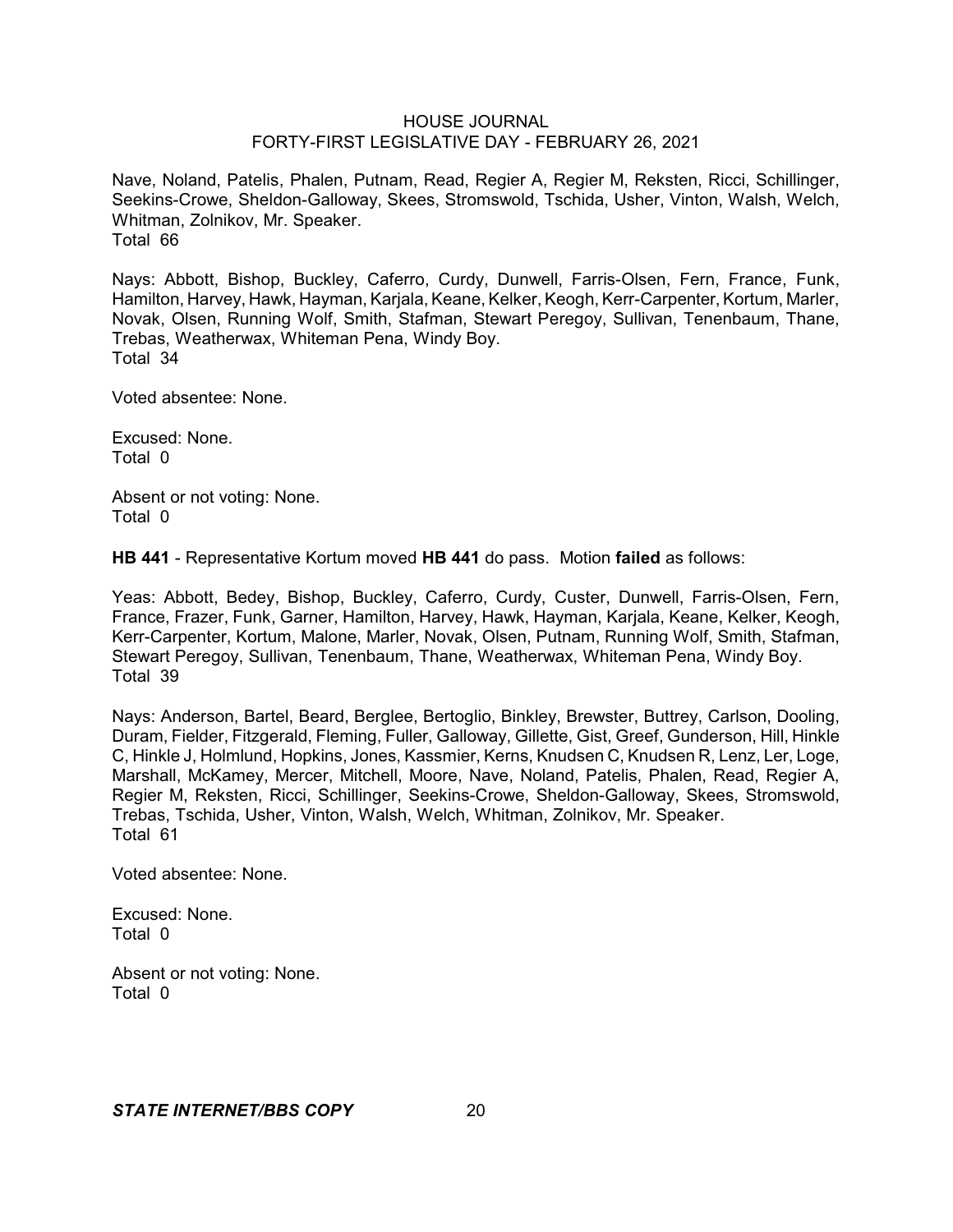**HB 444** - Representative Buttrey moved **HB 444** do pass. Motion carried as follows:

Yeas: Abbott, Anderson, Bartel, Beard, Bedey, Berglee, Bertoglio, Binkley, Bishop, Brewster, Buckley, Buttrey, Caferro, Carlson, Curdy, Custer, Dooling, Dunwell, Duram, Farris-Olsen, Fern, Fielder, Fitzgerald, Fleming, France, Frazer, Fuller, Funk, Galloway, Garner, Gillette, Gist, Greef, Gunderson, Hamilton, Harvey, Hawk, Hayman, Hill, Hinkle C, Hinkle J, Holmlund, Hopkins, Jones, Karjala, Kassmier, Keane, Kelker, Keogh, Kerns, Kerr-Carpenter, Knudsen C, Knudsen R, Kortum, Lenz, Ler, Loge, Malone, Marler, Marshall, McKamey, Mercer, Moore, Nave, Noland, Novak, Patelis, Phalen, Putnam, Read, Regier A, Regier M, Reksten, Ricci, Running Wolf, Schillinger, Seekins-Crowe, Sheldon-Galloway, Skees, Smith, Stafman, Stewart Peregoy, Stromswold, Sullivan, Tenenbaum, Thane, Trebas, Tschida, Usher, Vinton, Walsh, Weatherwax, Welch, Whiteman Pena, Whitman, Windy Boy, Zolnikov, Mr. Speaker. Total 98

Nays: Olsen. Total 1

Voted absentee: None.

Excused: None. Total 0

Absent or not voting: Mitchell. Total 1

**HB 459** - Representative Lenz moved **HB 459** do pass. Motion carried as follows:

Yeas: Anderson, Bartel, Beard, Bedey, Berglee, Bertoglio, Binkley, Brewster, Buttrey, Carlson, Curdy, Custer, Dooling, Duram, Fern, Fielder, Fitzgerald, Fleming, Frazer, Fuller, Galloway, Garner, Gillette, Gist, Greef, Gunderson, Hawk, Hill, Hinkle C, Hinkle J, Holmlund, Hopkins, Jones, Kassmier, Kerns, Kerr-Carpenter, Knudsen C, Knudsen R, Lenz, Ler, Loge, Malone, Marshall, McKamey, Mercer, Mitchell, Nave, Noland, Patelis, Phalen, Putnam, Read, Regier A, Regier M, Reksten, Ricci, Schillinger, Seekins-Crowe, Sheldon-Galloway, Skees, Stromswold, Tenenbaum, Trebas, Tschida, Usher, Vinton, Walsh, Welch, Whitman, Zolnikov, Mr. Speaker. Total 71

Nays: Abbott, Bishop, Buckley, Caferro, Dunwell, Farris-Olsen, France, Funk, Hamilton, Harvey, Hayman, Karjala, Keane, Kelker, Keogh, Kortum, Marler, Moore, Novak, Olsen, Running Wolf, Smith, Stafman, Stewart Peregoy, Sullivan, Thane, Weatherwax, Whiteman Pena, Windy Boy. Total 29

Voted absentee: None.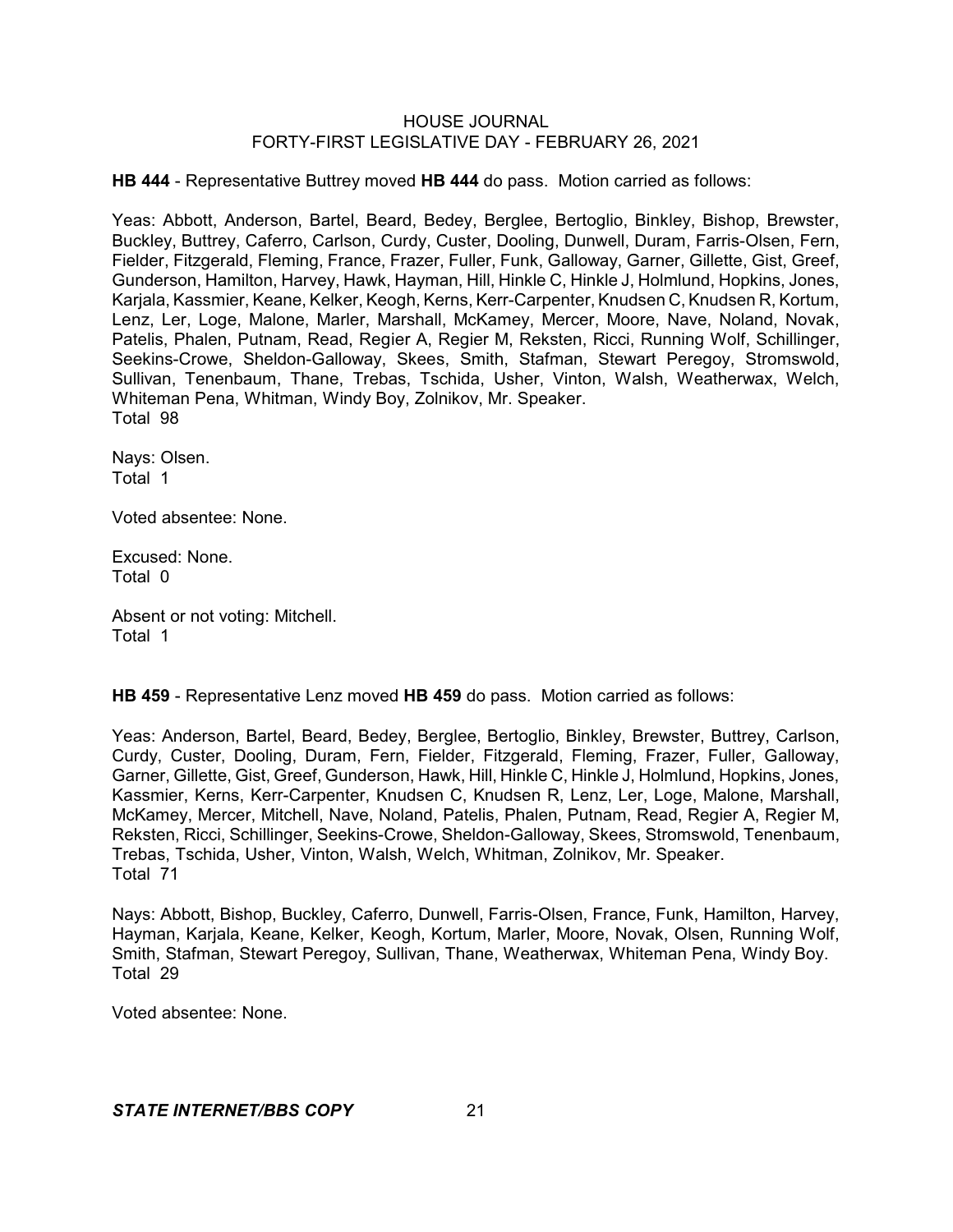Excused: None. Total 0

Absent or not voting: None. Total 0

**HB 469** - Representative Novak moved **HB 469** do pass. Motion carried as follows:

Yeas: Abbott, Anderson, Bartel, Beard, Bedey, Berglee, Bertoglio, Binkley, Bishop, Brewster, Buckley, Buttrey, Caferro, Carlson, Curdy, Custer, Dooling, Dunwell, Duram, Farris-Olsen, Fern, Fielder, Fitzgerald, Fleming, France, Frazer, Fuller, Funk, Garner, Gillette, Greef, Gunderson, Hamilton, Harvey, Hawk, Hayman, Hill, Hinkle C, Hinkle J, Holmlund, Hopkins, Jones, Karjala, Kassmier, Keane, Kelker, Keogh, Kerns, Kerr-Carpenter, Knudsen C, Knudsen R, Kortum, Lenz, Ler, Loge, Malone, Marler, Marshall, McKamey, Mercer, Mitchell, Moore, Nave, Noland, Novak, Olsen, Patelis, Phalen, Putnam, Read, Regier A, Reksten, Ricci, Running Wolf, Seekins-Crowe,

Sheldon-Galloway, Skees, Smith, Stafman, Stewart Peregoy, Stromswold, Sullivan, Tenenbaum, Thane, Trebas, Usher, Vinton, Walsh, Weatherwax, Welch, Whiteman Pena, Whitman, WindyBoy, Zolnikov, Mr. Speaker. Total 95

Nays: Galloway, Gist, Regier M, Schillinger, Tschida. Total 5

Voted absentee: None.

Excused: None. Total 0

Absent or not voting: None. Total 0

**HB 472** - Representative M. Regier moved **HB 472** do pass. Motion carried as follows:

Yeas: Anderson, Bartel, Beard, Bedey, Berglee, Bertoglio, Binkley, Brewster, Buttrey, Carlson, Custer, Dooling, Duram, Fielder, Fitzgerald, Fleming, Frazer, Fuller, Galloway, Garner, Gillette, Gist, Greef, Gunderson, Hill, Hinkle C, Hinkle J, Holmlund, Hopkins, Jones, Kassmier, Kerns, Knudsen C, Knudsen R, Lenz, Ler, Loge, Malone, Marshall, McKamey, Mercer, Mitchell, Moore, Nave, Noland, Patelis, Phalen, Putnam, Read, Regier A, Regier M, Reksten, Ricci, Schillinger, Seekins-Crowe, Sheldon-Galloway, Skees, Stromswold, Trebas, Tschida, Usher, Vinton, Walsh, Welch, Whitman, Zolnikov, Mr. Speaker. Total 67

Nays: Abbott, Bishop, Buckley, Caferro, Curdy, Dunwell, Farris-Olsen, Fern, France, Funk, Hamilton, Harvey, Hawk, Hayman, Karjala, Keane, Kelker, Keogh, Kerr-Carpenter, Kortum, Marler,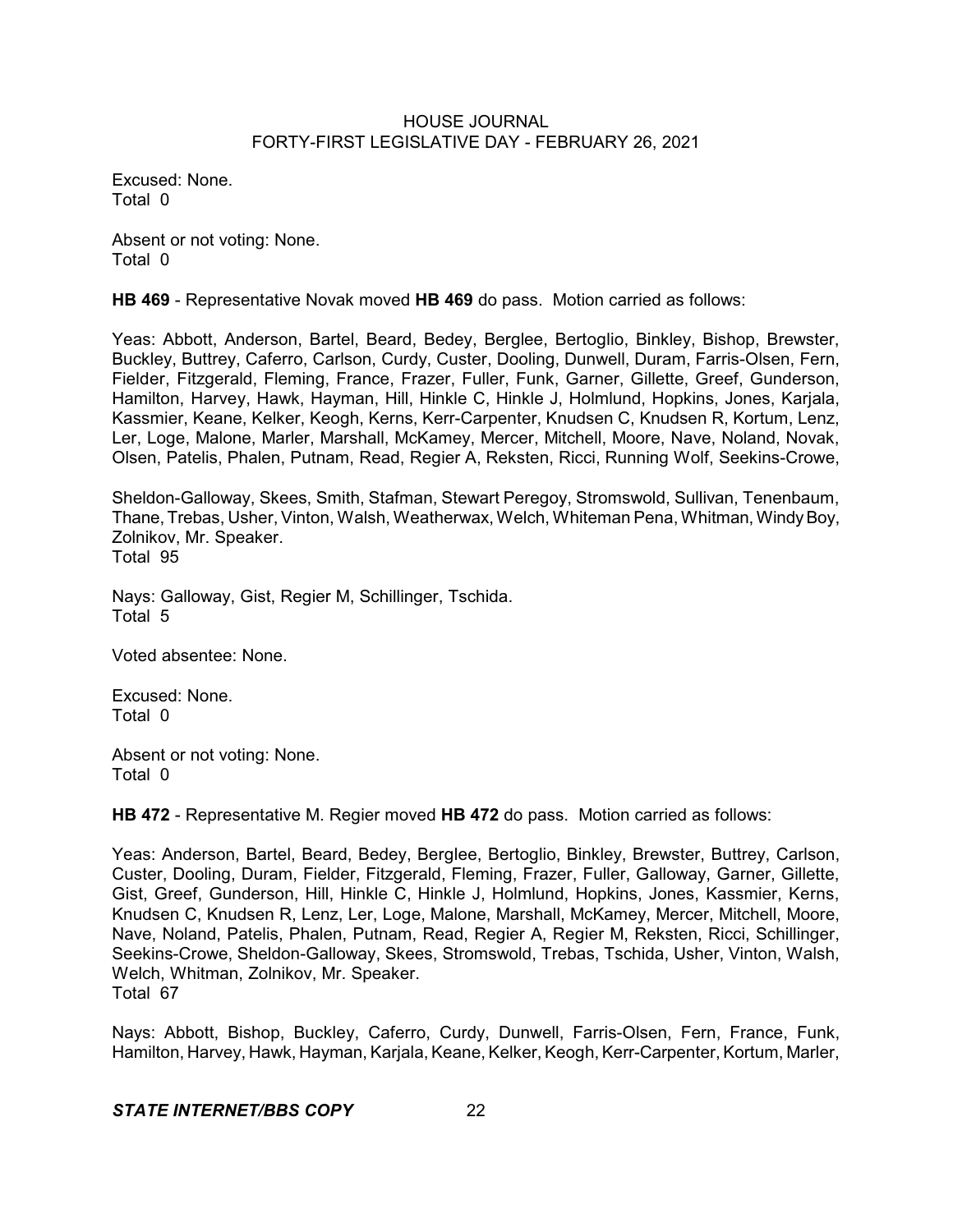Novak, Olsen, Running Wolf, Smith, Stafman, Stewart Peregoy, Sullivan, Tenenbaum, Thane, Weatherwax, Whiteman Pena, Windy Boy. Total 33

Voted absentee: None.

Excused: None. Total 0

Absent or not voting: None. Total 0

**HB 480** - Representative Mercer moved **HB 480** do pass. Motion carried as follows:

Yeas: Abbott, Anderson, Bartel, Beard, Bedey, Berglee, Bertoglio, Binkley, Bishop, Brewster, Buckley, Buttrey, Caferro, Carlson, Curdy, Custer, Dooling, Dunwell, Duram, Farris-Olsen, Fern, Fielder, Fitzgerald, Fleming, France, Frazer, Fuller, Funk, Galloway, Garner, Gillette, Gist, Greef, Gunderson, Hamilton, Harvey, Hawk, Hayman, Hill, Hinkle C, Hinkle J, Holmlund, Hopkins, Jones, Karjala, Kassmier, Keane, Kelker, Keogh, Kerns, Kerr-Carpenter, Knudsen C, Knudsen R, Kortum, Lenz, Ler, Loge, Malone, Marler, Marshall, McKamey, Mercer, Mitchell, Moore, Nave, Noland, Novak, Olsen, Patelis, Phalen, Putnam, Read, Regier A, Regier M, Reksten, Ricci, Running Wolf, Schillinger, Seekins-Crowe, Sheldon-Galloway, Skees, Smith, Stafman, Stewart Peregoy, Stromswold, Sullivan, Tenenbaum, Thane, Trebas, Tschida, Usher, Vinton, Walsh, Weatherwax, Welch, Whiteman Pena, Whitman, Windy Boy, Zolnikov, Mr. Speaker. Total 100

Nays: None. Total 0

Voted absentee: None.

Excused: None. Total 0

Absent or not voting: None. Total 0

**HB 483** - Representative C. Knudsen moved **HB 483** do pass. Motion carried as follows:

Yeas: Abbott, Anderson, Beard, Bedey, Berglee, Bertoglio, Binkley, Bishop, Brewster, Buckley, Buttrey, Caferro, Curdy, Custer, Dooling, Dunwell, Duram, Farris-Olsen, Fern, Fielder, Fitzgerald, Fleming, France, Frazer, Fuller, Funk, Galloway, Garner, Gillette, Gist, Greef, Gunderson, Hamilton, Harvey, Hawk, Hayman, Hill, Hinkle C, Holmlund, Hopkins, Jones, Karjala, Kassmier, Keane, Kelker, Keogh, Kerns, Kerr-Carpenter, Knudsen C, Knudsen R, Kortum, Lenz, Ler, Loge, Malone, Marler, Marshall, McKamey, Mercer, Moore, Nave, Noland, Novak, Olsen, Patelis, Phalen,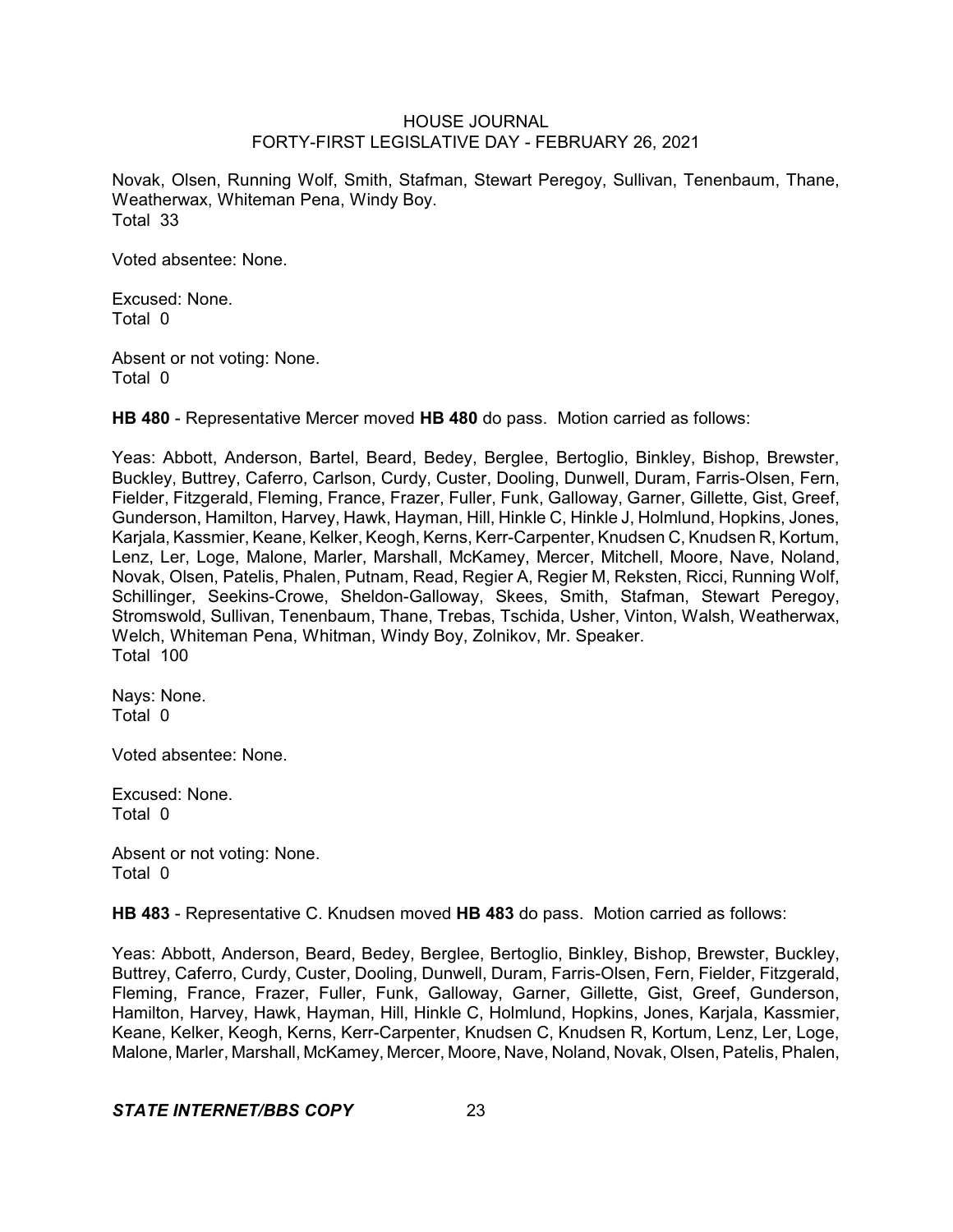Putnam, Regier A, Regier M, Reksten, Ricci, Running Wolf, Schillinger, Seekins-Crowe, Sheldon-Galloway, Smith, Stafman, Stewart Peregoy, Stromswold, Sullivan, Tenenbaum, Thane, Trebas, Vinton, Walsh, Weatherwax, Welch, Whiteman Pena, Whitman, Windy Boy, Zolnikov, Mr. Speaker. Total 92

Nays: Bartel, Carlson, Hinkle J, Mitchell, Read, Skees, Tschida, Usher. Total 8

Voted absentee: None.

Excused: None. Total 0

Absent or not voting: None. Total 0

**SB 118** - Representative Noland moved **SB 118** be concurred in. Motion carried as follows:

Yeas: Anderson, Bartel, Beard, Bedey, Berglee, Bertoglio, Binkley, Brewster, Buttrey, Carlson, Custer, Dooling, Duram, Fielder, Fitzgerald, Fleming, Frazer, Fuller, Galloway, Garner, Gillette, Gist, Greef, Gunderson, Hill, Hinkle C, Hinkle J, Holmlund, Hopkins, Jones, Kassmier, Kerns, Knudsen C, Knudsen R, Lenz, Ler, Loge, Malone, Marshall, McKamey, Mercer, Mitchell, Moore, Nave, Noland, Patelis, Phalen, Putnam, Read, Regier A, Regier M, Reksten, Ricci, Schillinger,

Seekins-Crowe, Sheldon-Galloway, Skees, Stromswold, Trebas, Tschida, Usher, Vinton, Walsh, Welch, Whitman, Zolnikov, Mr. Speaker. Total 67

Nays: Abbott, Bishop, Buckley, Caferro, Curdy, Dunwell, Farris-Olsen, Fern, France, Funk, Hamilton, Harvey, Hawk, Hayman, Karjala, Keane, Kelker, Keogh, Kerr-Carpenter, Kortum, Marler, Novak, Olsen, Running Wolf, Smith, Stafman, Stewart Peregoy, Sullivan, Tenenbaum, Thane, Weatherwax, Whiteman Pena, Windy Boy. Total 33

Voted absentee: None.

Excused: None. Total 0

Absent or not voting: None. Total 0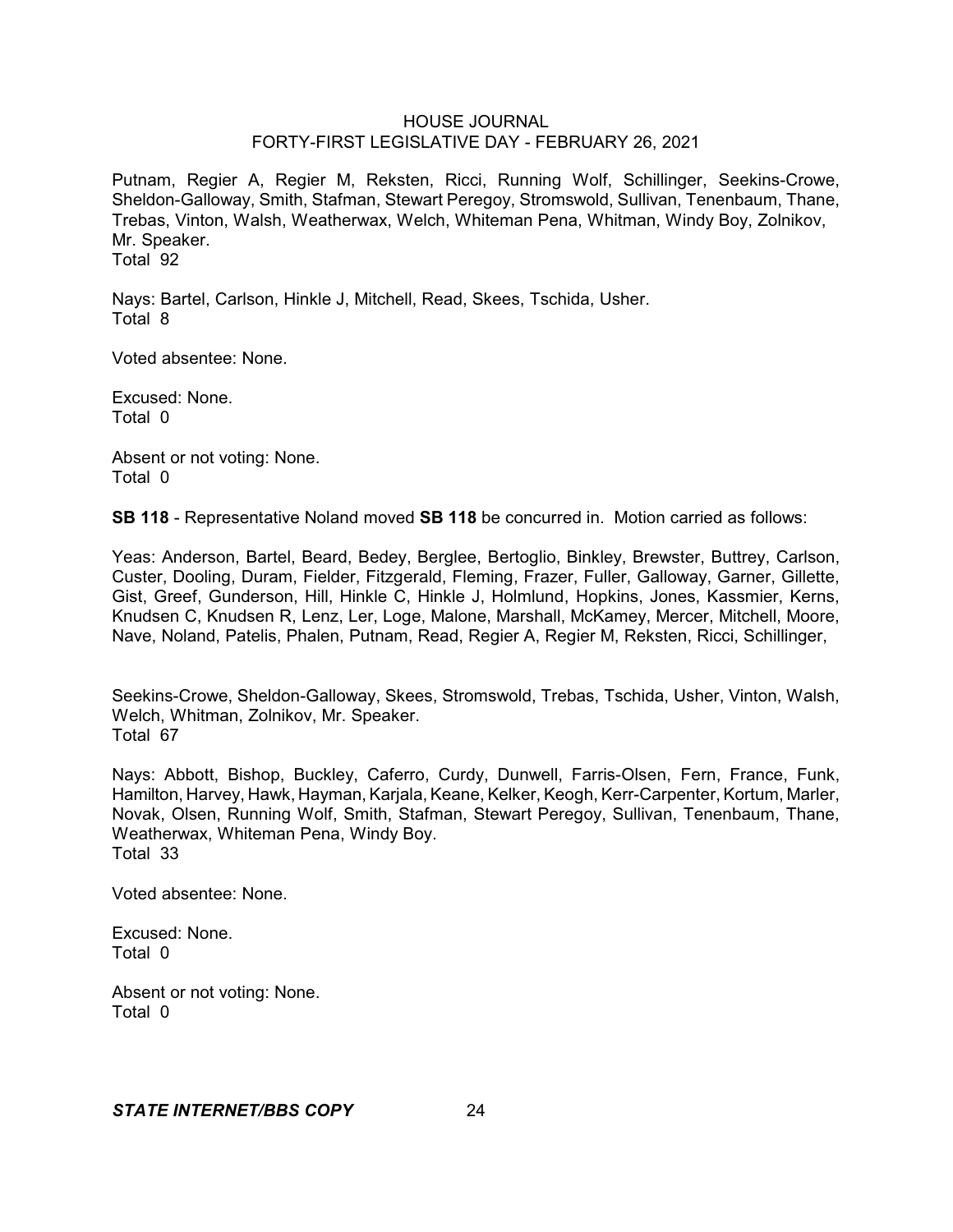Majority Leader Vinton moved the Committee rise and report. Motion carried. Committee arose. House resumed. Mr. Speaker presiding. Chair R. Knudsen moved the Committee of the Whole report be adopted. Report adopted as follows:

Yeas: Anderson, Bartel, Beard, Bedey, Berglee, Bertoglio, Binkley, Bishop, Brewster, Buckley, Buttrey, Carlson, Curdy, Custer, Dooling, Dunwell, Duram, Farris-Olsen, Fern, Fielder, Fitzgerald, Fleming, France, Frazer, Fuller, Funk, Galloway, Garner, Gillette, Gist, Greef, Gunderson, Hamilton, Harvey, Hawk, Hayman, Hill, Hinkle C, Hinkle J, Holmlund, Hopkins, Jones, Kassmier, Keane, Kelker, Keogh, Kerns, Kerr-Carpenter, Knudsen C, Kortum, Lenz, Ler, Loge, Malone, Marler, Marshall, McKamey, Mercer, Moore, Nave, Novak, Patelis, Phalen, Putnam, Read, Regier A, Regier M, Reksten, Ricci, Running Wolf, Schillinger, Seekins-Crowe, Sheldon-Galloway, Skees, Smith, Stafman, Stewart Peregoy, Stromswold, Sullivan, Tenenbaum, Thane, Trebas, Tschida, Usher, Vinton, Walsh, Weatherwax, Welch, Whiteman Pena, Whitman, Zolnikov, Mr. Speaker. Total 92

Nays: Abbott, Caferro, Karjala, Knudsen R, Olsen, Windy Boy. Total 6

Voted absentee: None.

Excused: None. Total 0

Absent or not voting: Mitchell, Noland. Total 2

**APPROPRIATIONS** (Jones, Chair): 2/26/2021 **HB 233**, do pass. Report adopted.

**BUSINESS AND LABOR** (Noland, Chair): 2/26/2021 **HB 251**, introduced bill, be amended as follows:

1. Page 1, line 14. Strike: "11" Insert: "10"

2. Page 1, line 23. Strike: "11" Insert: "10"

3. Page 2, line 26. Strike: "11" Insert: "10"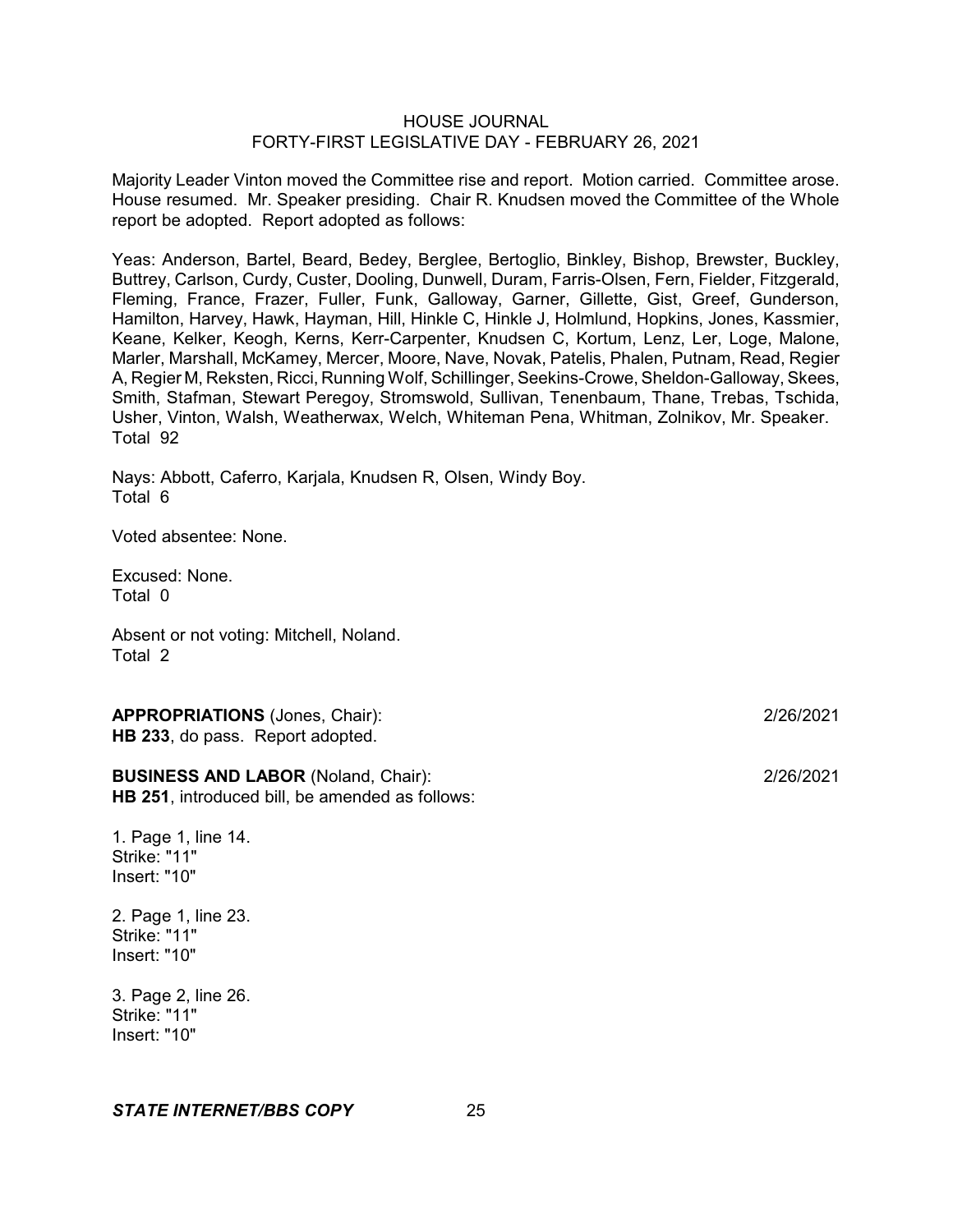4. Page 3, line 1. Strike: "11" Insert: "10" 5. Page 3, line 2. Strike: "11" Insert: "10" 6. Page 3, line 15. Strike: "11" Insert: "10" 7. Page 3, line 18. Strike: "11" Insert: "10" 8. Page 3, line 21. Strike: "11" Insert: "10" 9. Page 3, line 26 through line 27. Strike: section 10 in its entirety Renumber: subsequent sections 10. Page 5, line 28. Strike: "11" Insert: "10" 11. Page 6, line 2. Strike: "11" Insert: "10" And, as amended, do pass. Report adopted. **HB 378**, introduced bill, be amended as follows: 1. Page 4, line 19. Strike: "2022" Insert: "2023" 2. Page 4, line 22. Strike: "2022"

And, as amended, do pass. Report adopted.

#### *STATE INTERNET/BBS COPY* 26

Insert: "2023"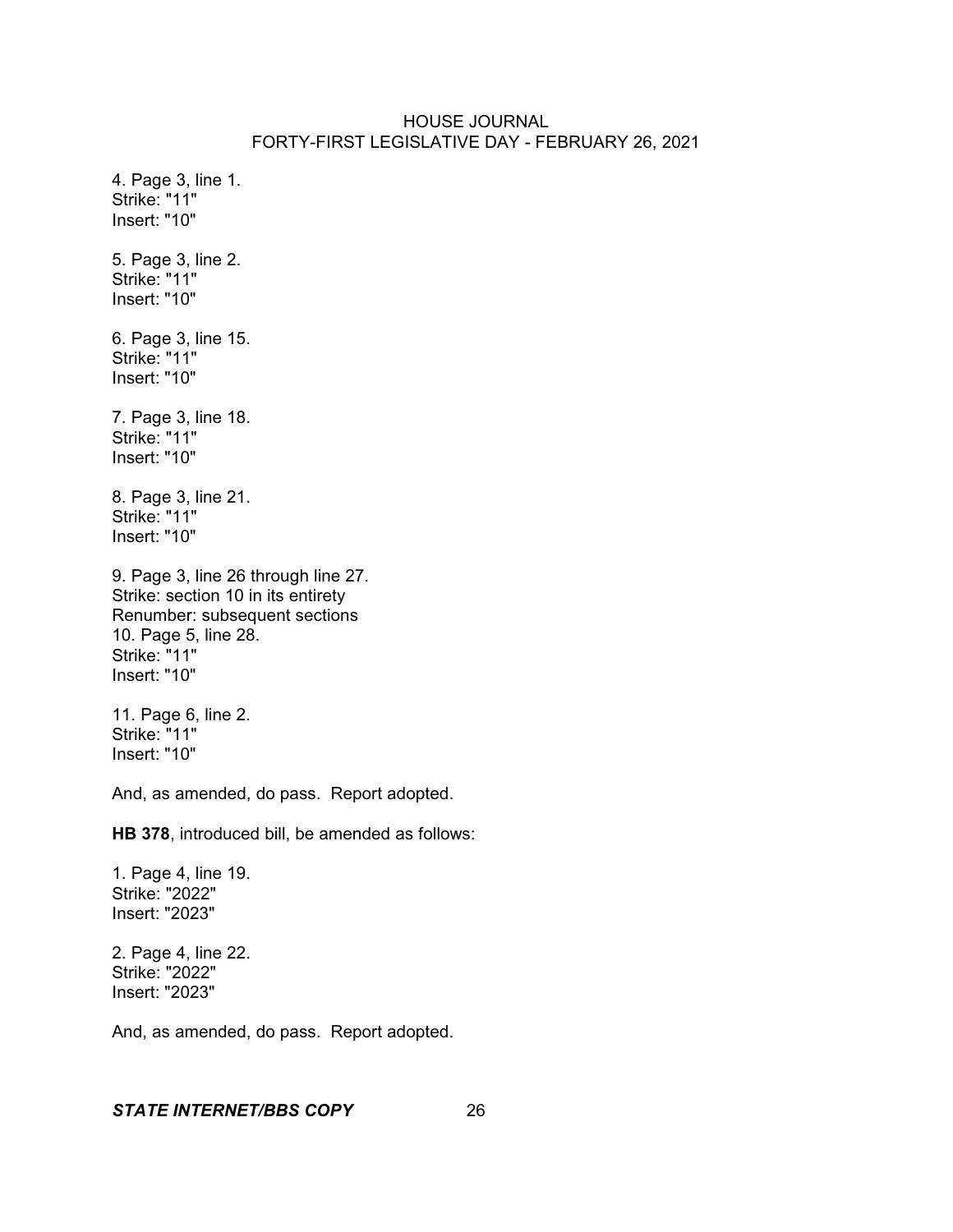**HB 440**, introduced bill, be amended as follows:

1. Title, line 5. Following: the second "TO" Strike: "CRUSH AND"

2. Title, line 6 through line 8. Strike: "ALLOWING" on line 6 through "ROOM;" on line 8

3. Title, line 8. Strike: "SECTIONS" Insert: "SECTION"

4. Title, line 8. Following: "16-3-411" Strike: "AND 16-3-418"

5. Page 1, line 17 through line 18. Strike: "a" on line 17 through "(2)" on line 18 Insert: "the winery directly to the consumer"

6. Page 1. Following: line 19 Insert: "(d) provide, without charge, wine it produces for consumption at the winery;" **Renumber:** subsequent subsections

7. Page 2, line 1. Following: "(2)" Strike: "(a)"

8. Page 2, line 2. Following: "shall" Strike: "crush and"

9. Page 2, line 4 through line 8. Strike: subsection (b) in its entirety

10. Page 2, line 12. Strike: "6,000" Insert: "4,500"

11. Page 3, line 8 through line 24. Strike: section 2 in its entirety Renumber: subsequent sections And, as amended, do pass. Report adopted.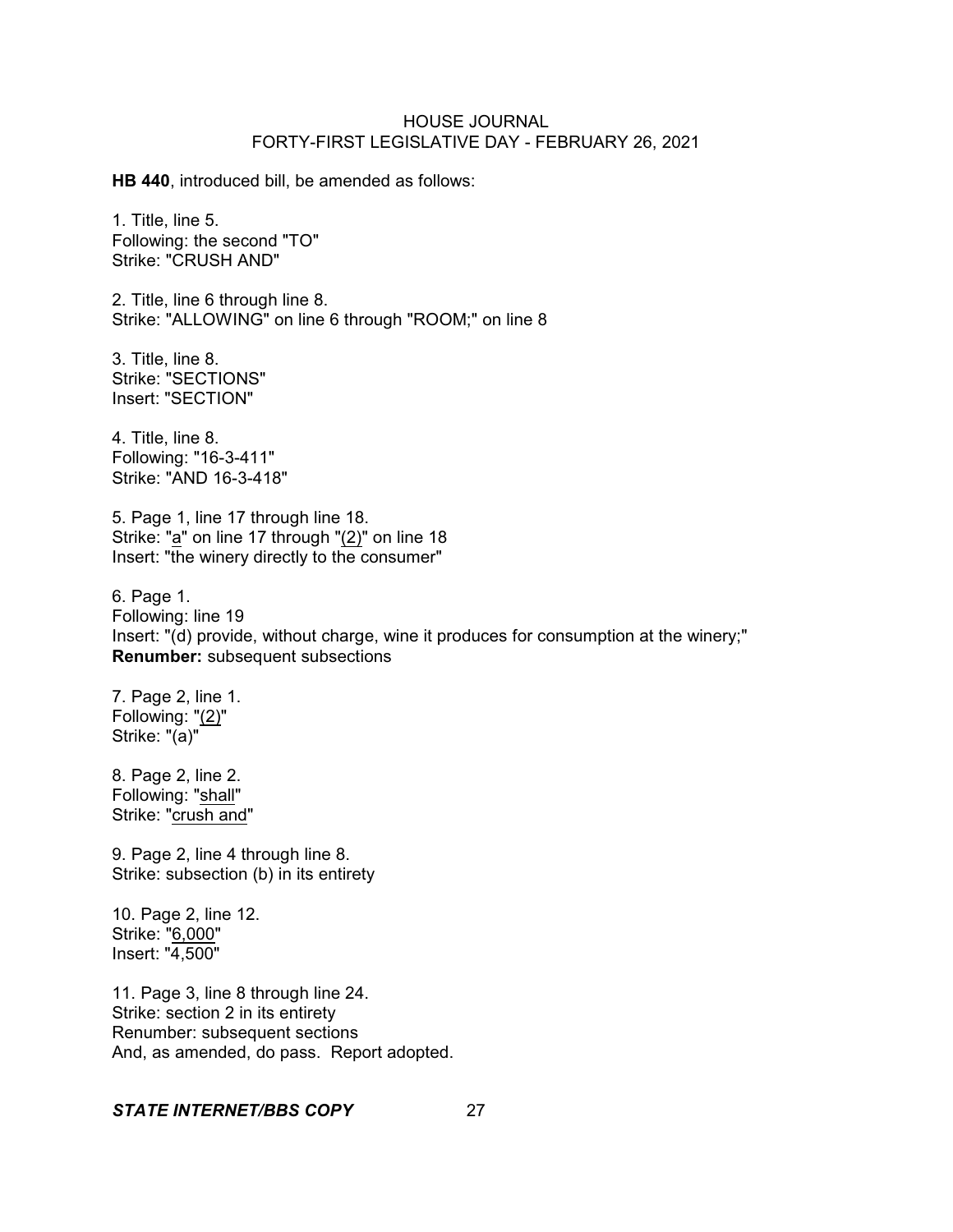**HB 445**, do pass. Report adopted. **HB 446**, do pass. Report adopted. **HB 453**, do pass. Report adopted. **HB 477**, do pass. Report adopted. **HB 493**, do pass. Report adopted. **HB 510**, do pass. Report adopted. **HB 548**, do pass. Report adopted. **HB 558**, do pass. Report adopted. **HB 564**, do pass. Report adopted. **HB 566**, do pass. Report adopted. **HB 600**, introduced bill, be amended as follows:

1. Page 1, line 20. Following: "spouse of" Strike: "a" Insert: "an unemployed"

And, as amended, do pass. Report adopted.

**JUDICIARY** (Usher, Chair): 2/26/2021 **HB 355**, introduced bill, be amended as follows:

1. Title, line 5 through line 6. Following: "JUSTICES" Strike: "," on line 5 through "PEACE" on line 6

2. Title, line 6. Following: "PEACE;" Insert: "ALLOWING POLITICAL PARTY COMMITTEES TO CONTRIBUTE TO A CANDIDATE FOR SUPREME COURT JUSTICE;"

3. Title, line 6 through line 7. Strike: "3-5-201," on line 6 through "3-10-206," on line 7

4. Title, line 7. Following: "13-14-111," Insert: "13-14-211, 13-14-212,"

5. Title, line 7. Strike: "13-14-118" Insert: "13-35-231"

6. Title, line 7 through line 8. Strike: "REPEALING" on line 7 through "MCA;" on line 8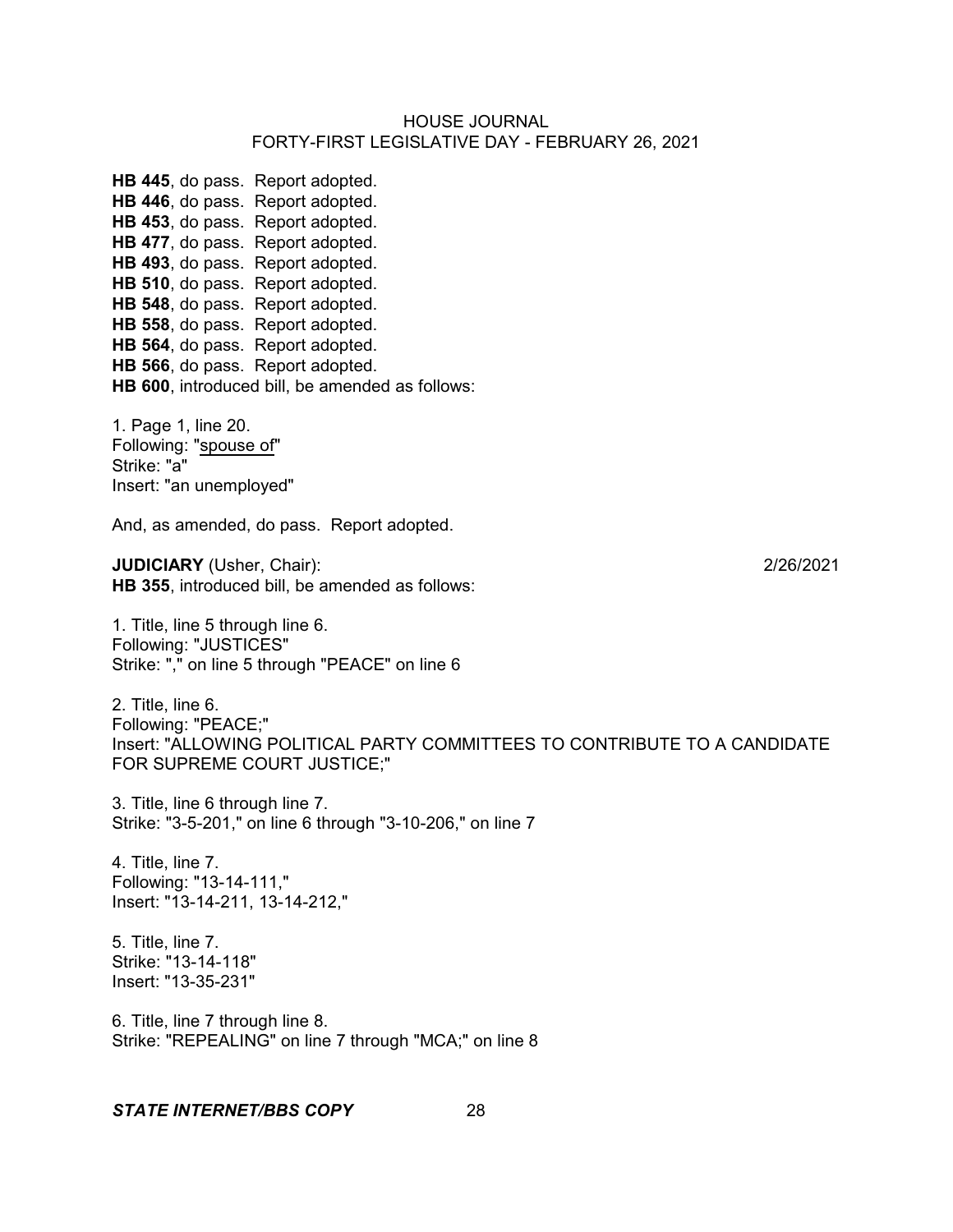7. Page 1, line 21. Strike: "4" Insert: "2"

8. Page 1.

Following: line 25

Insert:"NEW SECTION. **Section 2. Form of ballot for supreme court justice retention election.** (1) If the only candidate for an office of supreme court justice or the supreme court chief justice is the incumbent, the name of the incumbent must be placed on the official ballot for general election as follows:

Shall (insert title of officer) (insert name of the incumbent officer) of the (insert title of the court) of the state of Montana be retained in office for another term?

(2) Following the question, provision must be made, subject to rules adopted pursuant to 13-12-202, for a voter to indicate a "yes" or a "no" vote. The form must include the incumbent's political party designation and may not include a write-in space for the office." **Renumber:** subsequent sections

9. Page 1, line 26 through page 3, line 9.

**Strike:** sections 2 through 5 in their entirety **Renumber:** subsequent sections

10. Page 3, line 13.

Following: "offices."

Insert: "including judicial offices, other than the office of the supreme court,"

11. Page 3, line 16 through page 4, line 1.

Strike: section 7 in its entirety

Insert: "**Section 4.** Section 13-14-211, MCA, is amended to read:

"**13-14-211. Judicial District and county judicial offices separate and independent** offices for election purposes. (1) Each vacancy for justice of the supreme court is a separate and independent office for election purposes. The chief justice of the supreme court shall assign an individual number to the justices and certify these numbers to the office of the secretary of state.

 $(2)$  Each vacancy for judicial office in a district that has more than one district judge is a separate and independent office for election purposes.

 $(3)(1)$  Each vacancy for judicial office in a district that has more than one district judge is a separate and independent office for election purposes.

(2) Each vacancy for office in a county that has more than one justice of the peace is a separate and independent office for election purposes.""

**Insert: "Section 5.** Section 13-14-212, MCA, is amended to read:

"**13-14-212. Form of ballot on retention of certain incumbent judicial officers.** (1) If the incumbent is the only candidate for the office of chief justice, supreme court justice, district court judge, or justice of the peace, the election administrator may not include a nonpartisan designation or write-in space for the office on the general election ballot. The name of the incumbent must be placed on the official ballot for the general election as follows:

Shall (insert title of officer) (insert name of the incumbent officer) of the (insert title of the court) of the state of Montana be retained in office for another term?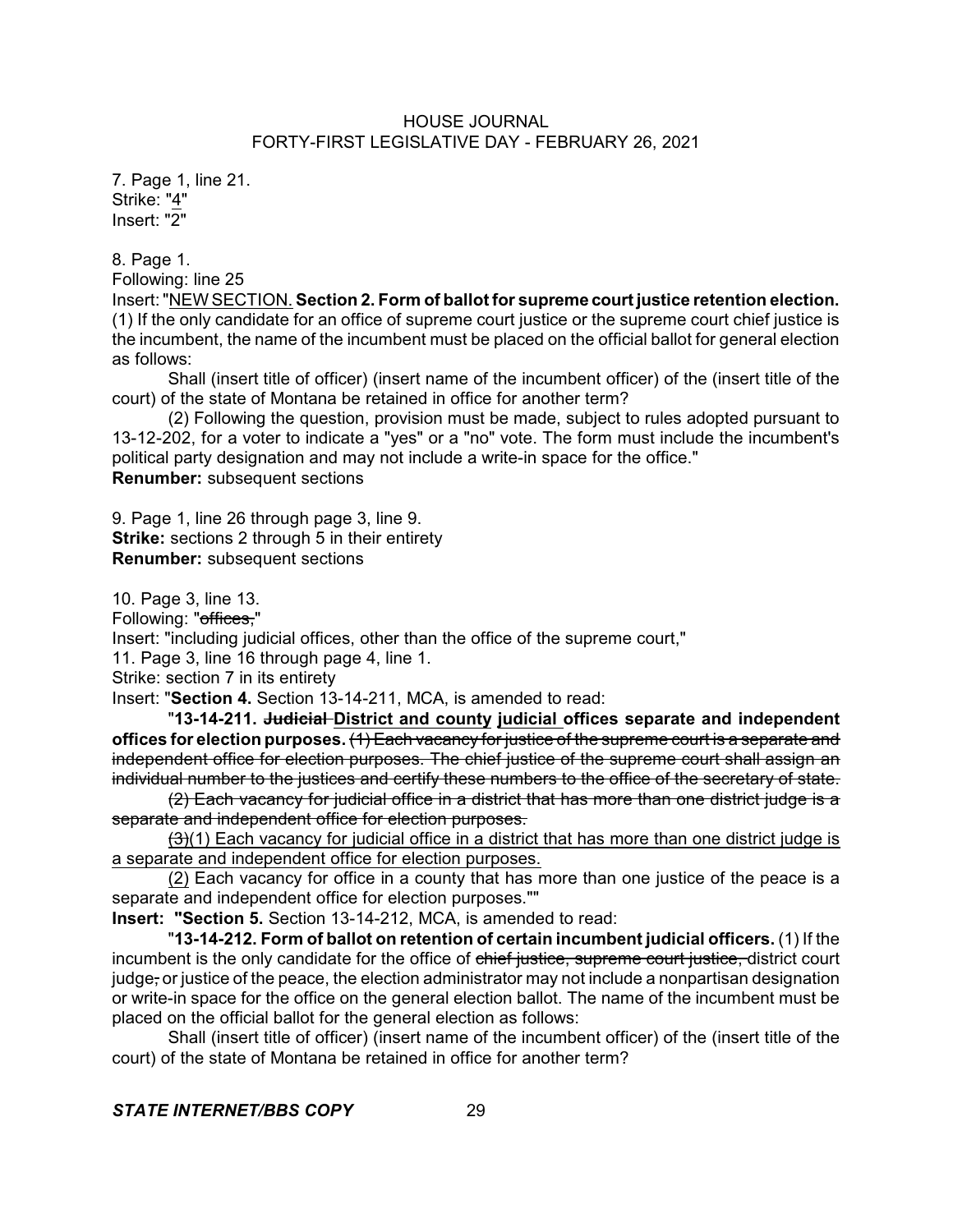(2) Following the question, provision must be made, subject to rules adopted pursuant to 13-12-202, for a voter to indicate a "yes" or "no" vote.""

**Insert: "Section 6.** Section 13-35-231, MCA, is amended to read:

"**13-35-231. Unlawful for political party to contribute to nonpartisan judicial candidate.** A political party may not contribute to a nonpartisan judicial candidate."" **Renumber:** subsequent sections

12. Page 4, line 3 through line 6. **Strike:** section 8 in its entirety **Renumber:** subsequent sections

13. Page 4, line 8. Strike: "4" Insert: "2"

14. Page 4, line 9. Strike: "4" Insert: "2"

15. Page 4, line 15. Following: the first "court" Strike: ", district court, or justice of the peace"

And, as amended, do pass. Report adopted. **HB 358**, introduced bill, be amended as follows:

1. Page 1, line 15. Strike: "recent" Insert: "2020"

2. Page 2, line 8. Following: "for" Insert: "\$10,000 or more in" Following: "monetary" Insert: "compensation"

3. Page 2. Following: line 14 Insert: "(4) "Monetary compensation" includes money and anything of financial value that is used by a governmental entity to resolve a claim, including but not limited to paid administrative leave and reinstatement or rehiring of a terminated employee." **Renumber:** subsequent subsections

4. Page 2, line 20 through line 21. Following: "entities." on line 20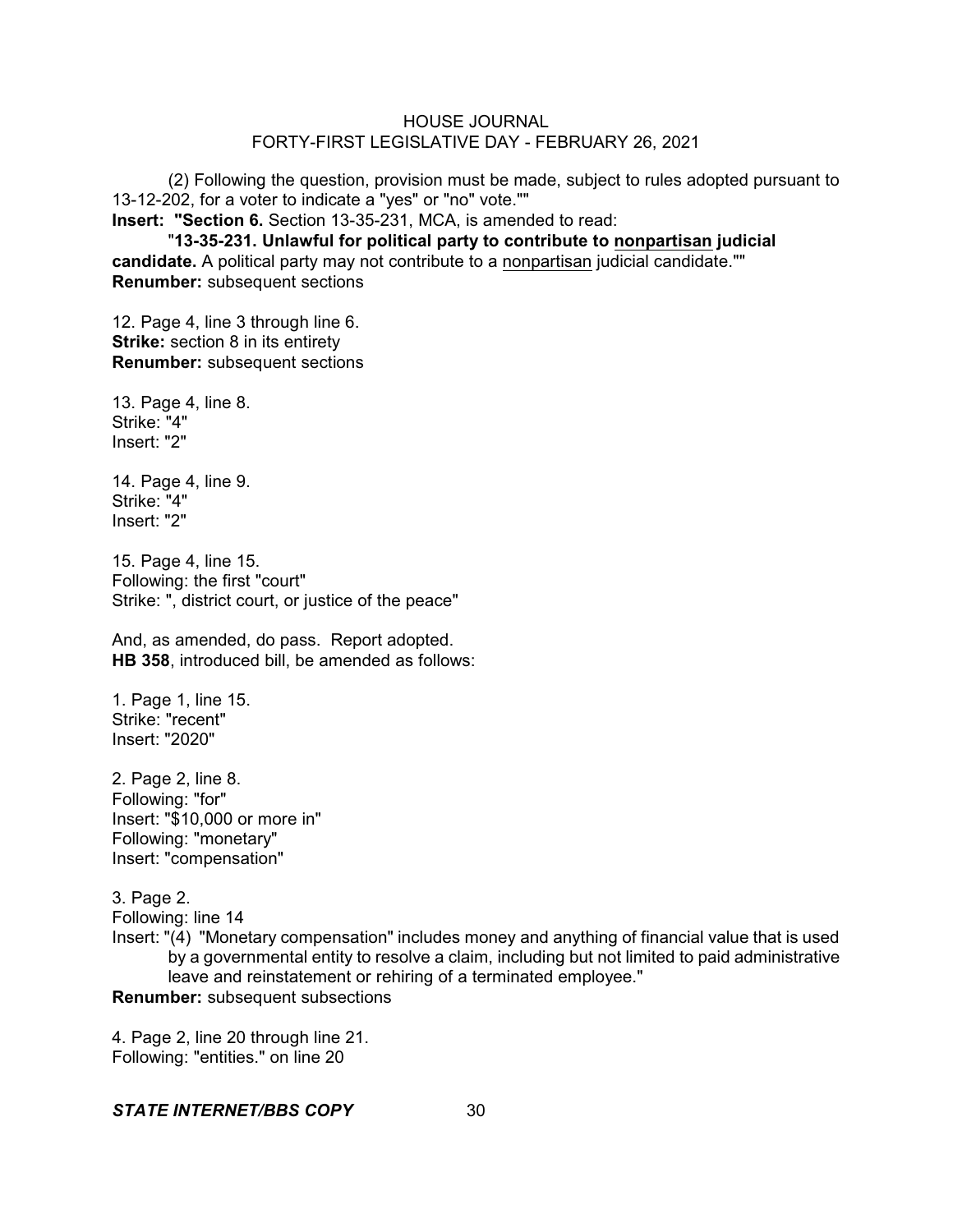Strike: remainder of line 20 through line 21 in their entirety

5. Page 2, line 23. Following: "college," Insert: "or" Following: "university" Strike: ", or other instrumentality"

6. Page 3, line 2. Following: "in" Strike: "a"

7. Page 3, line 3. Strike: "settlement" Insert: "compensation"

8. Page 3, line 5. Following: "(d) the" Strike: "dollar"

9. Page 3, line 5. Strike: "of the" Insert: "of monetary compensation contained in the"

Following: "settlement;" Insert: "and"

10. Page 3, line 6. Following: "(e) a" Insert: "brief"

11. Page 3, line 7. Following: the first "state" Insert: "at issue" Strike: "that caused the state to find it was"

12. Page 3, line 7. Following: "in" Strike: "its best interests to settle"

13. Page 3, line 7 through line 9. Strike: "; and" on line 7 through "settlement" on line 9

14. Page 3, line 14. Following: "disclosure" Insert: "under subsection (1)"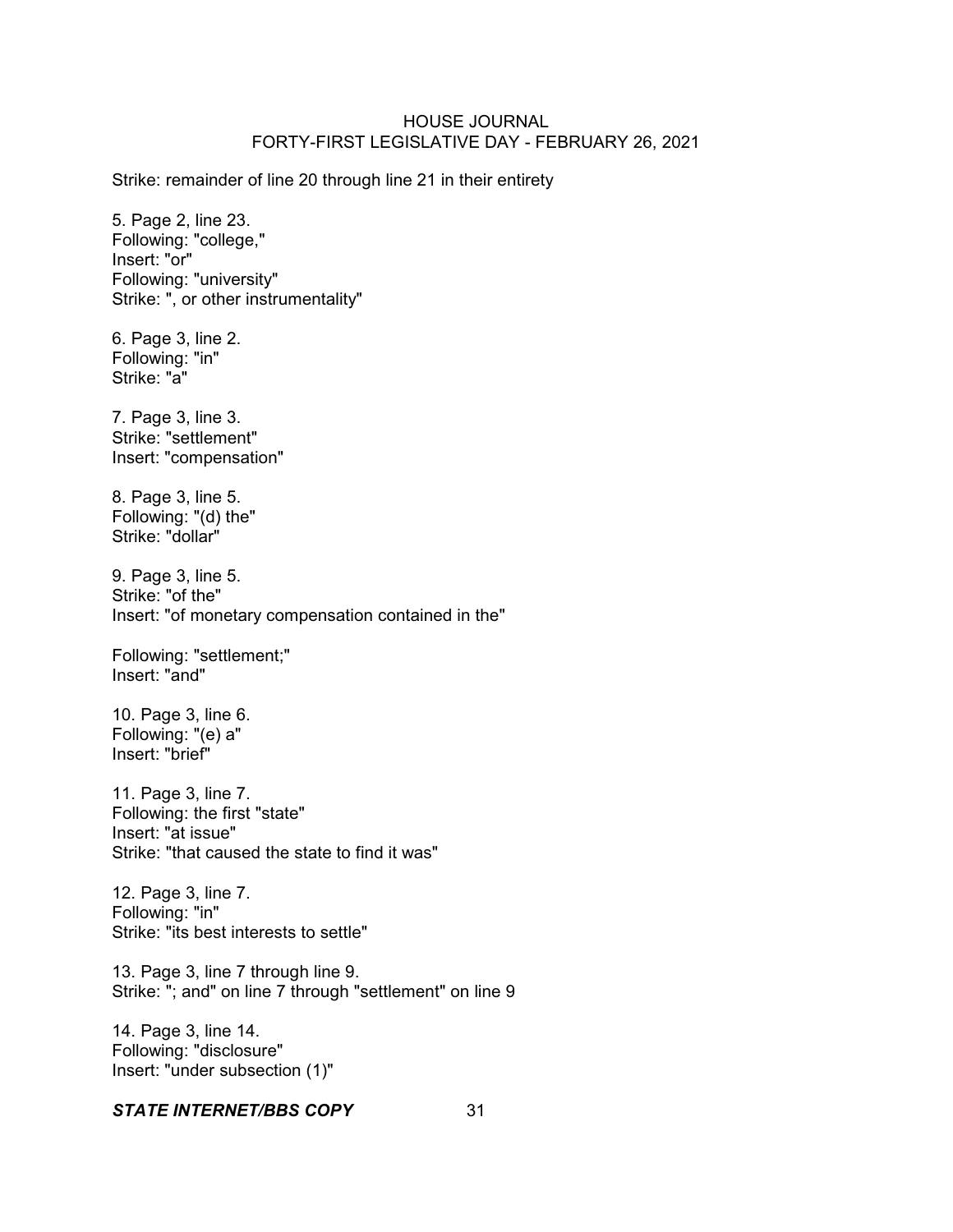Strike: "and is designated confidential information as defined in 2-6-1002"

15. Page 3, line 20. Strike: "(1)(f)" Insert: "(1)(e)"

16. Page 3.

Following: line 23

- Insert: "(7) Among the records to be maintained pursuant to 2-9-303(1)(b) are documents from the state:
- (a) certifying that no condition or limitation precludes the use of the funds utilized to pay the settlement or other monetary compensation or damages;
- (b) describing the conduct, acts, or omissions by one or more employees, officers, or agents of the state and other relevant factors that caused the state to find it was in the state's best interests to settle the case; and
- (c) the settlement terms.
- (8) When a governmental entity provides monetary compensation other than money to resolve a claim, the governmental entity must evaluate the value conveyed pursuant to the settlement or compromise to determine whether it meets the \$10,000 threshold requiring disclosure under this section."

17. Page 3, line 25. Following: "**claims.**" Insert: "(1)" 18. Page 3, line 27. Strike: "(1)" Insert: "(a)"

19. Page 3, line 27. Following: the first "demands"

Insert: ", exclusive of initial demands made in mediations or settlement conferences in which court rules or orders preclude disclosure of demands,"

20. Page 3, line 27. Strike: "money" Insert: "monetary compensation"

21. Page 4, line 1. Strike: "(2)" Insert: "(b) except as provided in subsection (2)," Following: "all" Strike: "civil and administrative" Following: "filed" Insert: "with a court or agency"

22. Page 4, line 1.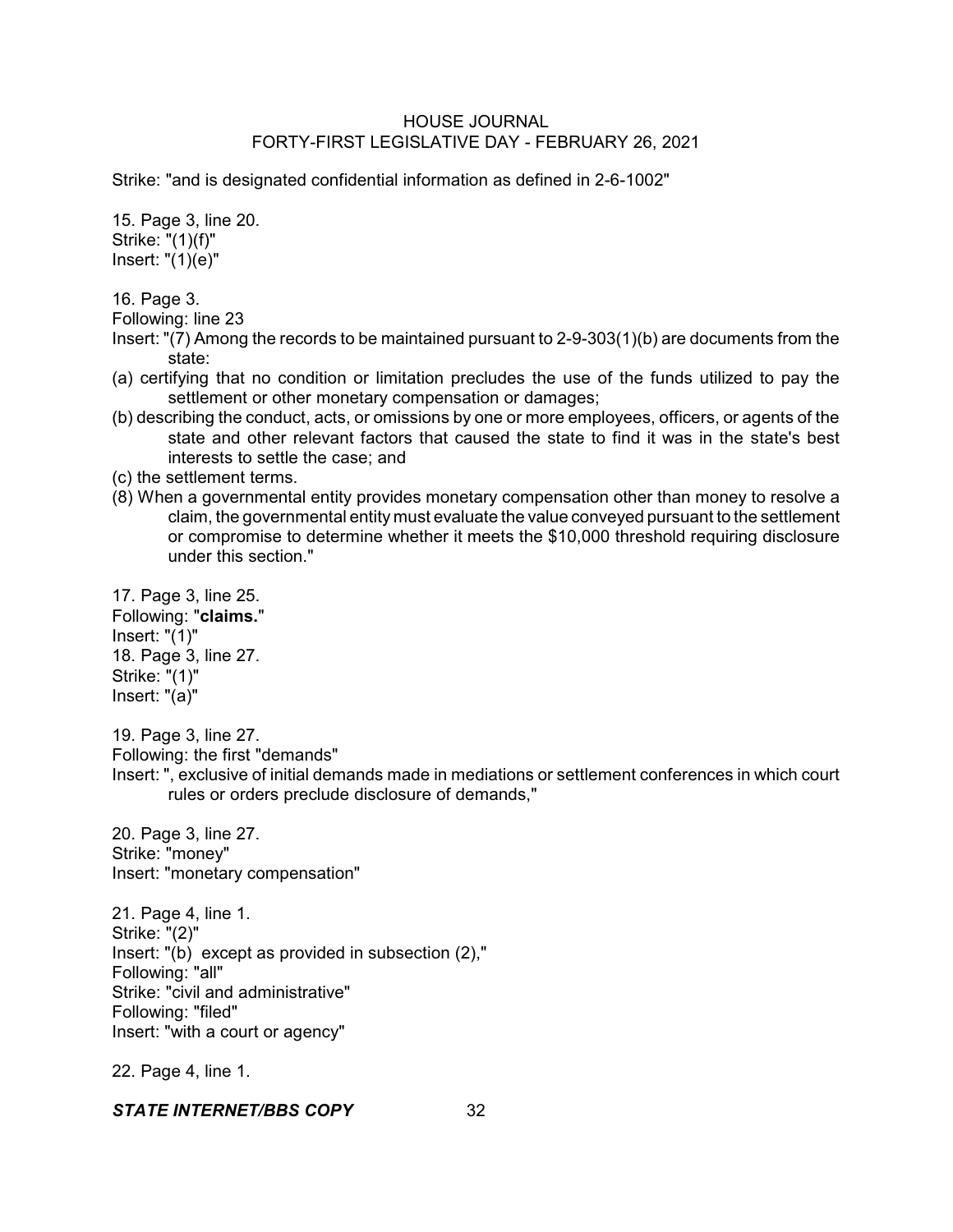Strike: "is aware" Insert: "has knowledge" 23. Page 4. Following: line 2 Insert: "(2) The provisions of subsection (1)(b) do not apply to an employee or official in the judicial branch." 24. Page 4, line 27. Strike: the first "9" Insert: "6" 25. Page 4, line 27. Following: "9," Insert: "part 10," 26. Page 4, line 27. Strike: the second "9" Insert: "6" 27. Page 4, line 27. Following: "9," Insert: "part 10," And, as amended, do pass. Report adopted. **JUDICIARY** (Usher, Chair): 2/26/2021 **HB 402**, introduced bill, be amended as follows: 1. Page 2, line 9. Following: "the" **Insert:** "repairs, the" **Following:** "damages" **Insert:** "," 2. Page 3, line 3. **Strike:** "shall" **Insert:** "may" 3. Page 3, line 5. **Strike:** "shall" **Insert:** "may" 4. Page 4, line 19. **Strike:** "shall" **Insert:** "may"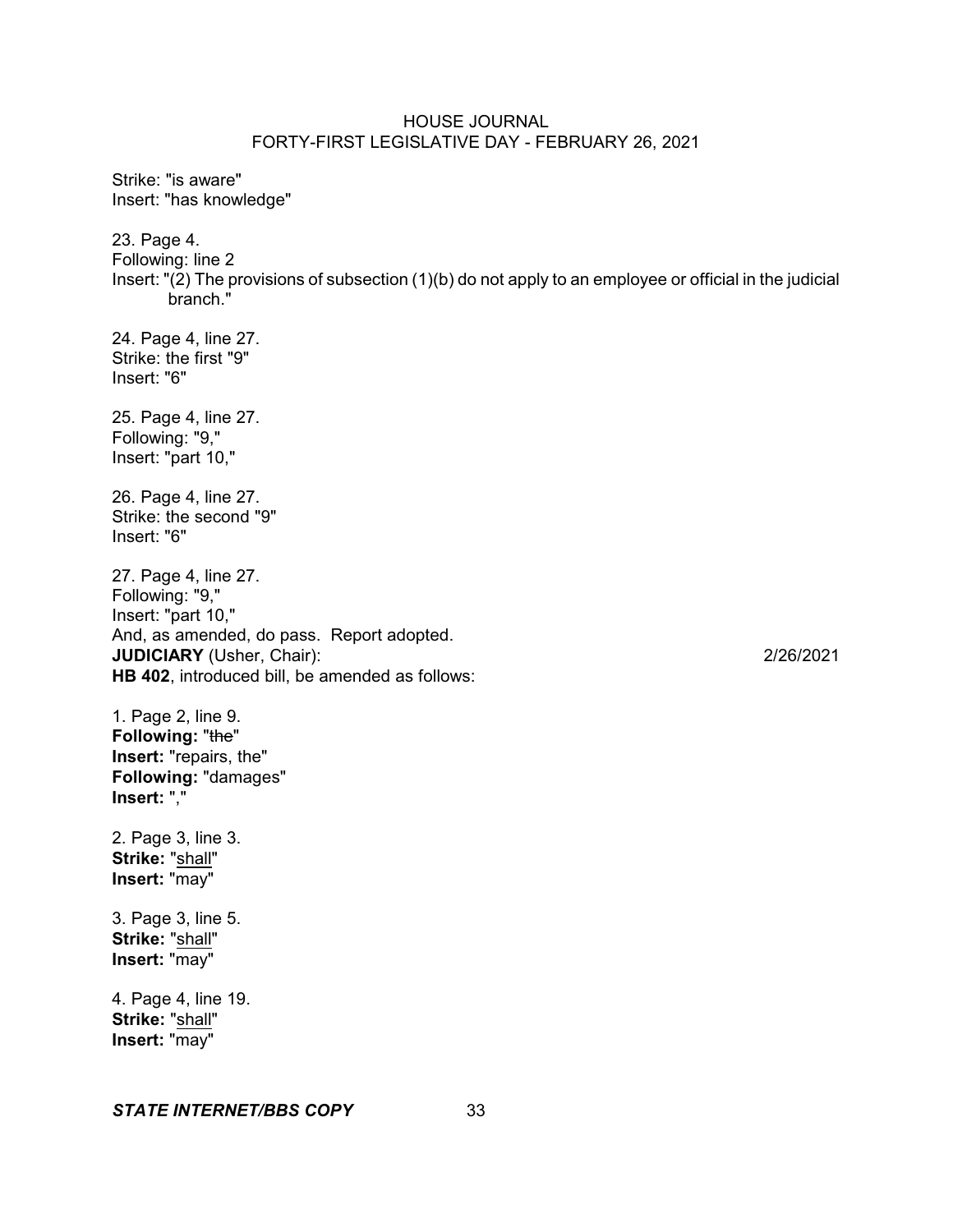5. Page 4, line 21. **Strike:** "shall" **Insert:** "may"

And, as amended, do pass. Report adopted.

**HB 449**, introduced bill, be amended as follows:

1. Page 2, line 13. Strike: "There" Insert: "If electronic monitoring is available, there"

2. Page 2, line 21. Strike: "On conviction, the" Insert: "The"

3. Page 2, line 22. Strike: "the sentence" Insert: "release"

4. Page 2, line 22. Strike: "reimburse the providing agency" Insert: "pay"

5. Page 2, line 23. Following: "monitoring."

Insert: "If the defendant has not paid for electronic monitoring as a condition of release, on conviction, the court shall require as a condition of the sentence that the defendant reimburse the providing agency for the costs of electronic monitoring, unless the court determines that the defendant is not or will not be able to pay the costs."

And, as amended, do pass. Report adopted.

**HB 479**, introduced bill, be amended as follows:

1. Page 2, line 9. Following: "(5)" Insert: "(a)"

2. Page 2, line 11. Strike: "(a)" Insert: "(i)" **Renumber:** subsequent subsections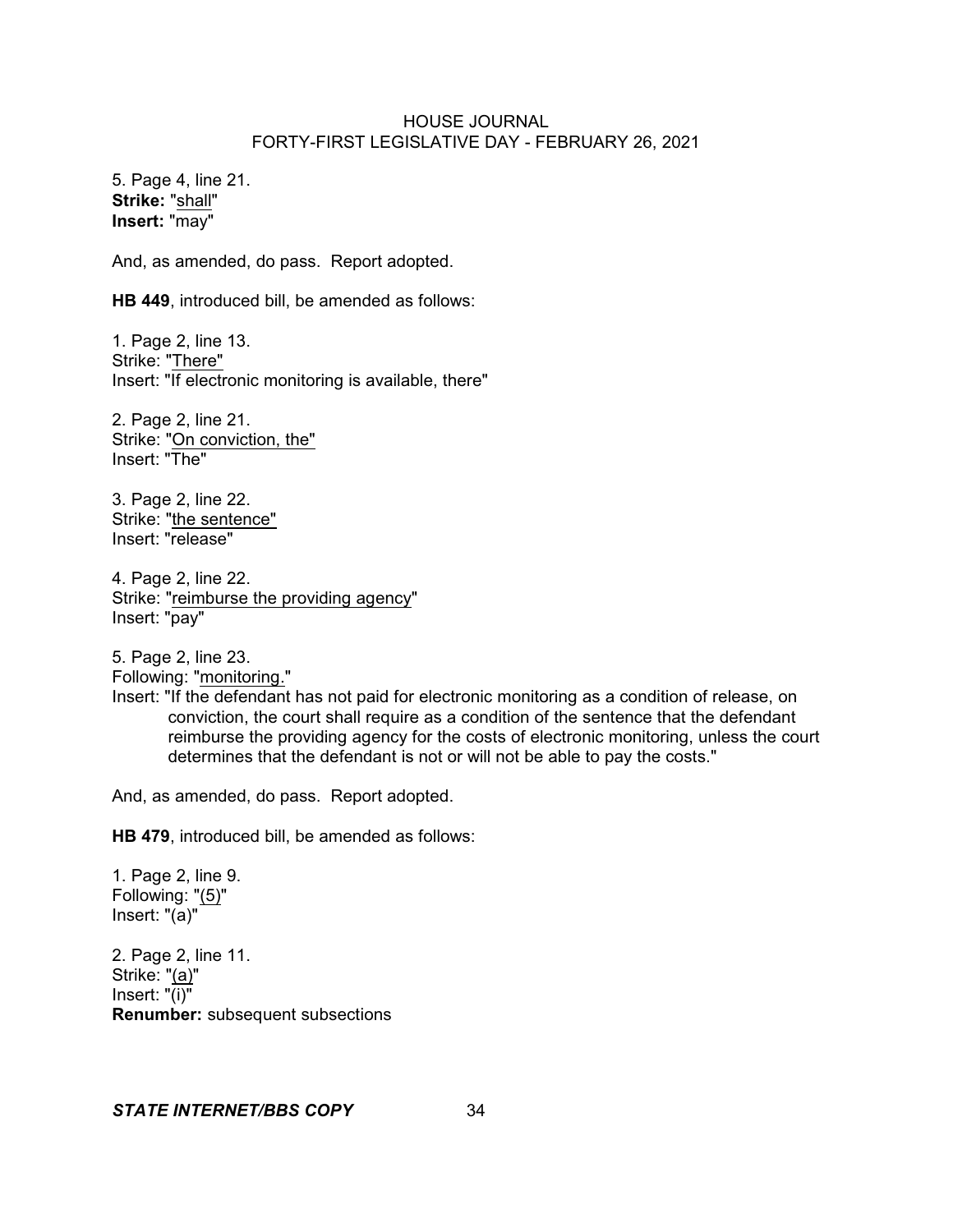3. Page 2.

Following: line 18

Insert: "(b) The term does not include customer proprietary network information as defined in 47 U.S.C. 222(h)(1)."

4. Page 2, line 28. Strike: "(a)"

5. Page 2, line 28 through page 3, line 2 **Following:** "warrant" on line 28 **Strike:** "; and" on line 28 through "(2)(a)" on page 3, line 2

6. Page 3, line 3 through line 8.

Strike: subsections (3) and (4) in their entirety

- Insert: "(3) The electronic communications collected under 46-5-602 must be deleted after the conclusion of the criminal investigation, postconviction and after all appeals have been exhausted, or in accordance with data retention requirements under the law.
- (4) The warrant and investigative subpoena requirements of this section do not apply to the electronic communications of adults or youth currently incarcerated in a correctional facility."

And, as amended, do pass. Report adopted.

**HB 499**, introduced bill, be amended as follows:

1. Page 1, line 20. Strike: subsection (A) in its entirety Renumber: subsequent subsections

And, as amended, do pass. Report adopted.

**HB 501**, introduced bill, be amended as follows:

1. Page 1, line 24. Following: "a" Insert: "public" Following: "place" Insert: "paid for in whole or in part with taxpayer funds"

And, as amended, do pass. Report adopted.

**HB 519**, introduced bill, be amended as follows:

1. Title, line 5. Following: "GIVEN" Insert: "AT FIRST"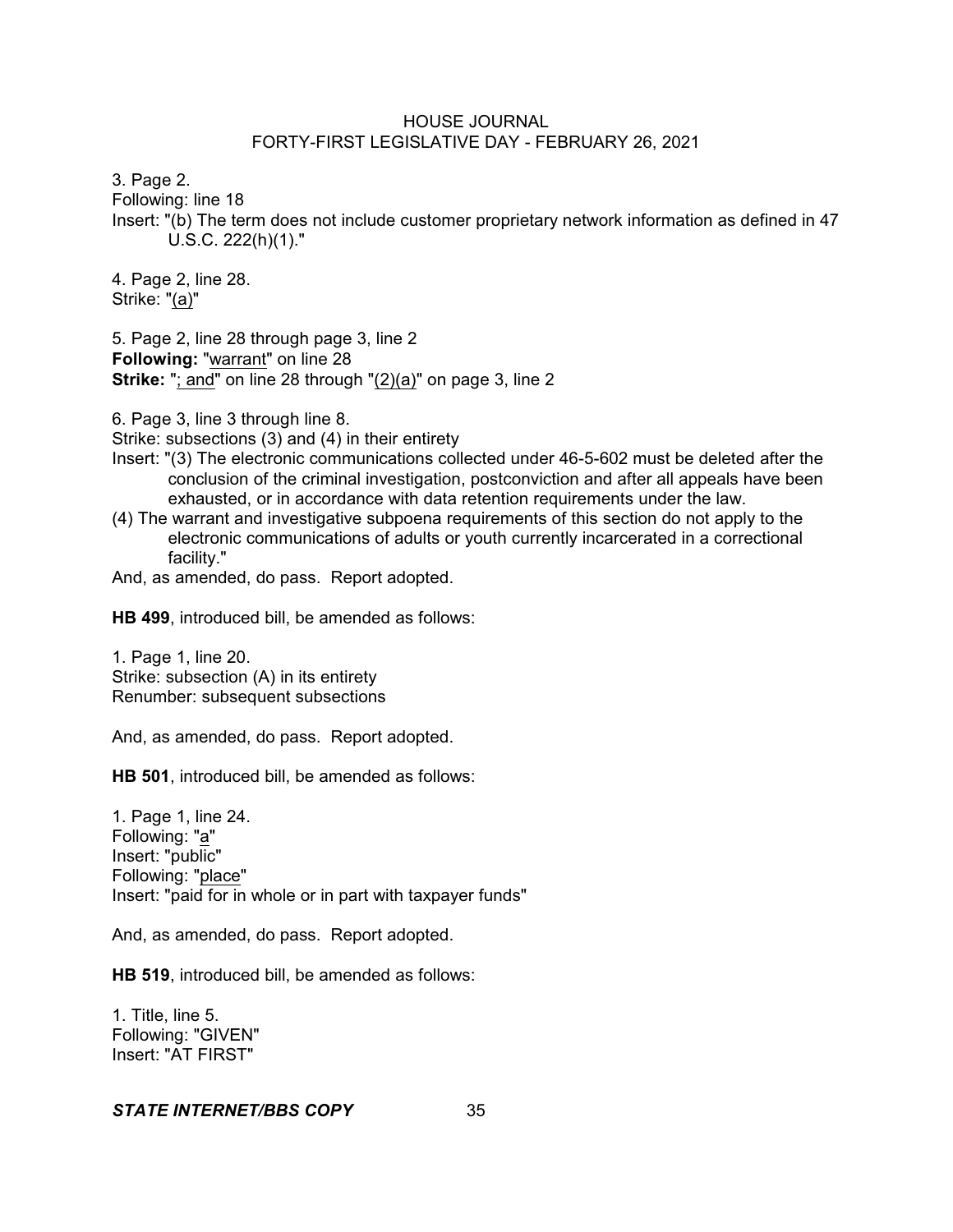2. Page 1, line 11 through line 12. Strike: "in" on line 11 through "parent" on line 12 Insert: "by beginning with equal consideration given to each parent"

3. Page 1, line 12. Strike: "The court shall consider" Insert: "The court may then adjust parenting time by considering"

5. Page 1, line 13. Following: "factors" Insert: "to ensure the best interest of the child"

And, as amended, do pass. Report adopted.

**HB 559**, do pass. Report adopted. **HB 602**, introduced bill, be amended as follows:

1. Page 1, line 13. Following: "database" Insert: ": (a)" 2. Page 1, line 14. Strike: "." Insert: "; or (b) unless the consumer whose information is sought previously waived the consumer's right to privacy in the information."

And, as amended, do pass. Report adopted.

**STATE ADMINISTRATION** (McKamey, Chair): 2/26/2021 **HB 506**, introduced bill, be amended as follows:

1. Page 1, line 18. Following: "ballot" Insert: "submitted by the individual"

2. Page 1, line 18 through line 19. Strike: "issued" on line 18 through "ballot" on line 19 Insert: "processed and counted by the election administrator"

And, as amended, do pass. Report adopted.

**HB 611**, do pass. Report adopted. **HB 618**, do pass. Report adopted. **HJR 21**, do pass. Report adopted.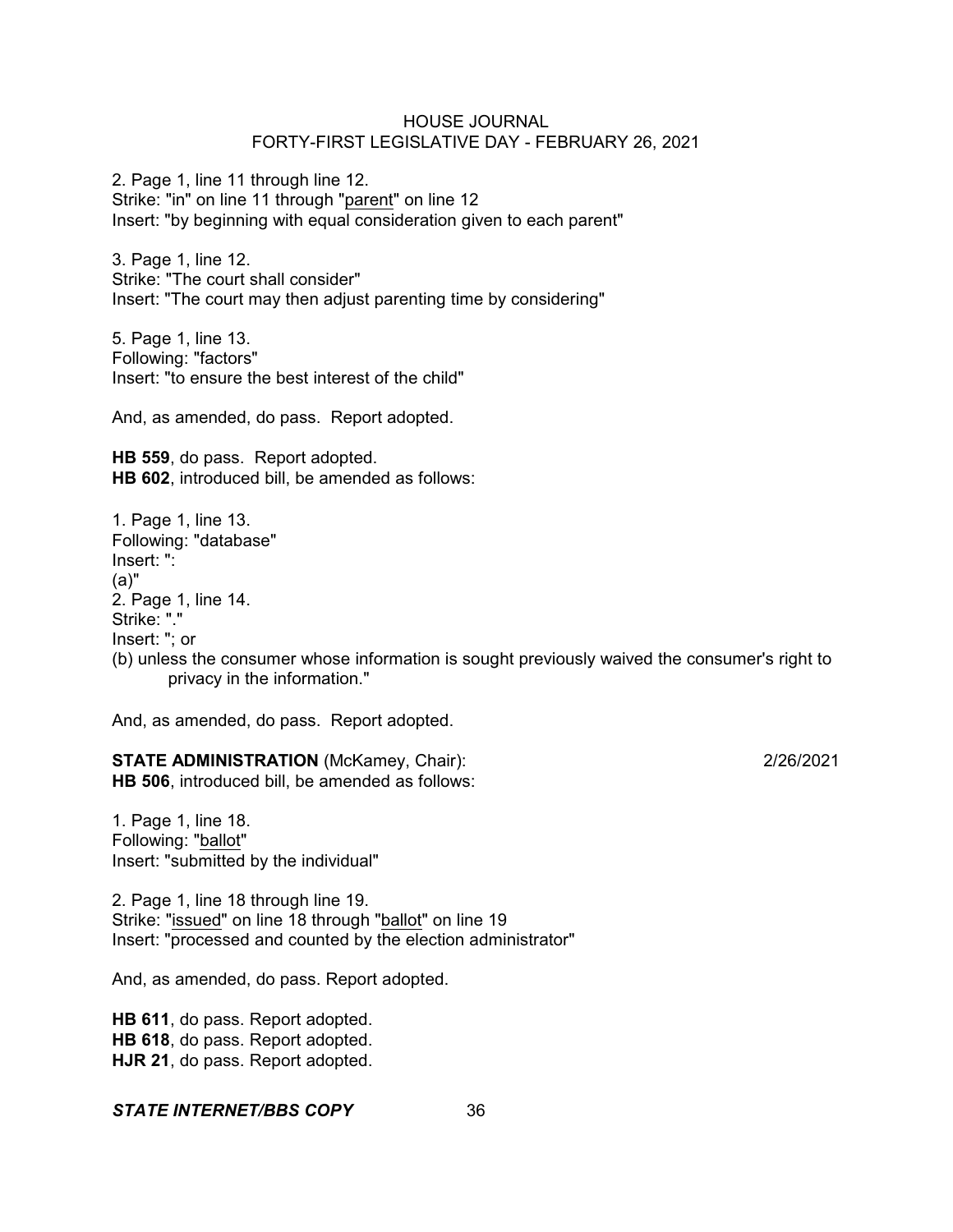# **THIRD READING OF BILLS**

The following bills having been read three several times, title and history agreed to, were disposed of in the following manner:

# **HB 57** passed as follows:

Yeas: Abbott, Anderson, Bartel, Beard, Bedey, Berglee, Bertoglio, Binkley, Bishop, Brewster, Buckley, Buttrey, Caferro, Carlson, Curdy, Custer, Dooling, Dunwell, Duram, Farris-Olsen, Fern, Fielder, Fitzgerald, Fleming, France, Frazer, Fuller, Funk, Galloway, Garner, Gillette, Gist, Greef, Gunderson, Hamilton, Harvey, Hawk, Hayman, Hill, Hinkle C, Hinkle J, Holmlund, Hopkins, Jones, Karjala, Kassmier, Keane, Kelker, Keogh, Kerns, Kerr-Carpenter, Knudsen C, Knudsen R, Kortum, Lenz, Ler, Loge, Malone, Marler, Marshall, McKamey, Mercer, Mitchell, Moore, Nave, Noland, Novak, Olsen, Patelis, Phalen, Putnam, Read, Regier A, Regier M, Reksten, Ricci, Running Wolf, Schillinger, Seekins-Crowe, Sheldon-Galloway, Skees, Smith, Stafman, Stewart Peregoy, Stromswold, Sullivan, Tenenbaum, Thane, Trebas, Tschida, Usher, Vinton, Walsh, Weatherwax, Welch, Whiteman Pena, Whitman, Windy Boy, Zolnikov, Mr. Speaker. Total 100

Nays: None. Total 0

Voted absentee: None.

Excused: None. Total 0

Absent or not voting: None. Total 0

**HB 90** passed as follows:

Yeas: Abbott, Anderson, Bartel, Beard, Bedey, Berglee, Bertoglio, Binkley, Bishop, Brewster, Buckley, Buttrey, Caferro, Carlson, Curdy, Custer, Dooling, Dunwell, Duram, Farris-Olsen, Fern, Fielder, Fitzgerald, Fleming, France, Frazer, Fuller, Funk, Galloway, Garner, Gillette, Gist, Greef, Gunderson, Hamilton, Harvey, Hawk, Hayman, Hill, Hinkle C, Hinkle J, Holmlund, Hopkins, Jones, Karjala, Kassmier, Keane, Kelker, Keogh, Kerns, Kerr-Carpenter, Knudsen C, Knudsen R, Kortum, Lenz, Ler, Loge, Malone, Marler, Marshall, McKamey, Mercer, Mitchell, Moore, Nave, Noland, Novak, Olsen, Patelis, Phalen, Putnam, Read, Regier A, Regier M, Reksten, Ricci, Running Wolf, Schillinger, Seekins-Crowe, Sheldon-Galloway, Skees, Smith, Stafman, Stewart Peregoy, Stromswold, Sullivan, Tenenbaum, Thane, Trebas, Tschida, Usher, Vinton, Walsh, Weatherwax, Welch, Whiteman Pena, Whitman, Windy Boy, Zolnikov, Mr. Speaker. Total 100

Nays: None.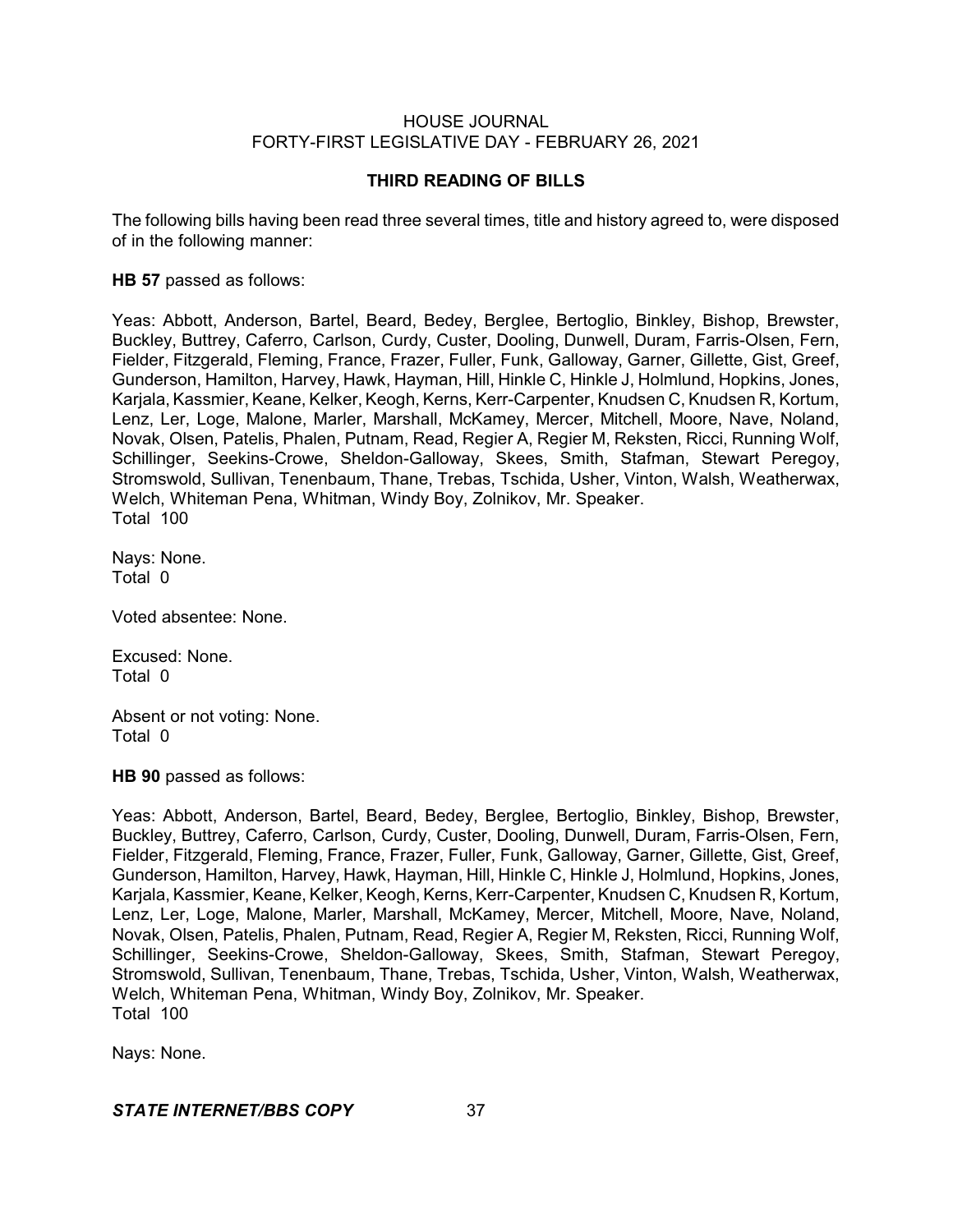Total 0

Voted absentee: None.

Excused: None. Total 0

Absent or not voting: None. Total 0

**HB 291** passed as follows:

Yeas: Abbott, Anderson, Beard, Bedey, Bertoglio, Bishop, Brewster, Buckley, Buttrey, Caferro, Carlson, Curdy, Custer, Dooling, Dunwell, Duram, Farris-Olsen, Fern, Fielder, Fitzgerald, Fleming, France, Frazer, Fuller, Funk, Galloway, Garner, Gillette, Gist, Greef, Gunderson, Hamilton, Harvey, Hawk, Hayman, Hill, Hinkle C, Hinkle J, Holmlund, Hopkins, Jones, Karjala, Kassmier, Keane, Kelker, Keogh, Kerns, Kerr-Carpenter, Knudsen C, Knudsen R, Kortum, Lenz, Ler, Loge, Malone, Marler, Marshall, McKamey, Mercer, Mitchell, Nave, Noland, Novak, Olsen, Patelis, Putnam, Regier A, Reksten, Ricci, Running Wolf, Schillinger, Seekins-Crowe, Sheldon-Galloway, Skees, Smith, Stafman, Stewart Peregoy, Stromswold, Sullivan, Tenenbaum, Thane, Tschida, Usher, Vinton, Walsh, Weatherwax, Welch, Whiteman Pena, Whitman, Windy Boy, Zolnikov, Mr. Speaker. Total 92

Nays: Bartel, Berglee, Binkley, Moore, Phalen, Read, Regier M, Trebas. Total 8

Voted absentee: None.

Excused: None. Total 0

Absent or not voting: None. Total 0

**HB 300** passed as follows:

Yeas: Abbott, Anderson, Bartel, Beard, Bedey, Berglee, Bertoglio, Binkley, Bishop, Brewster, Buckley, Buttrey, Caferro, Carlson, Curdy, Custer, Dooling, Dunwell, Duram, Farris-Olsen, Fern, Fielder, Fitzgerald, Fleming, France, Frazer, Fuller, Funk, Galloway, Garner, Gillette, Gist, Greef, Gunderson, Hamilton, Hawk, Hayman, Hill, Hinkle C, Hinkle J, Holmlund, Hopkins, Jones, Karjala, Kassmier, Keane, Kelker, Keogh, Kerns, Kerr-Carpenter, Knudsen C, Knudsen R, Kortum, Lenz, Ler, Loge, Malone, Marler, Marshall, McKamey, Mercer, Mitchell, Moore, Nave, Noland, Novak, Olsen, Patelis, Phalen, Putnam, Read, Regier A, Regier M, Reksten, Ricci, Running Wolf, Schillinger, Seekins-Crowe, Sheldon-Galloway, Skees, Smith, Stafman, Stewart Peregoy, Stromswold, Sullivan, Tenenbaum, Thane, Trebas, Tschida, Usher, Vinton, Walsh, Weatherwax,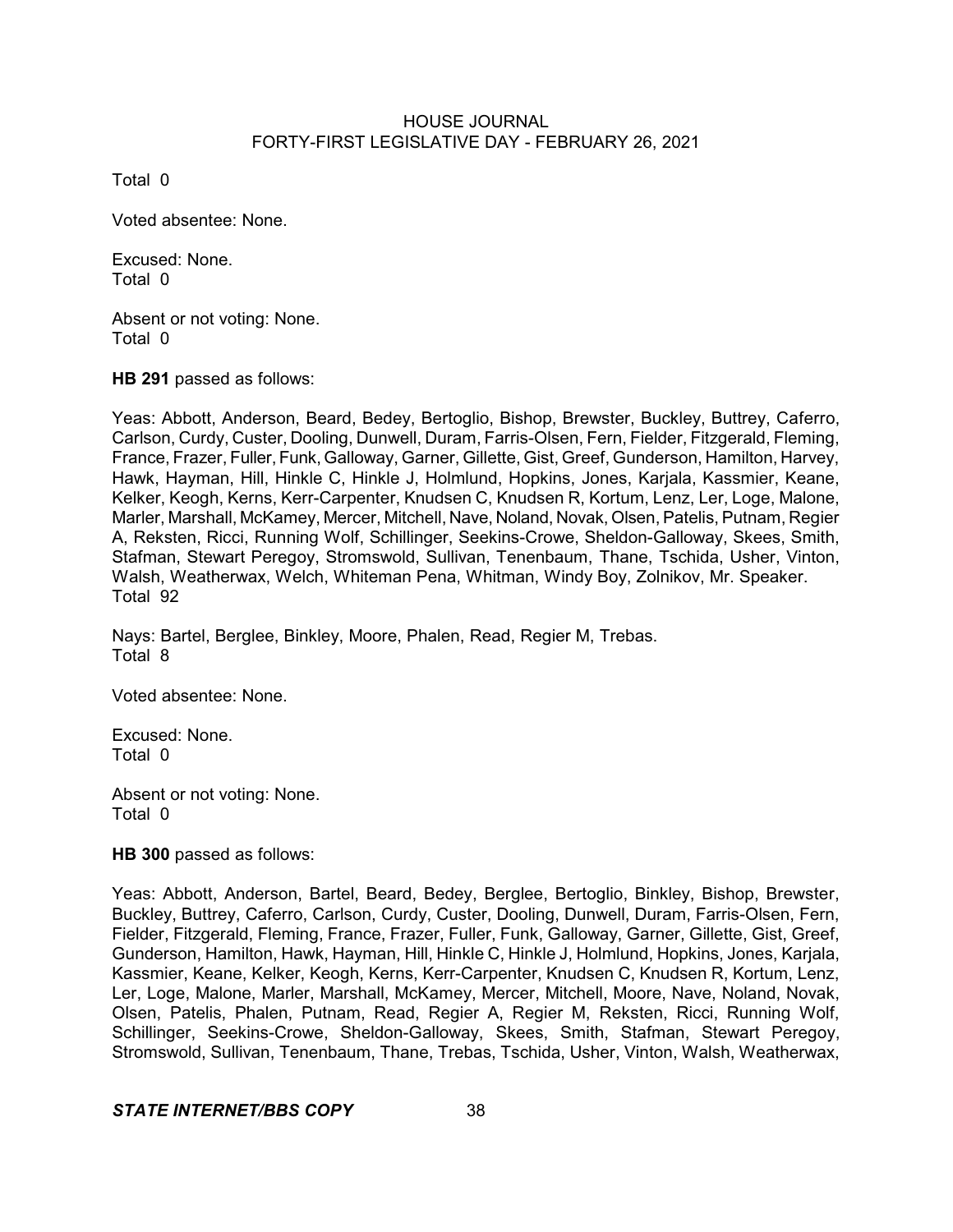Welch, Whiteman Pena, Whitman, Windy Boy, Zolnikov, Mr. Speaker. Total 99

Nays: Harvey. Total 1

Voted absentee: None.

Excused: None. Total 0

Absent or not voting: None. Total 0

**HB 307** passed as follows:

Yeas: Abbott, Anderson, Bartel, Beard, Bedey, Berglee, Bertoglio, Binkley, Bishop, Brewster, Buckley, Buttrey, Caferro, Carlson, Curdy, Custer, Dooling, Dunwell, Duram, Farris-Olsen, Fern, Fielder, Fitzgerald, Fleming, France, Frazer, Fuller, Funk, Galloway, Garner, Gillette, Gist, Greef, Gunderson, Hamilton, Harvey, Hawk, Hill, Hinkle C, Hinkle J, Holmlund, Hopkins, Jones, Karjala, Kassmier, Keane, Kelker, Keogh, Kerns, Kerr-Carpenter, Knudsen C, Knudsen R, Kortum, Lenz, Ler, Loge, Malone, Marler, Marshall, McKamey, Mercer, Mitchell, Moore, Noland, Novak, Patelis, Phalen, Putnam, Regier A, Regier M, Reksten, Running Wolf, Schillinger, Seekins-Crowe, Sheldon-Galloway, Skees, Smith, Stafman, Stewart Peregoy, Stromswold, Sullivan, Tenenbaum, Thane, Trebas, Tschida, Usher, Vinton, Walsh, Weatherwax, Welch, Whiteman Pena, Whitman, Windy Boy, Zolnikov, Mr. Speaker. Total 95

Nays: Hayman, Nave, Olsen, Read, Ricci. Total 5

Voted absentee: None.

Excused: None. Total 0

Absent or not voting: None. Total 0

**HB 373** passed as follows:

Yeas: Abbott, Anderson, Bedey, Bertoglio, Bishop, Buckley, Buttrey, Caferro, Curdy, Custer, Dooling, Dunwell, Farris-Olsen, Fern, Fielder, Fitzgerald, Fleming, France, Frazer, Funk, Garner, Gillette, Gist, Greef, Hamilton, Harvey, Hawk, Hayman, Holmlund, Hopkins, Jones, Karjala, Kassmier, Keane, Kelker, Keogh, Kerr-Carpenter, Knudsen C, Knudsen R, Kortum, Loge, Malone,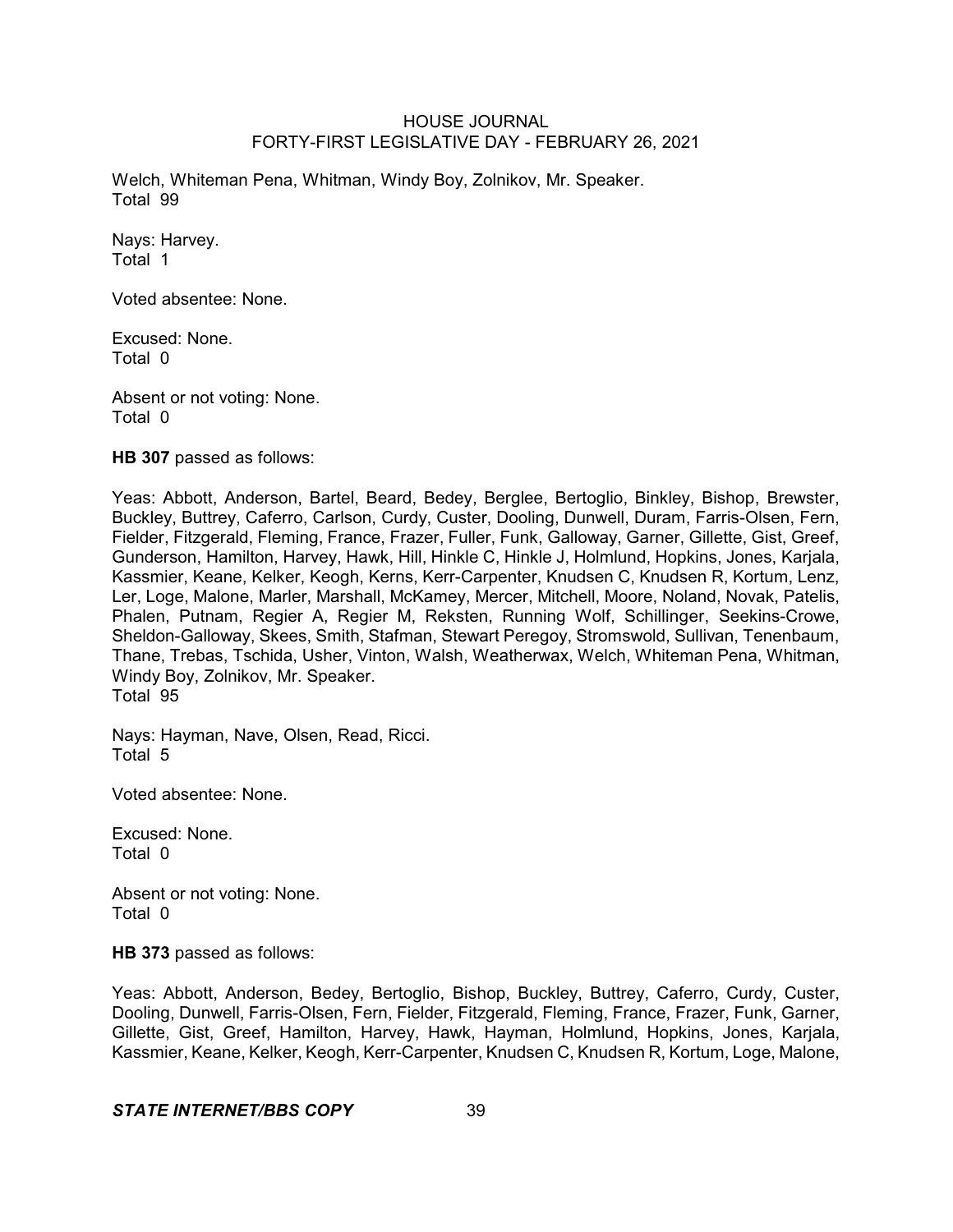Marler, McKamey, Mercer, Novak, Olsen, Patelis, Putnam, Reksten, Ricci, Running Wolf, Smith, Stafman, Stewart Peregoy, Stromswold, Sullivan, Tenenbaum, Thane, Trebas, Walsh, Weatherwax, Welch, Whiteman Pena, Whitman, Windy Boy, Mr. Speaker. Total 67

Nays: Bartel, Beard, Berglee, Binkley, Brewster, Carlson, Duram, Fuller, Galloway, Gunderson, Hill, Hinkle C, Hinkle J, Kerns, Lenz, Ler, Marshall, Mitchell, Moore, Nave, Noland, Phalen, Read, Regier A, Regier M, Schillinger, Seekins-Crowe, Sheldon-Galloway, Skees, Tschida, Usher, Vinton, Zolnikov. Total 33

Voted absentee: None.

Excused: None. Total 0

Absent or not voting: None. Total 0

**HB 374** passed as follows:

Yeas: Abbott, Anderson, Bartel, Beard, Bedey, Bertoglio, Bishop, Brewster, Buckley, Buttrey, Caferro, Carlson, Curdy, Custer, Dooling, Dunwell, Farris-Olsen, Fern, Fitzgerald, Fleming, France, Frazer, Funk, Garner, Gillette, Greef, Hamilton, Harvey, Hawk, Hayman, Holmlund, Hopkins, Jones, Karjala, Kassmier, Keane, Kelker, Keogh, Kerr-Carpenter, Knudsen C, Knudsen R, Kortum, Loge, Malone, Marler, McKamey, Novak, Olsen, Patelis, Putnam, Read, Reksten, Ricci, Running Wolf, Stafman, Stewart Peregoy, Sullivan, Tenenbaum, Thane, Walsh, Welch, Whiteman Pena, Whitman.

Total 63

Nays: Berglee, Binkley, Duram, Fielder, Fuller, Galloway, Gist, Gunderson, Hill, Hinkle C, Hinkle J, Kerns, Lenz, Ler, Marshall, Mercer, Mitchell, Moore, Nave, Noland, Phalen, Regier A, Regier M, Schillinger, Seekins-Crowe, Sheldon-Galloway, Skees, Smith, Stromswold, Trebas, Tschida, Usher, Vinton, Weatherwax, Windy Boy, Zolnikov, Mr. Speaker. Total 37

Voted absentee: None.

Excused: None. Total 0

Absent or not voting: None. Total 0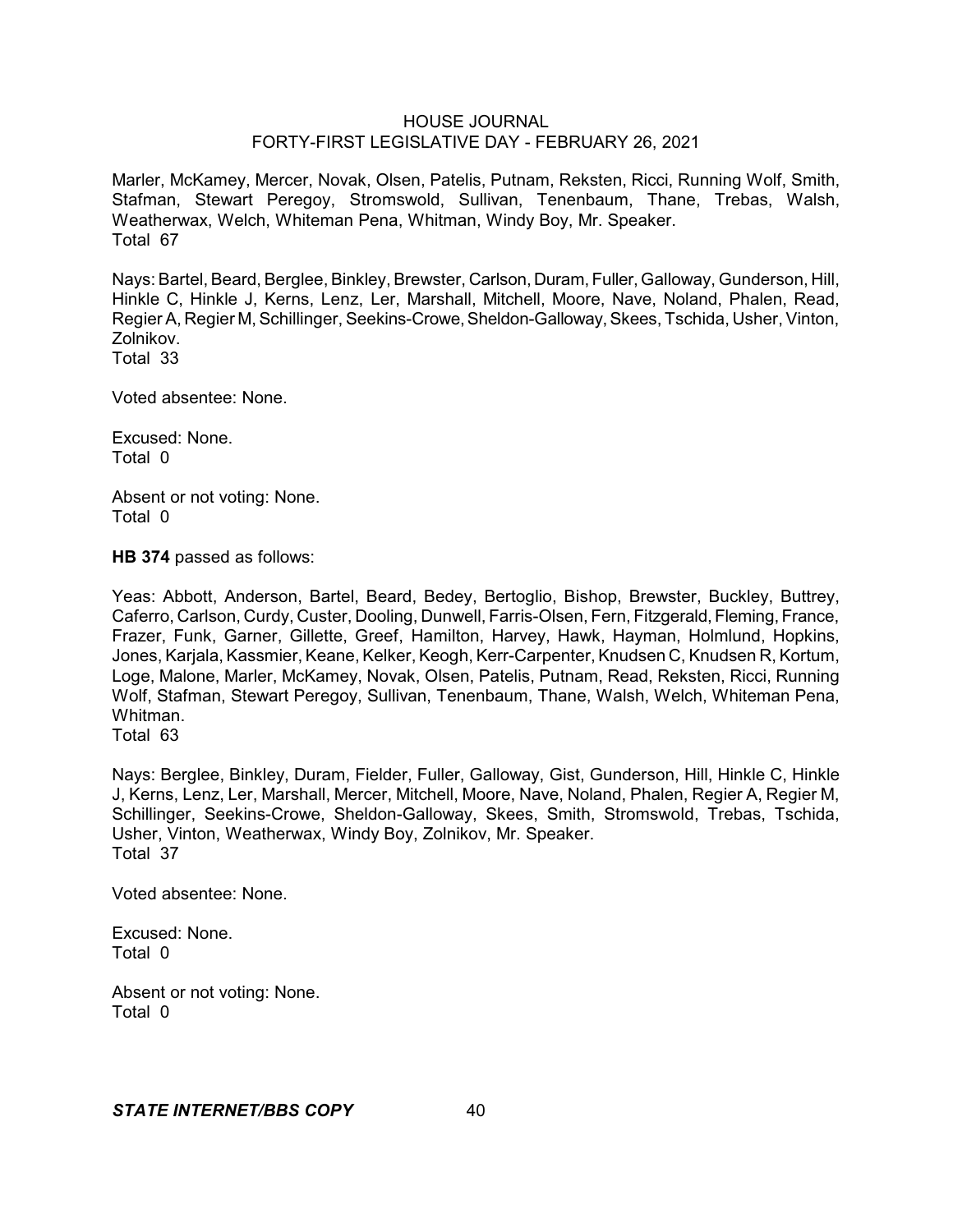**HB 428** passed as follows:

Yeas: Anderson, Bartel, Beard, Bedey, Berglee, Bertoglio, Binkley, Brewster, Buttrey, Carlson, Custer, Dooling, Duram, Fielder, Fitzgerald, Fleming, Frazer, Fuller, Galloway, Garner, Gillette, Gist, Greef, Gunderson, Hill, Hinkle C, Hinkle J, Holmlund, Hopkins, Jones, Kassmier, Kerns, Knudsen C, Knudsen R, Lenz, Ler, Loge, Malone, Marshall, McKamey, Mercer, Mitchell, Moore, Nave, Noland, Patelis, Phalen, Putnam, Read, Regier A, Regier M, Reksten, Ricci, Schillinger, Seekins-Crowe, Sheldon-Galloway, Skees, Stromswold, Trebas, Tschida, Usher, Vinton, Walsh, Welch, Whitman, Zolnikov, Mr. Speaker. Total 67

Nays: Abbott, Bishop, Buckley, Caferro, Curdy, Dunwell, Farris-Olsen, Fern, France, Funk, Hamilton, Harvey, Hawk, Hayman, Karjala, Keane, Kelker, Keogh, Kerr-Carpenter, Kortum, Marler,

Novak, Olsen, Running Wolf, Smith, Stafman, Stewart Peregoy, Sullivan, Tenenbaum, Thane, Weatherwax, Whiteman Pena, Windy Boy. Total 33

Voted absentee: None.

Excused: None. Total 0

Absent or not voting: None. Total 0

**HB 463** passed as follows:

Yeas: Abbott, Anderson, Bartel, Beard, Bedey, Berglee, Bertoglio, Binkley, Bishop, Brewster, Buckley, Buttrey, Caferro, Carlson, Curdy, Custer, Dooling, Dunwell, Duram, Farris-Olsen, Fern, Fielder, Fitzgerald, Fleming, France, Frazer, Fuller, Funk, Galloway, Garner, Gillette, Gist, Greef, Gunderson, Hamilton, Harvey, Hawk, Hayman, Hill, Hinkle C, Hinkle J, Holmlund, Hopkins, Jones, Karjala, Kassmier, Keane, Kelker, Keogh, Kerns, Kerr-Carpenter, Knudsen C, Knudsen R, Kortum, Lenz, Ler, Loge, Malone, Marler, Marshall, McKamey, Mercer, Mitchell, Moore, Nave, Noland, Novak, Patelis, Phalen, Putnam, Read, Regier A, Regier M, Reksten, Ricci, Running Wolf, Schillinger, Seekins-Crowe, Sheldon-Galloway, Skees, Smith, Stafman, Stewart Peregoy, Stromswold, Sullivan, Tenenbaum, Thane, Trebas, Tschida, Usher, Vinton, Walsh, Weatherwax, Welch, Whiteman Pena, Whitman, Windy Boy, Zolnikov, Mr. Speaker. Total 99

Nays: Olsen. Total 1

Voted absentee: None.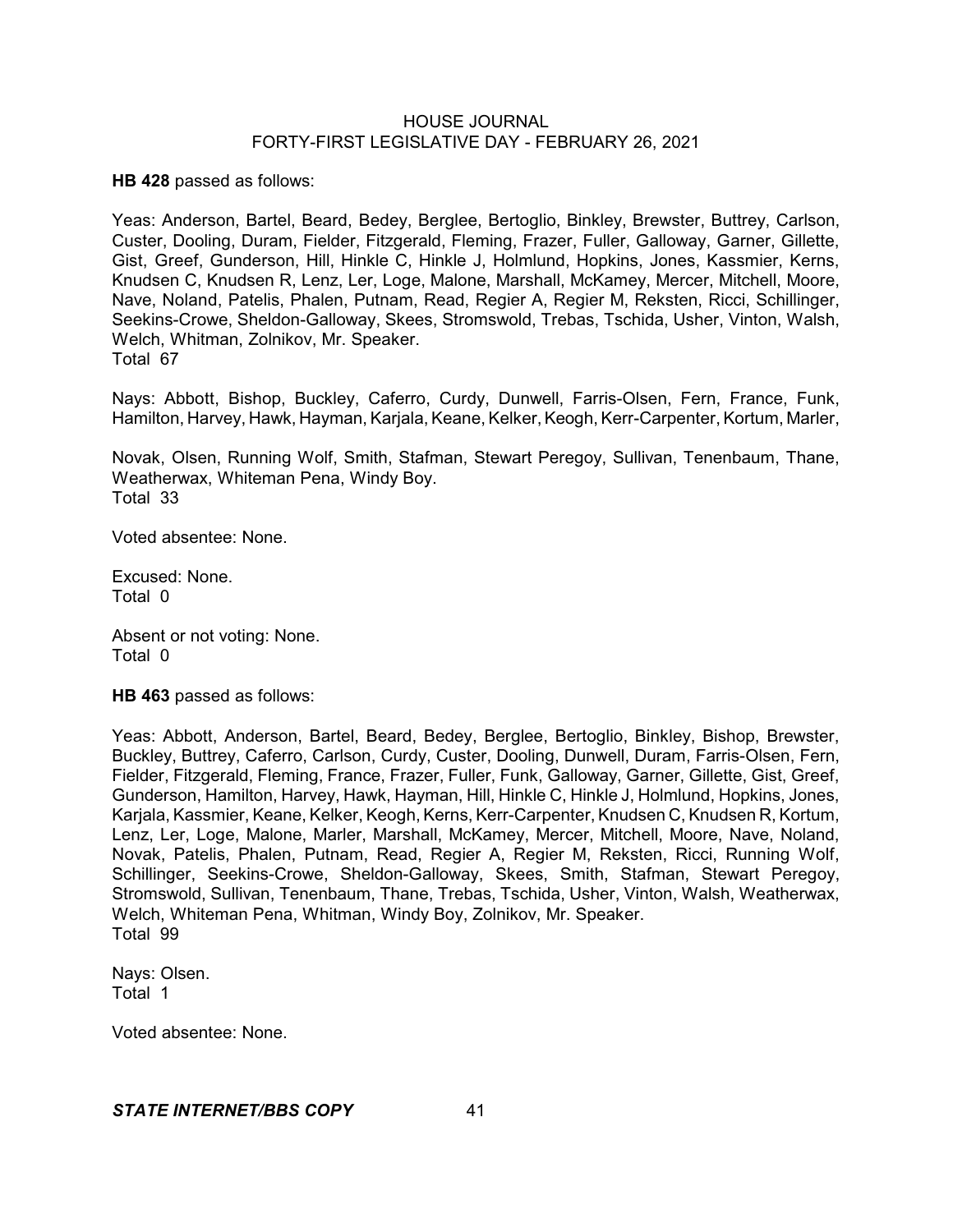Excused: None. Total 0

Absent or not voting: None. Total 0

**HB 478** passed as follows:

Yeas: Abbott, Anderson, Bartel, Beard, Bedey, Berglee, Bertoglio, Binkley, Bishop, Brewster, Buckley, Buttrey, Caferro, Carlson, Curdy, Custer, Dooling, Dunwell, Duram, Farris-Olsen, Fern, Fielder, Fitzgerald, Fleming, France, Frazer, Fuller, Funk, Galloway, Garner, Gillette, Gist, Greef, Gunderson, Hamilton, Harvey, Hawk, Hayman, Hill, Hinkle C, Hinkle J, Holmlund, Hopkins, Jones, Karjala, Kassmier, Keane, Kelker, Keogh, Kerns, Kerr-Carpenter, Knudsen C, Knudsen R, Kortum, Lenz, Ler, Loge, Malone, Marler, Marshall, McKamey, Mercer, Mitchell, Moore, Nave, Noland, Novak, Olsen, Patelis, Phalen, Putnam, Read, Regier A, Regier M, Reksten, Ricci, Running Wolf, Schillinger, Seekins-Crowe, Sheldon-Galloway, Skees, Smith, Stafman, Stewart Peregoy, Stromswold, Sullivan, Tenenbaum, Thane, Trebas, Tschida, Usher, Vinton, Walsh, Weatherwax, Welch, Whiteman Pena, Whitman, Windy Boy, Zolnikov, Mr. Speaker. Total 100

Nays: None. Total 0

Voted absentee: None.

Excused: None. Total 0

Absent or not voting: None. Total 0

# **MOTIONS**

Representative A. Regier moved to reconsider action on **HB 415** and that **HB 415** be placed on second reading on the 42<sup>nd</sup> Legislative Day.

Motion **failed** as follows:

Yeas: Bartel, Beard, Berglee, Binkley, Brewster, Carlson, Duram, Fielder, Fleming, Fuller, Galloway, Gillette, Gist, Gunderson, Hill, Hinkle C, Hinkle J, Hopkins, Kerns, Knudsen C, Knudsen R, Lenz, Ler, Malone, Marshall, Mercer, Mitchell, Moore, Nave, Noland, Phalen, Read, Regier A, Regier M, Reksten, Ricci, Schillinger, Seekins-Crowe, Sheldon-Galloway, Skees, Stromswold, Trebas, Tschida, Usher, Vinton, Zolnikov, Mr. Speaker. Total 47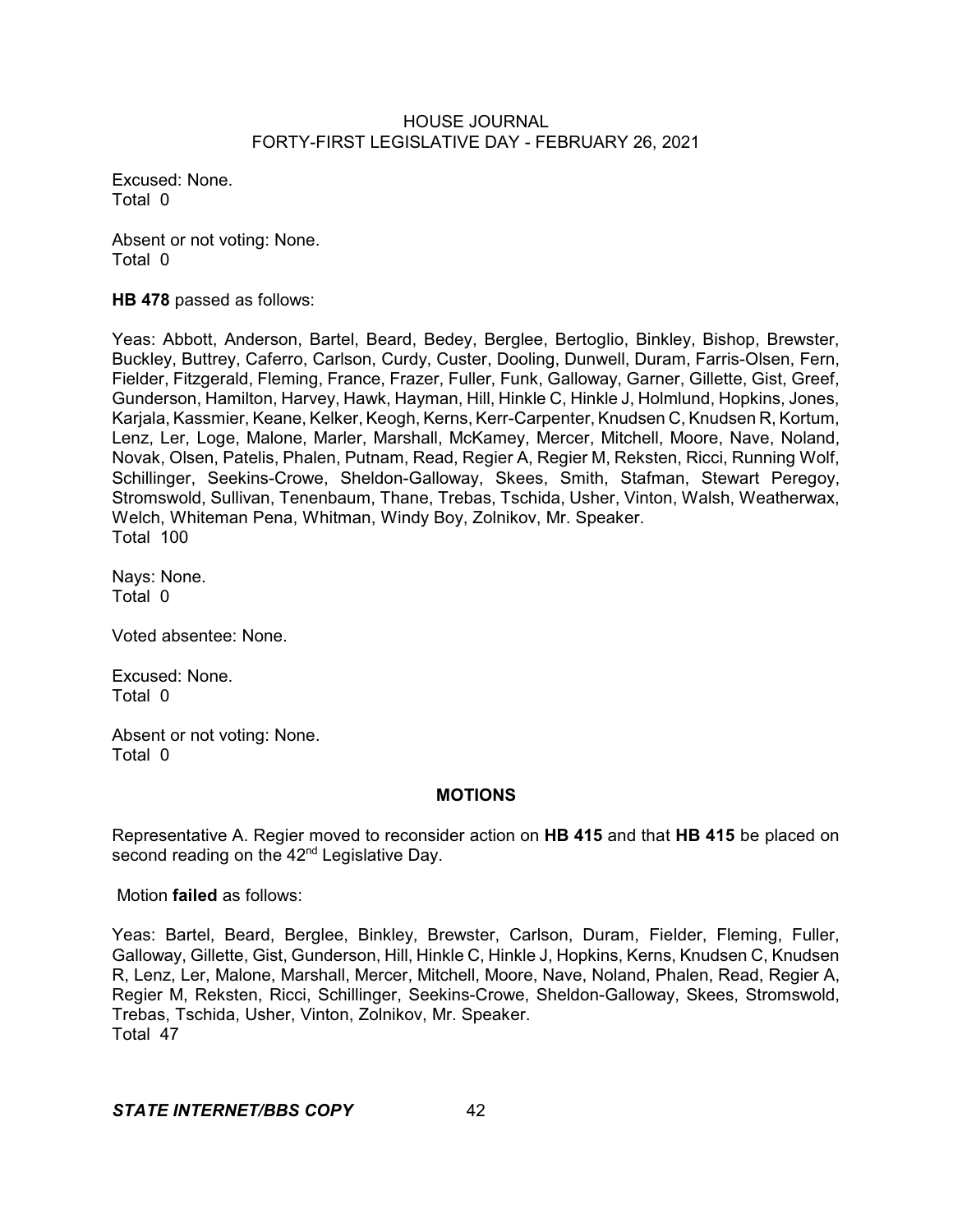Nays: Abbott, Anderson, Bedey, Bertoglio, Bishop, Buckley, Buttrey, Caferro, Curdy, Custer, Dooling, Dunwell, Farris-Olsen, Fern, Fitzgerald, France, Frazer, Funk, Garner, Greef, Hamilton, Harvey, Hawk, Hayman, Holmlund, Jones, Karjala, Kassmier, Keane, Kelker, Keogh, Kerr-Carpenter, Kortum, Loge, Marler, McKamey, Novak, Olsen, Patelis, Putnam, Running Wolf, Smith, Stafman, Stewart Peregoy, Sullivan, Tenenbaum, Thane, Walsh, Weatherwax, Welch, Whiteman Pena, Whitman, Windy Boy. Total 53

Voted absentee: None.

Excused: None. Total 0

Absent or not voting: None. Total 0

Representative Kerns moved to reconsider action on **HB 185** and that **HB 185** be placed on second reading on the 42<sup>nd</sup> Legislative Day.

Motion **failed** as follows:

Yeas: Bartel, Berglee, Binkley, Carlson, Duram, Fielder, Fleming, Galloway, Gillette, Gist, Gunderson, Hill, Hinkle C, Hinkle J, Hopkins, Kassmier, Kerns, Knudsen C, Knudsen R, Ler, Malone, Marshall, Mercer, Mitchell, Moore, Nave, Noland, Phalen, Read, Regier A, Regier M, Schillinger, Seekins-Crowe, Sheldon-Galloway, Skees, Stromswold, Trebas, Tschida, Usher, Vinton, Zolnikov, Mr. Speaker. Total 42

Nays: Abbott, Anderson, Beard, Bedey, Bertoglio, Bishop, Brewster, Buckley, Buttrey, Caferro, Curdy, Custer, Dooling, Dunwell, Farris-Olsen, Fern, Fitzgerald, France, Frazer, Fuller, Funk, Garner, Greef, Hamilton, Harvey, Hawk, Hayman, Holmlund, Jones, Karjala, Keane, Kelker,Keogh, Kerr-Carpenter, Kortum, Lenz, Loge, Marler, McKamey, Novak, Olsen, Patelis, Putnam, Reksten, Ricci, Running Wolf, Smith, Stafman, Stewart Peregoy, Sullivan, Tenenbaum, Thane, Walsh, Weatherwax, Welch, Whiteman Pena, Whitman, Windy Boy. Total 58

Voted absentee: None.

Excused: None. Total 0

Absent or not voting: None. Total 0